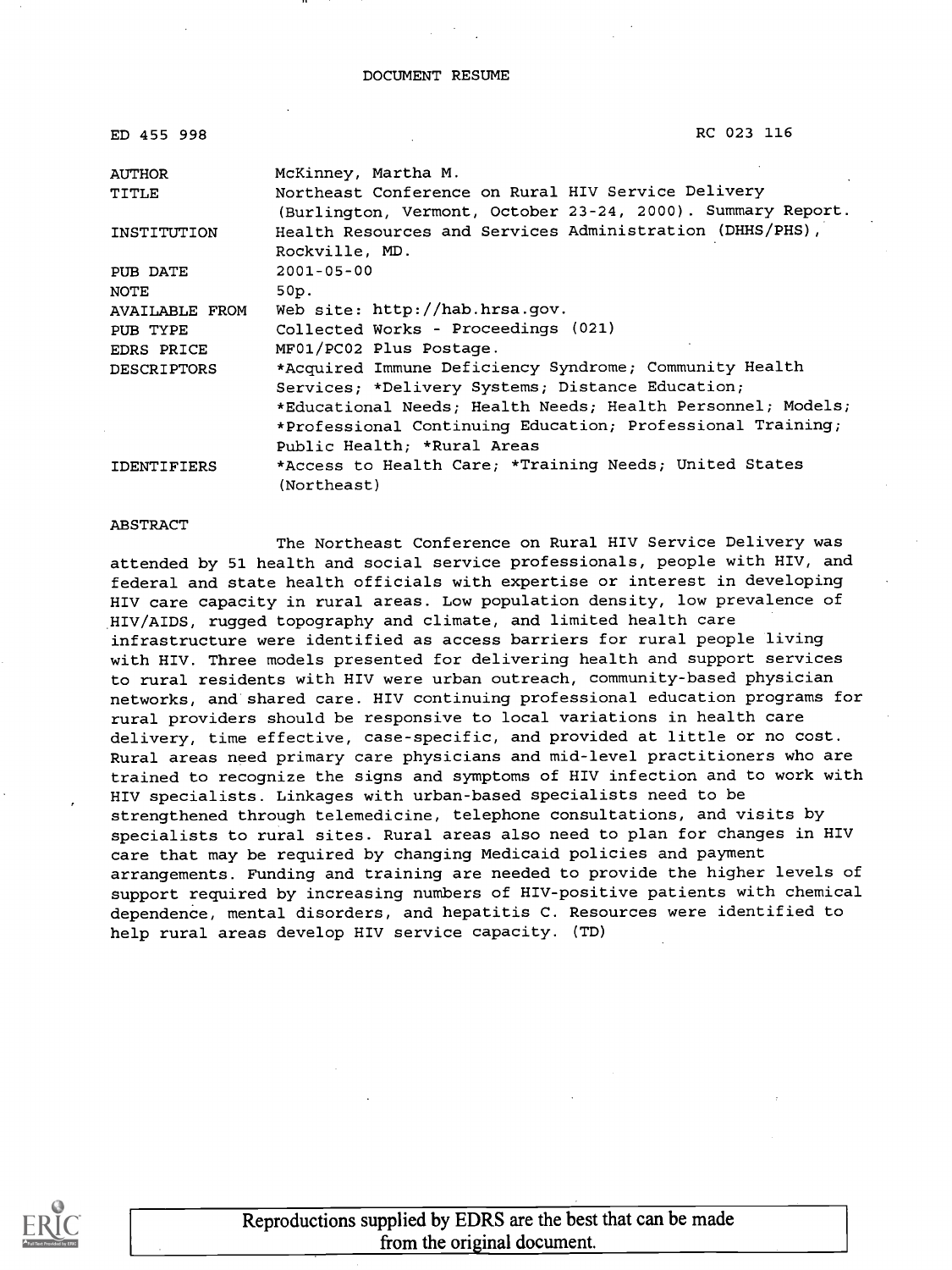Northeast Conference on Rural HIV Service Delivery October 23-24, 2000 Burilington, Vermont

# SUIMIMARY REPORT

ED 455 998

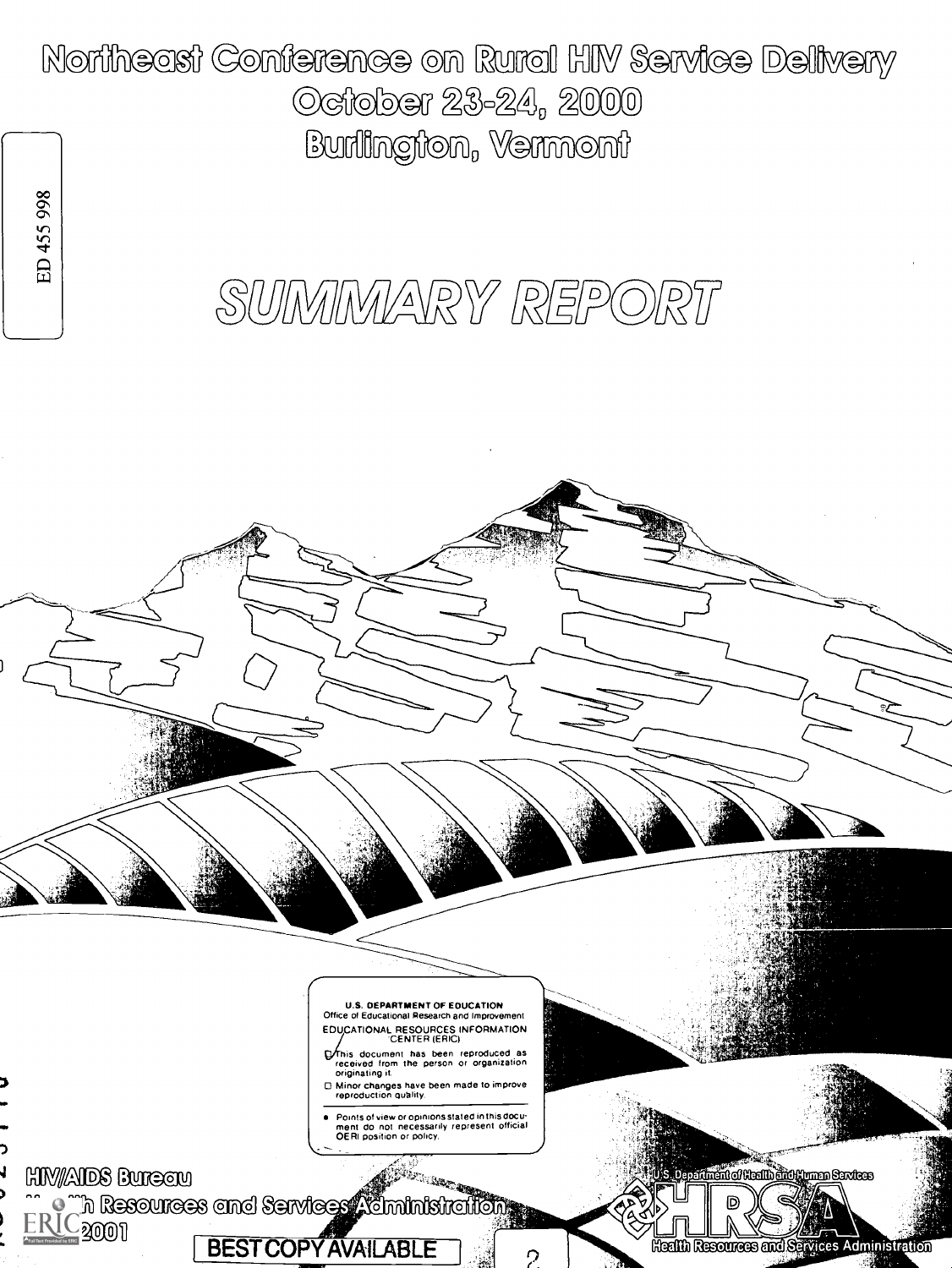## Summary Report

## Northeast Conference on Rural HIV Service Delivery

(October 23-24, 2000)

This publication was funded by the Health Resources and Services Administration's HIV/AIDS Bureau and prepared by Martha M. McKinney, Ph.D. Community Health Solutions, Inc., Richmond, KY

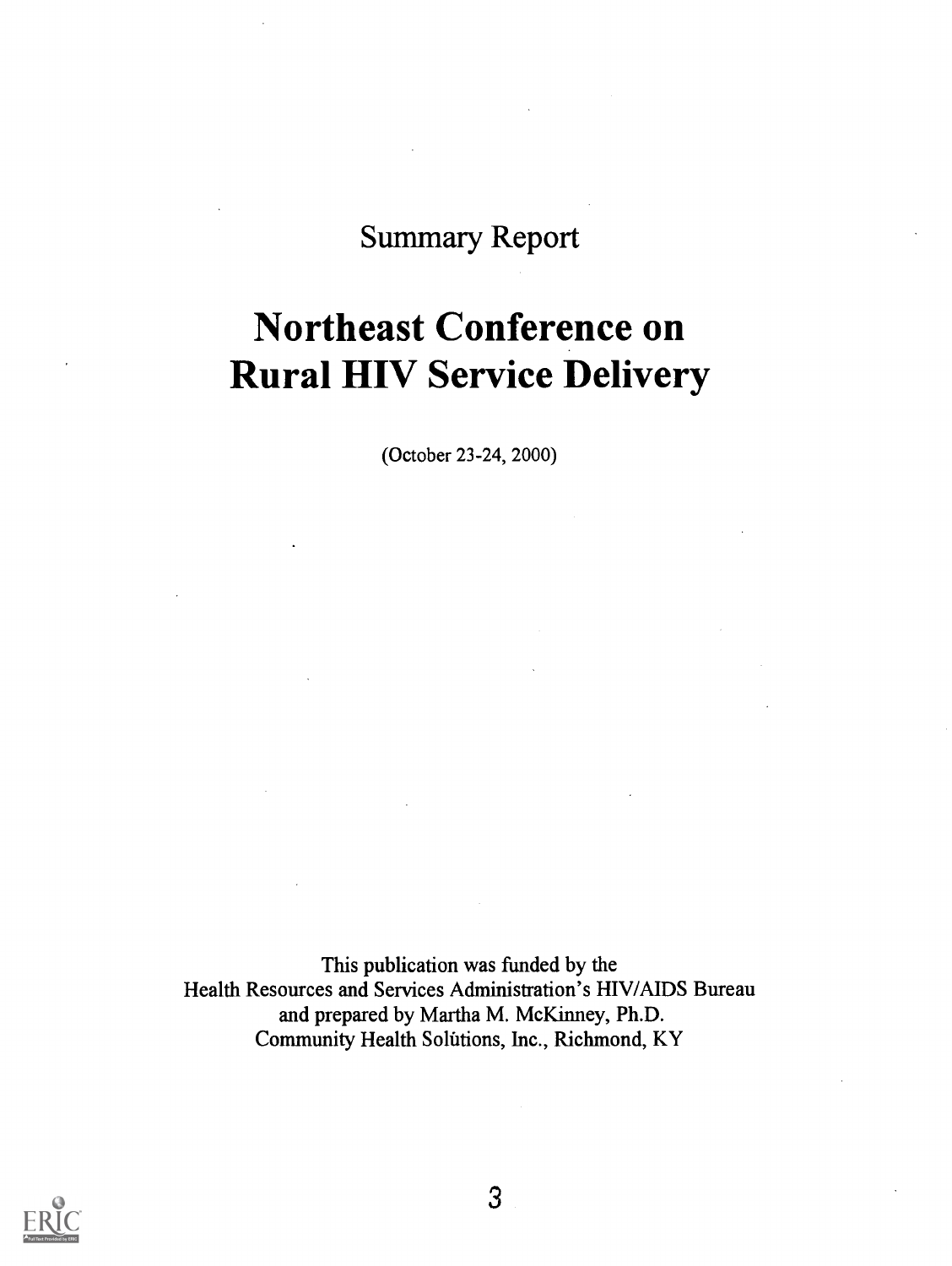## Table of Contents

| Regional Variations in the Epidemiology of Rural AIDS3        |  |
|---------------------------------------------------------------|--|
|                                                               |  |
| Distribution of Nonmetropolitan AIDS Cases by Race/Ethnicity5 |  |
|                                                               |  |
|                                                               |  |
|                                                               |  |
|                                                               |  |
|                                                               |  |
|                                                               |  |
|                                                               |  |
|                                                               |  |
|                                                               |  |
|                                                               |  |
|                                                               |  |
|                                                               |  |
|                                                               |  |
|                                                               |  |
|                                                               |  |
|                                                               |  |
| <i><b>Appendix</b></i>                                        |  |
|                                                               |  |



 $\hat{\mathcal{A}}$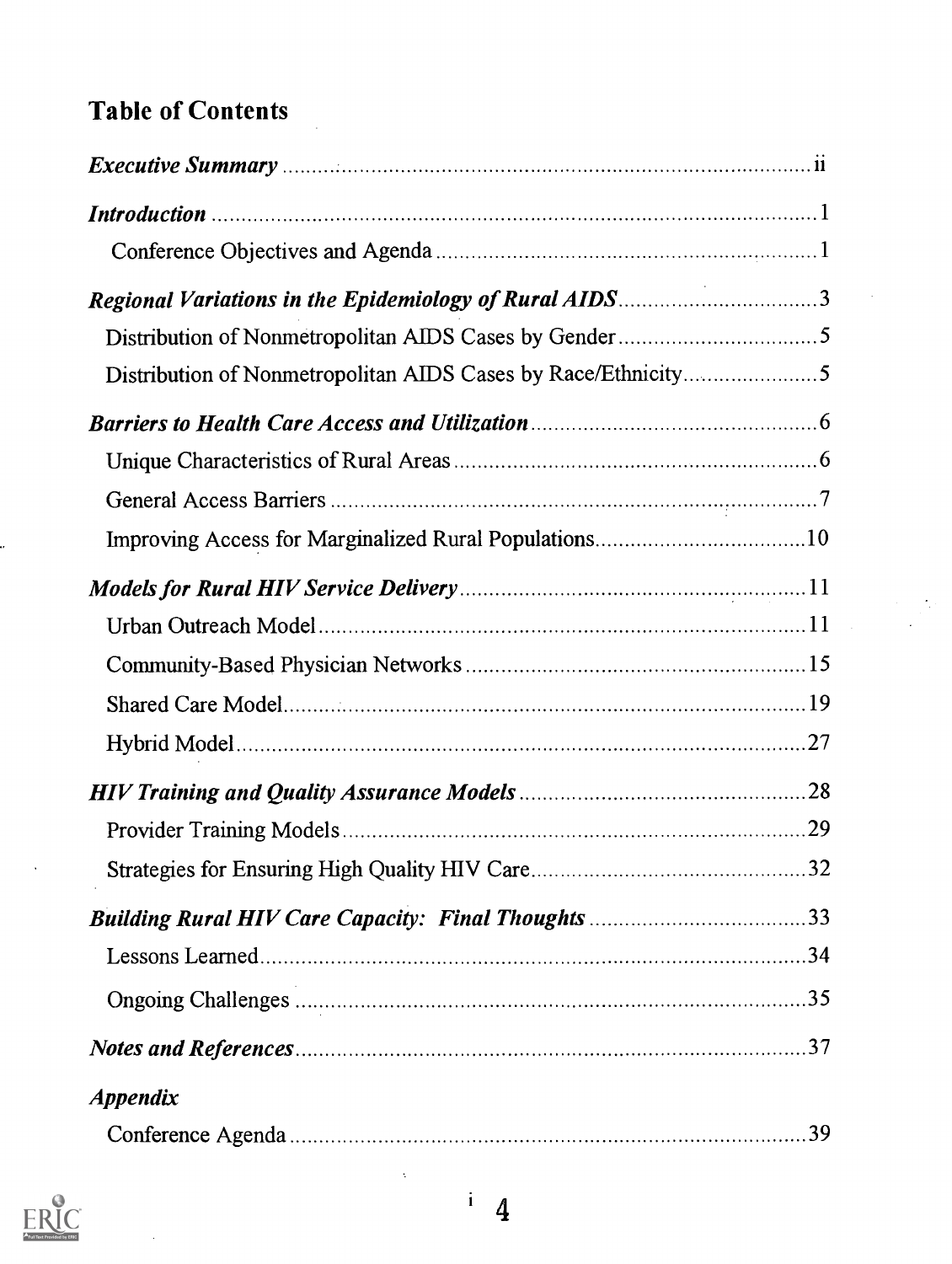### Executive Summary

On October 23-24, 2000, the HIV/AIDS Bureau (HAB), Health Resources and Services Administration (HRSA) convened the Northeast Conference on Rural HIV Service Delivery in Burlington, Vermont. The 51 invited participants included health and social service professionals, people living with HIV disease, and Federal and State health officials with expertise and/or interest in developing HIV care capacity in rural areas. A steering committee, composed of representatives of the Comprehensive Care Clinic, Fletcher Allen Health Care (Burlington, VT), the Vermont Department of Health, U.S. Senator James Jeffords' office, and HRSA's HIV/AIDS Bureau, established four objectives for the conference:

- 1) To identify the major barriers to health care access and utilization faced by people living with HIV disease in rural areas of the Northeast;
- 2) To identify models of delivering HIV-related health and support services that are appropriate for the rural Northeast;
- 3) To determine the most important continuing education needs of existing and potential HIV care providers in rural areas of the Northeast; and
- 4) To suggest provider training models and quality assurance procedures that will enhance the quality of HIV-related health and support services in the rural Northeast.

This report summarizes the major issues, models, and strategies emerging from conference presentations and workgroup discussions.

### Regional Variations in the Epidemiology of Rural AIDS

In 1999, 7 percent of the 44,388 new adult/adolescent AIDS cases reported to the Centers for Disease Control and Prevention (CDC) were residing in nonmetropolitan areas (< 50,000 population) at the time of diagnosis. Two-thirds of the newly reported rural residents were living in the South. The remaining incident rural AIDS cases were concentrated in the Northeast and North Central regions. Regional comparisons of 1999 incident AIDS cases also show that:

Nonmetropolitan adult/adolescent AIDS rates were highest in the South (11 per 100,000) and the Northeast (9 per 100,000). Within the Northeast, the nonmetropolitan AIDS rate for the Middle Atlantic States (11.7 per 100,000) was twice that of the New England States (5.3 per 100,000).



ii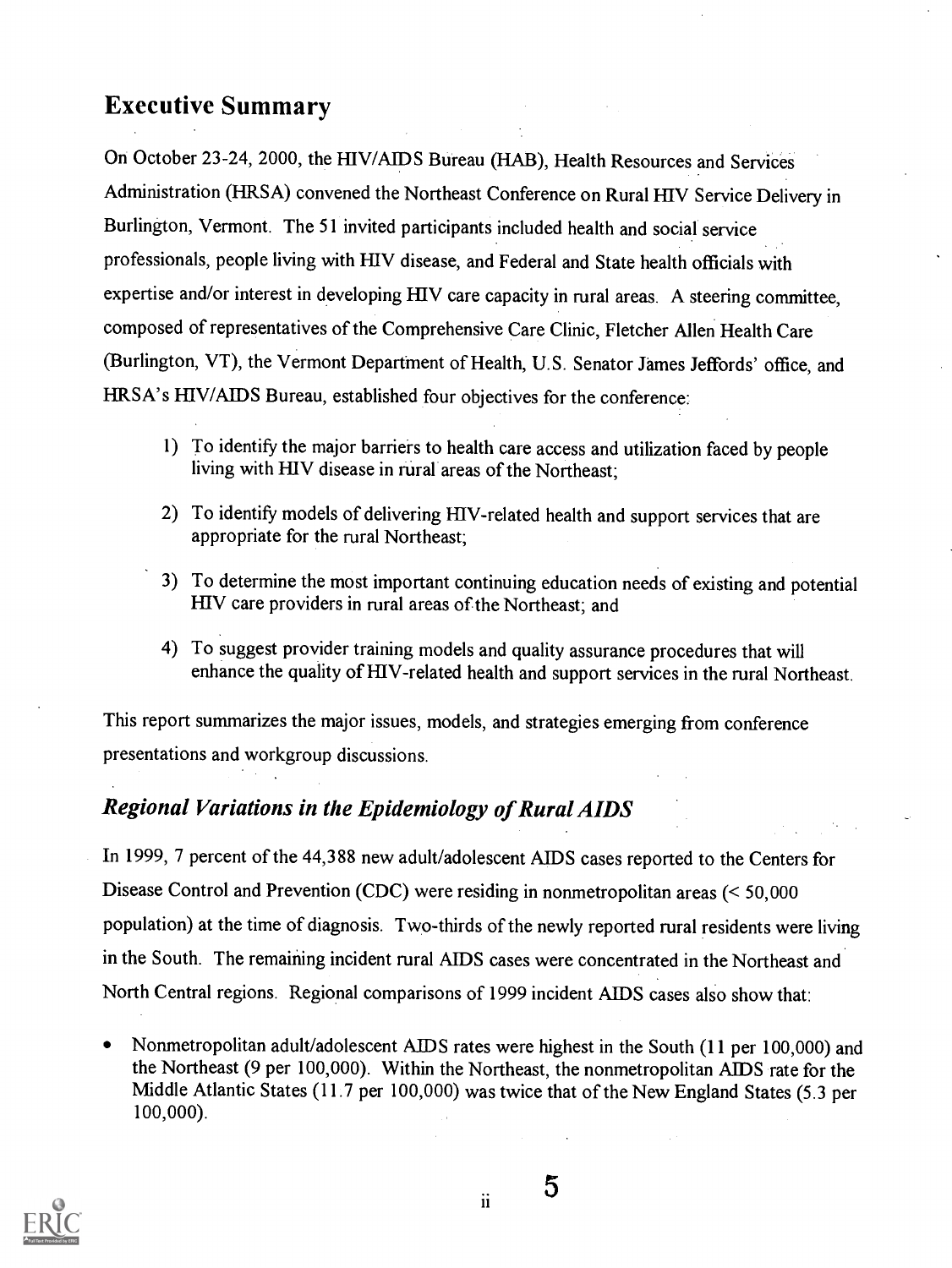- Rural residents accounted for 12 percent of the adult/adolescent AIDS cases reported in the  $\bullet$ South but less than 5 percent of the cases reported in the Northeast and West. Within the Northeast, Vermont had the highest proportion of nonmetropolitan AIDS cases (47 percent), followed by Maine (38 percent) and New Hampshire (25 percent).
- The female proportion of nonmetropolitan AIDS cases was highest in the South (27 percent) and lowest in the Northeast and West (15 percent).
- The Northeast had the highest proportion of Hispanic individuals residing in nonmetropolitan  $\bullet$ areas at the time of AIDS diagnosis (26 percent). The South had the highest proportion of black, non-Hispanic individuals (61 percent). In the North Central and Western regions, twothirds of the people reported with AIDS were white, non-Hispanic.

### Barriers to Health Care Access and Utilization

Conference participants identified four characteristics of rural areas that create unique access barriers for people living with HIV disease:

- Low population density  $-$  limits the number of health and social services that can be offered locally, increases the distance that must be traveled to obtain medical care, reduces public transportation options, and impedes efforts to organize HIV planning and advocacy groups
- Low prevalence of HIV/AIDS discourages State and community support for HIV initiatives, makes it difficult for service providers to achieve economies of scale, and limits opportunities for rural clinicians to gain HIV management experience
- **Rugged topography and climate** increase travel time and burden
- $\bullet$  *Limited health care infrastructures* restrict service options and choice of service providers

### Models for Rural HIV Service Delivery

Conference speakers presented three models for delivering health and support services to rural residents with HIV disease:

- Urban outreach models extend the services of an urban-based HIV clinic to rural residents  $\bullet$ through regional satellite clinics. Example: Dr. Christopher Grace, Director, Infectious Diseases, Fletcher Allen Health Care, described three regional HIV specialty clinics established by the University of Vermont.
- Community-based physician networks develop the HIV care capacity of local physicians. Examples: Dr. Bruce Williams, Medical Director for the Partners in Care Program, University Hospital, University of New Mexico Health Sciences Center, described two types of networks: (1) a statewide network of physicians who provide HIV care on a fee-for-



iii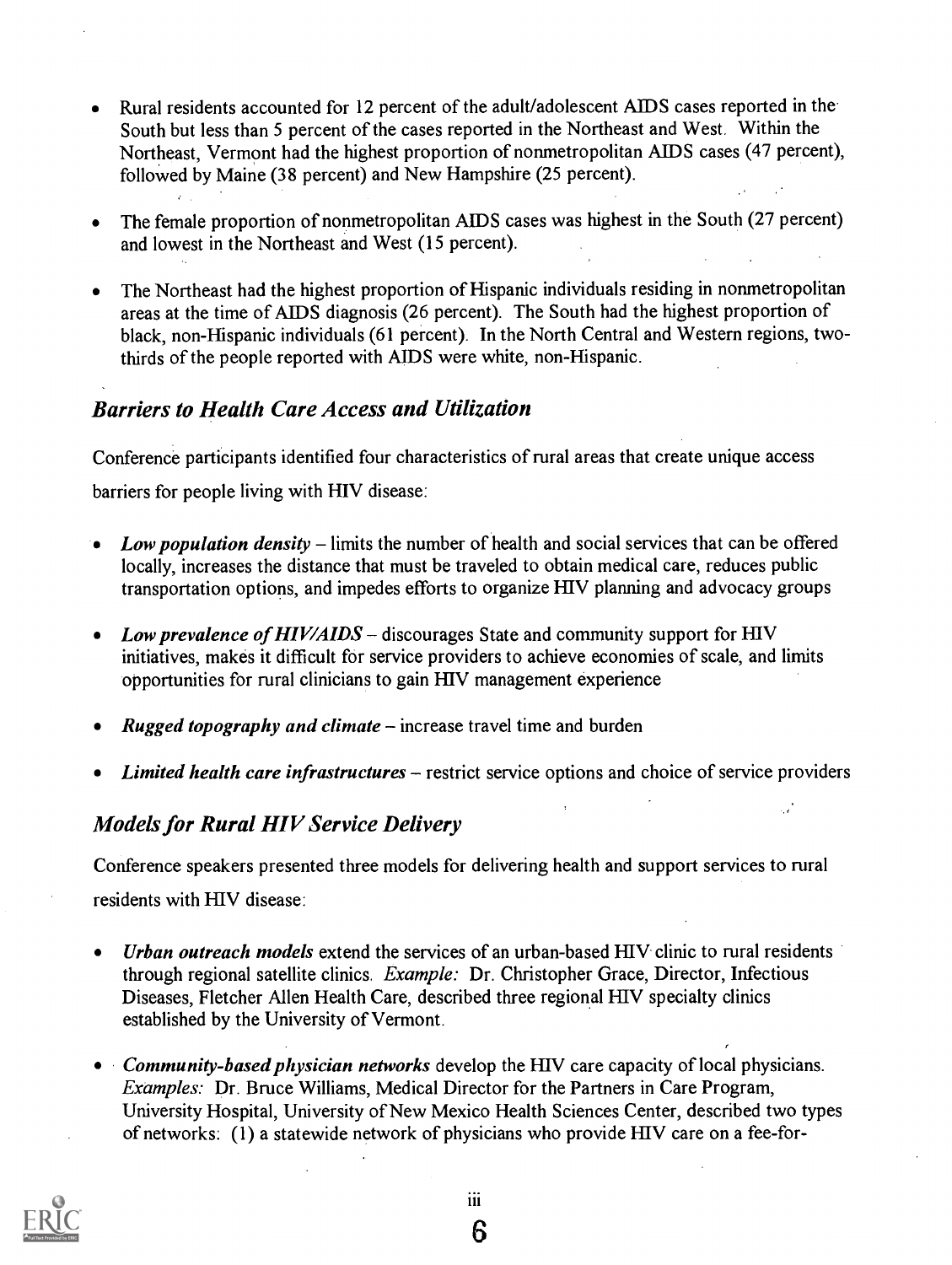service basis, and (2) regional "health management alliances" that receive capitated payments to provide a comprehensive array of medical, behavioral health, and support services to people with HIV disease,

Shared Care Models involve an HIV specialist and a primary care physician in co-managing patient care. In contrast to the urban outreach model, where participation by primary care physicians is optional, the shared care model requires joint management. Example 1: Dr. Ted Holloway, District Health Director for the Southeast Health Unit (Waycross, GA), described how his public health district developed "wellness centers" for HIV-positive residents and involved local physicians in co-managing their care. Example 2: Bengie Hair, HIV Program Manager for Roper Hospital/CareAlliance, described an HIV specialty clinic in Fayetteville, North Carolina that was jointly developed by an academic medical center, an area health education center, a local hospital, two FIIV care consortia, and local physicians.

### HIV Training and Quality Assurance Models

Dr. Laura Cheever, Chief, HIV Education Branch, HRSA HIV/AIDS Bureau, presented national and regional models for educating rural clinicians about the medical management of HIV infection. Workgroup participants suggested building a continuum of HIV professional education to accommodate varying levels of interest and expertise. They identified four principles for developing and delivering HIV professional education programs:

- Provider training models should be responsive to variations in rural health care delivery systems and resources. For example, the roles and responsibilities of non-physicians, such as nurse practitioners and case managers, may vary greatly from one rural area to another.
- Provider training models should be "time effective." Since many rural clinicians do not have the time or back-up support to travel to urban centers, training should be provided onsite or through teleconferences whenever possible. Audiotapes and videotapes also should be considered as training modalities.
- The content of training programs should be case-specific. Rural clinicians in small busy practices need information that they can put into effect right away.
- Training should be provided at little or no cost. Most rural clinicians have very little funding for continuing education.

Additional discussion revealed a critical need for standards and tools that can help rural HIV service providers assess and improve the quality of health and support services. Technical assistance also is needed on effective ways of obtaining client feedback in rural areas where HIV is highly stigmatized and infected residents have limited service options.



iv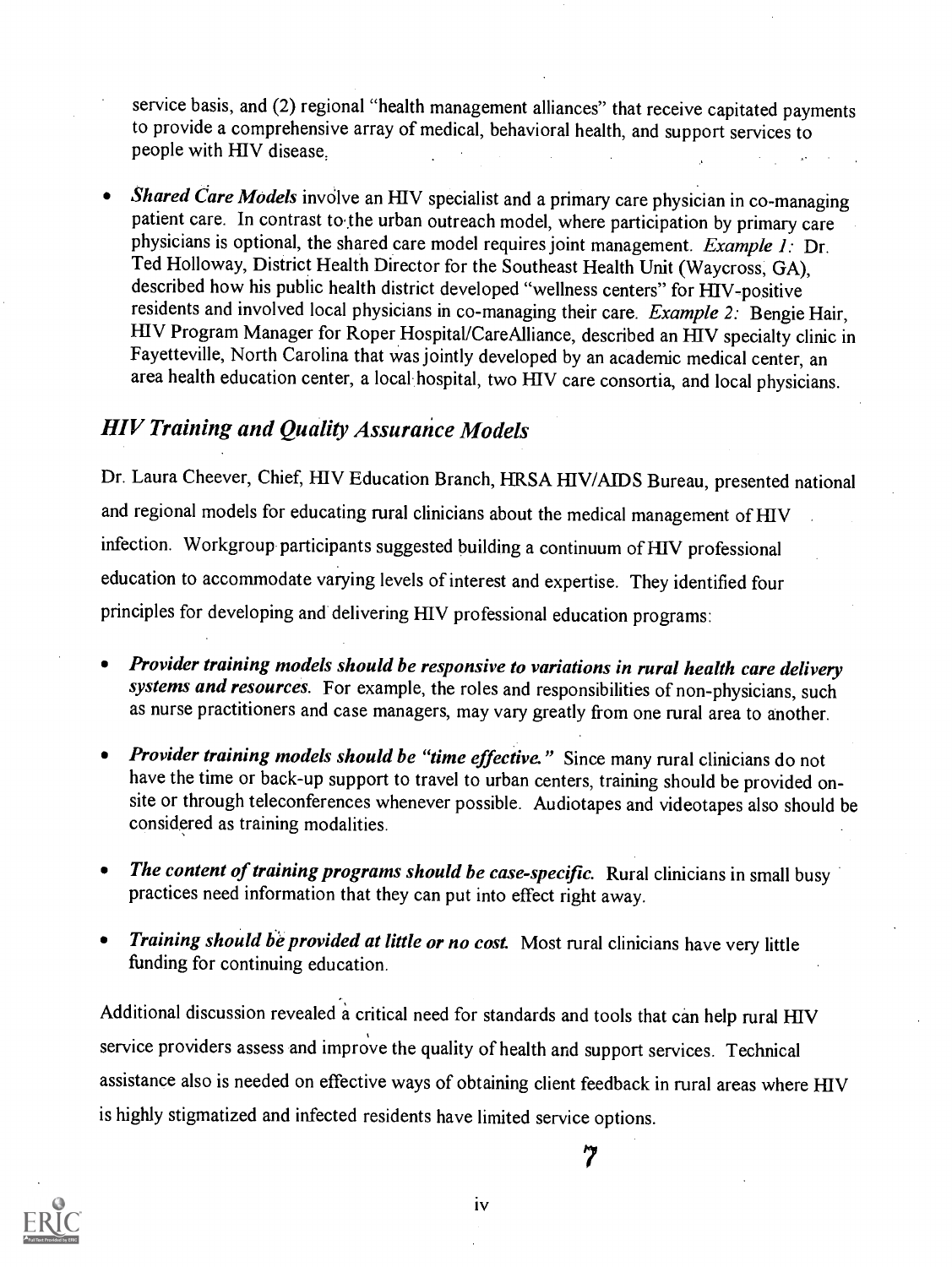### Lessons Learned and Ongoing Challenges

Conference presentations highlighted the varying characteristics of rural environments that should be considered when planning HIV services. Speakers encouraged conference participants to design HIV service delivery systems that fit with their environments. They also stressed the importance of building HIV care capacity through existing resources and partnerships and continuously reviewing and updating HIV service plans.

Much of the dialogue focused on challenges that rural areas must meet to keep pace with the growing 1HV epidemic. At the most basic level, rural areas need primary care physicians and mid-level practitioners who are trained to recognize the signs and symptoms of HIV infection and to co-manage patient care with HIV specialists. Linkages with urban-based specialists need to be strengthened through telemedicine, telephone consultations, and visits by specialists to rural sites. Rural areas also need to plan for changes in HIV care that may be required by changing Medicaid policies and payment arrangements.

Like urban HIV clinics, rural medical care providers are seeing increasing numbers of HIVpositive patients with chemical dependencies and mental disorders. Additional funding is critically needed to expand behavioral health services and assistance with housing and other basic subsistence needs. Case managers need to be trained and appropriately reimbursed to provide the higher levels of support required by these individuals. Clinical guidance and resources also are needed to treat HIV-positive patients who are coinfected with hepatitis C.

Conference discussions highlighted resources that are available to help rural areas develop HIV service capacity. For example, nonprofit organizations in rural and underserved areas have priority for HIV planning and capacity-building grants under Title III of the Ryan White Comprehensive AIDS Resources Emergency (CARE) Act. Dr. Christopher Grace urged conference participants to seek creative ways of organizing and delivering HIV services. "The key to development of any model is going to be the passion and power that people bring to the system," he said. "Providing compassionate, state-of-the-art medical care to a diverse rural population is difficult, but it can be done."



8

V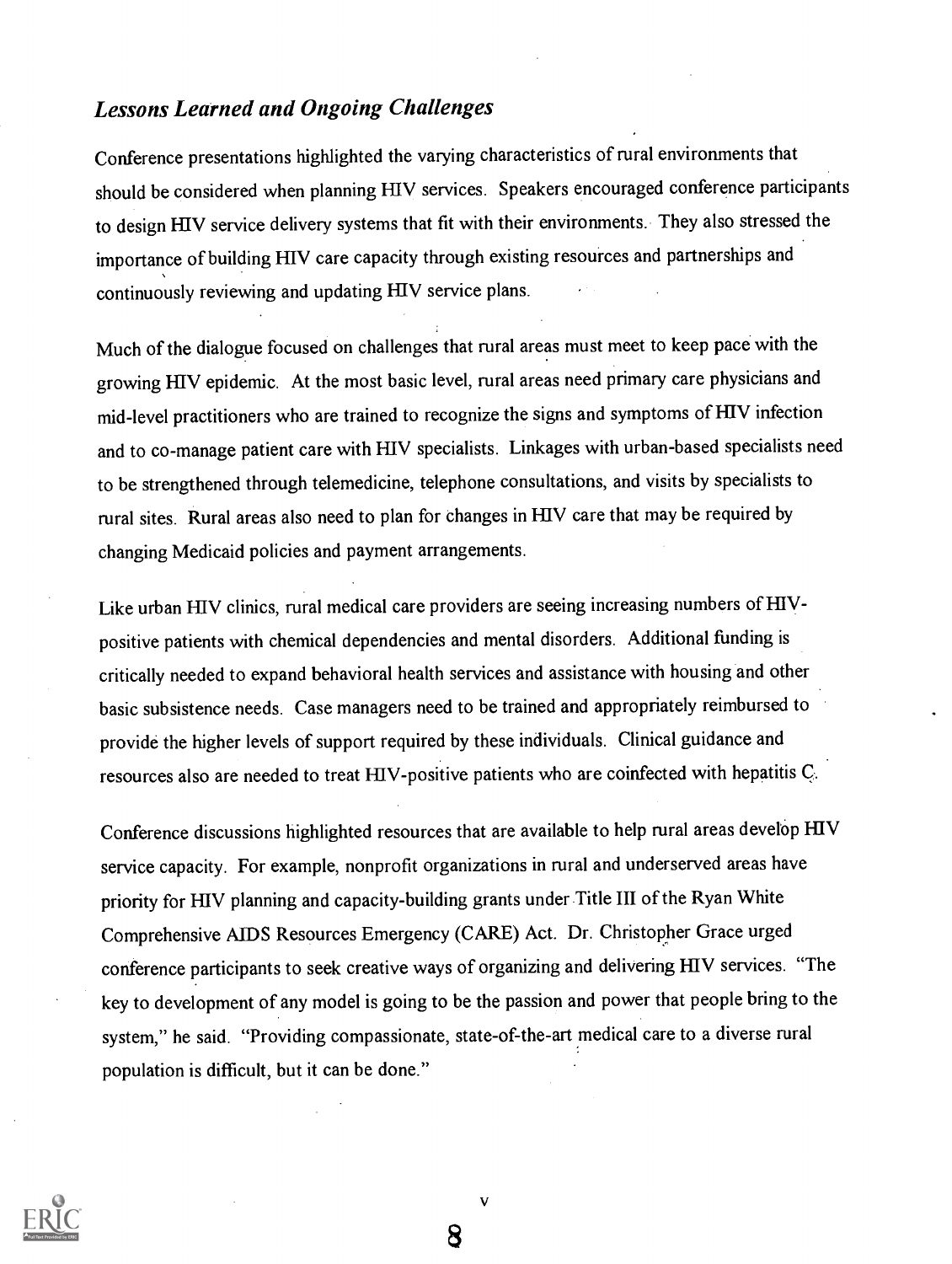### Introduction

Over the past 20 years, the United States has witnessed rapid changes in the populations and geographic areas affected by HIV/A1DS. In the early years of the epidemic, HIV infection was most prevalent among gay white men and injection drug users living in large metropolitan areas. As the medical community struggled to understand the etiology of the disease and to find effective treatments, the disease quickly spread to women, youth, and people of color within these epicenters and to vulnerable populations in smaller cities and rural communities. By December 1999, people residing in nonmetropolitan areas (< 50,000 population) at the time of AIDS diagnosis accounted for 6 percent of the cumulative reported AIDS cases and 7 percent of newly reported AIDS cases.'

The Centers for Disease Control and Prevention (CDC) estimates that, in December 1999, almost 21,000 adults and adolescents were living with AIDS in nonmetropolitan areas of the United States.<sup>1</sup> Fifty-eight percent of these individuals were living in the South, 16 percent in the Northeast, 14 percent in the North Central Region, and 12 percent in the West.<sup>2</sup> Because some States do not report cases of HIV infection or have only recently implemented HIV surveillance systems, reliable estimates of HIV prevalence in nonmetropolitan areas are unavailable.

The Northeast, which is most often associated with high metropolitan AIDS rates, had the second highest nonmetropolitan adult/adolescent AIDS rate in 1999.<sup>3</sup> As HIV continues to spread throughout the rural Northeast, local communities are being challenged to find new models and strategies for meeting the health and support service needs of HIV-positive residents. To encourage a regional dialogue on these issues, a group of HIV care providers from Vermont joined with HRSA's HIV/AIDS Bureau to plan an invitational conference on rural HIV service delivery. This report summarizes the major issues, models, and strategies discussed at the conference.

### Conference Objectives and Agenda

The Northeast Conference on Rural HIV Service Delivery was held in Burlington, Vermont, October 23-24, 2000, with financial support from HRSA's HIV/AIDS Bureau. The 51 invited participants included health and social service professionals, people living with HIV disease, and

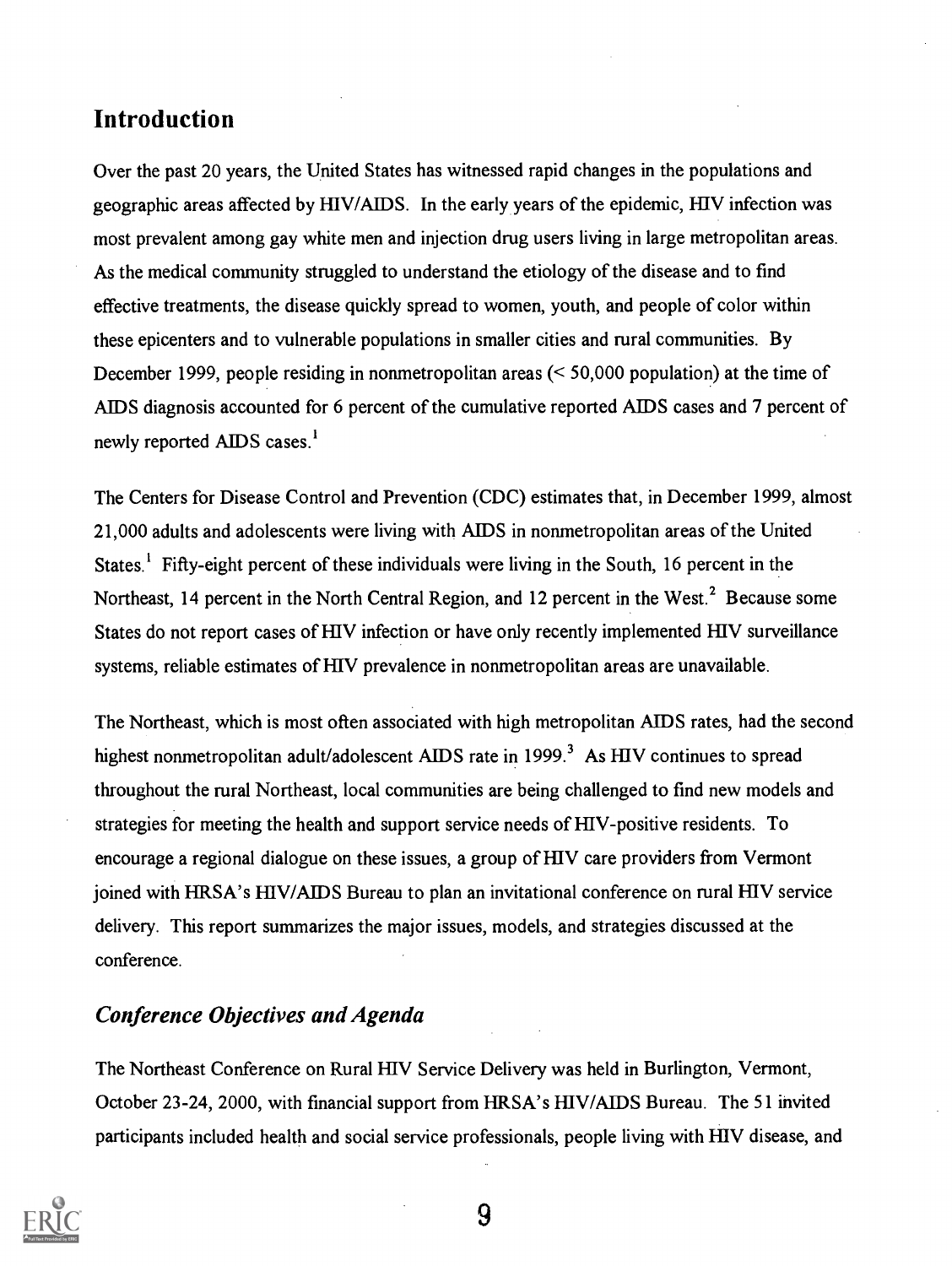Federal and State health officials with expertise and/or interest in developing HIV care capacity in rural areas. A steering committee, composed of representatives of the Comprehensive Care Clinic, Fletcher Allen Health Care (Burlington, VT), the Vermont Department of Health, U.S. Senator James Jeffords' office, and HRSA's HIV/AIDS Bureau, established four objectives for the conference:

- 1) To identify the major barriers to health care access and utilization faced by people living with HIV disease in rural areas of the Northeast;
- 2) To identify models of delivering HIV-related health and support services that are appropriate for the rural Northeast;
- 3) To determine the most important continuing education needs of existing and potential HIV care providers in rural areas of the Northeast; and
- 4) To suggest provider training models and quality assurance procedures that will enhance the quality of H1V-related health and support services in the rural Northeast.

The conference agenda included a mix of presentations and workgroup discussions (see appendix). On the first day, conference participants heard presentations on recent trends in the rural HIV/AIDS epidemic, models for improving the accessibility and quality of HIV services in rural areas, and provisions of the Ryan White CARE Act Amendments of 2000 that will benefit rural areas. An evening panel discussion, facilitated by Terje Anderson, Executive Director of the National Association of People with AIDS, provided an opportunity for speakers and conference participants to further explore the isSues involved in building rural HIV care capacity.

On the second day, conference participants met in facilitated workgroups. Workgroup #1 discussed models and strategies for increasing access to high quality HIV clinical care in rural areas of the Northeast. Workgroup #2 discussed ways of addressing the access barriers and support service needs of marginalized rural populations living with HIV disease. Both workgroups reported key findings and recommendations at a concluding plenary session.

This report presents the issues and strategies discussed at the conference in five sections. The first section describes regional variations in the epidemiology of rural AIDS. The second section discusses the major barriers to health care access and utilization faced by people living with HIV/AIDS in the rural Northeast. The third section describes HIV service delivery models with

 $\overline{2}$ 



 $1<sub>0</sub>$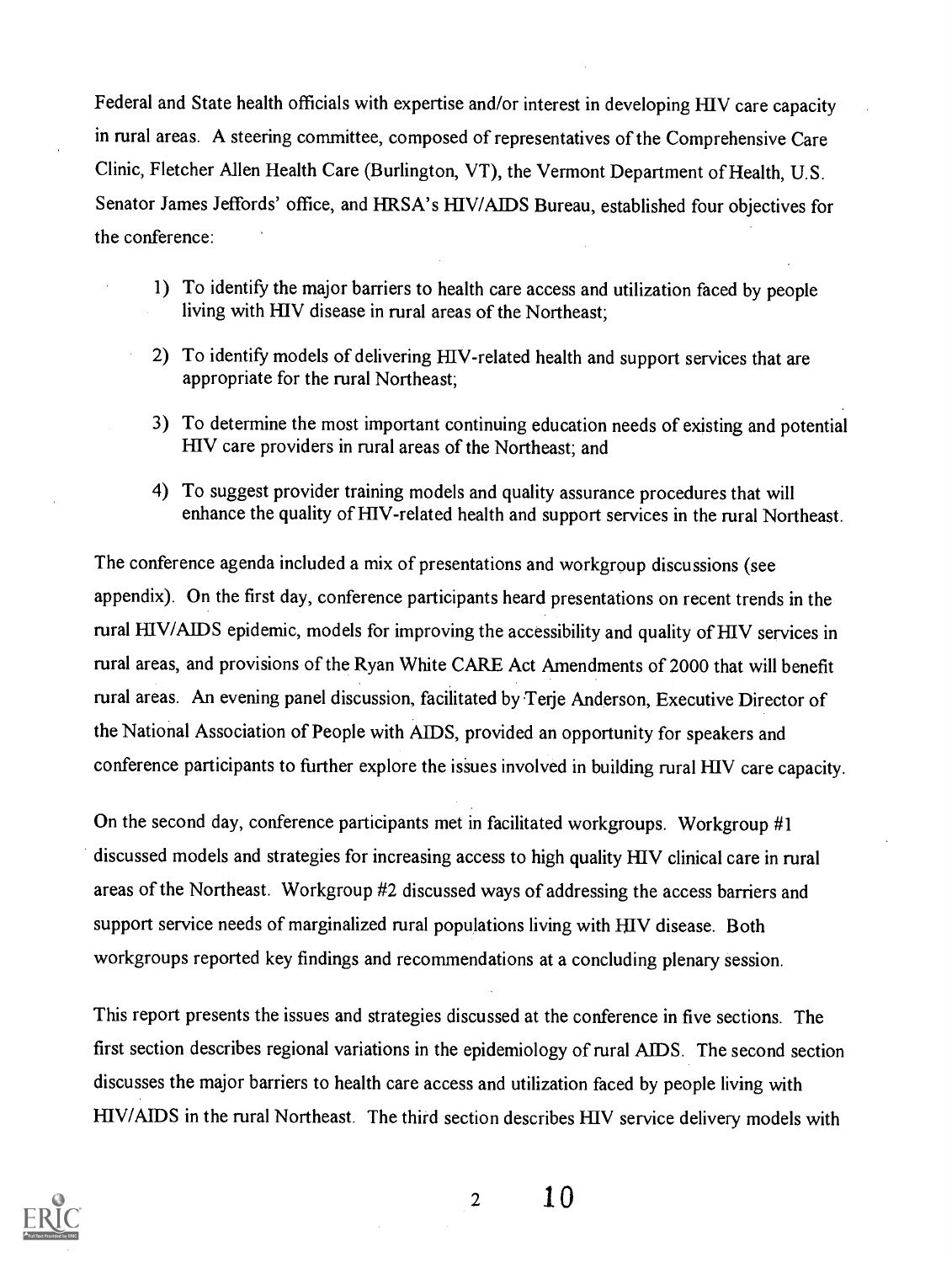potential for replication in rural areas of the Northeast. The fourth section presents provider training models and strategies for promoting and monitoring high quality HIV care. The last section summarizes the major lessons learned and ongoing challenges.

### Regional Variations in the Epidemiology of Rural AIDS

In 1999, 7 percent of the 44,388 new adult/adolescent AIDS cases reported to the CDC were residing in nonmetropolitan areas at the time of diagnosis.' Two-thirds of the newly reported rural residents ( $N=2,187$ ) were living in the South (figure 1). The remaining incident rural AIDS cases were concentrated in the Northeast (N=411) and North Central (N=376) regions.



The South and the Northeast had the highest nonmetropolitan adult/adolescent AIDS rates in 1999 (figure 2).<sup>3</sup> Within the Northeast, the nonmetropolitan AIDS rate for the Middle Atlantic States (11.7 per 100,000) was twice that of the New England States (5.3 per 100,000).<sup>1</sup>

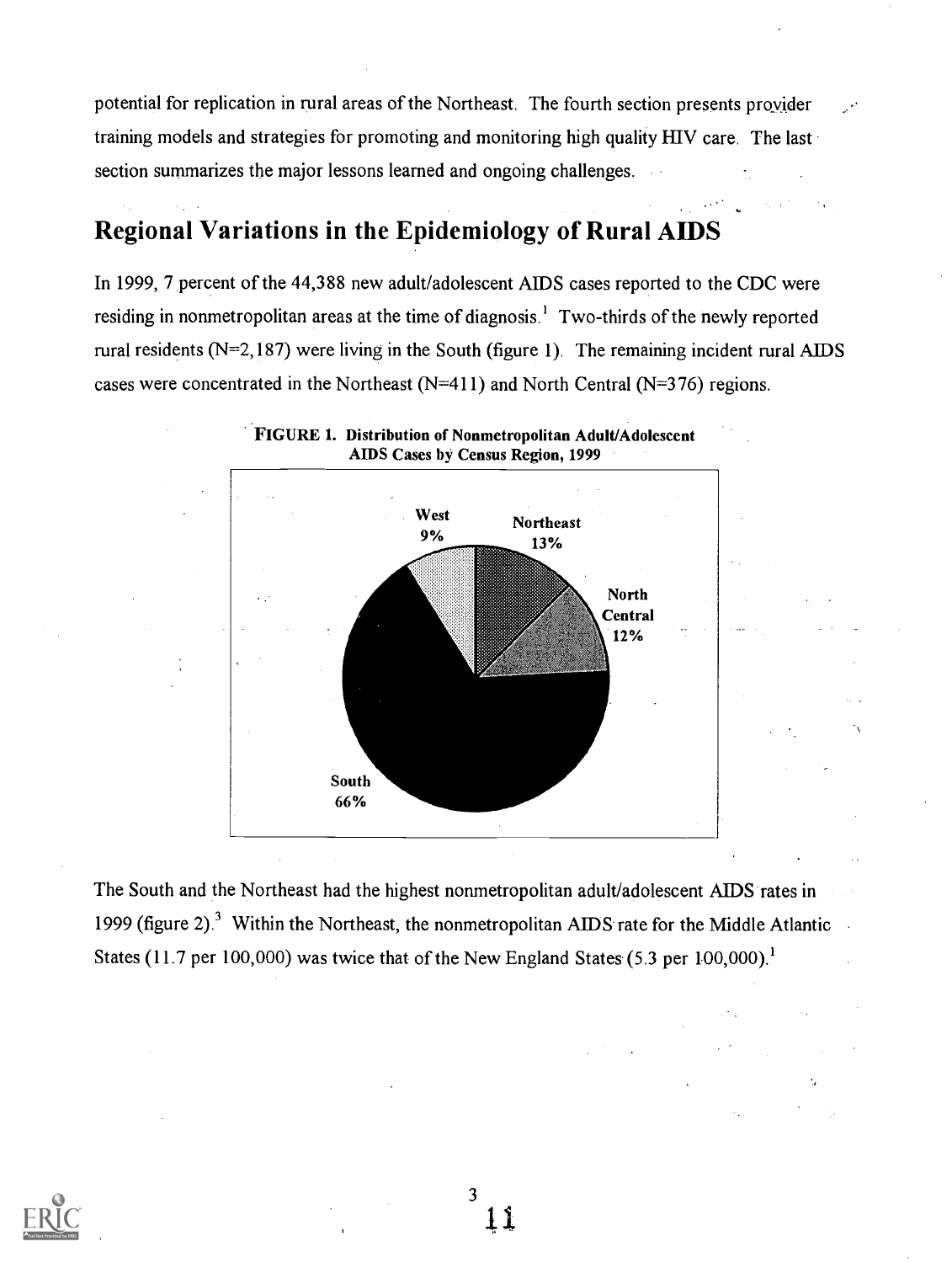

FIGURE 2. Nonmetropolitan Adult/Adolescent AIDS Rates by Census Region, 1999

Figure 3 shows the nonmetropolitan proportion of each region's new adult/adolescent AIDS cases in 1999.<sup>1</sup> Rural residents accounted for 12 percent of the adult/adolescent AIDS cases reported in the South but less than 5 percent of the cases reported in the West and Northeast. Within the Northeast, Vermont had the highest proportion of nonmetropolitan AIDS cases (47 percent), followed by Maine (38 percent) and New Hampshire (25 percent).<sup>4</sup> Nonmetropolitan AIDS cases accounted for less than 10 percent of the new AIDS cases reported in other northeastern States.





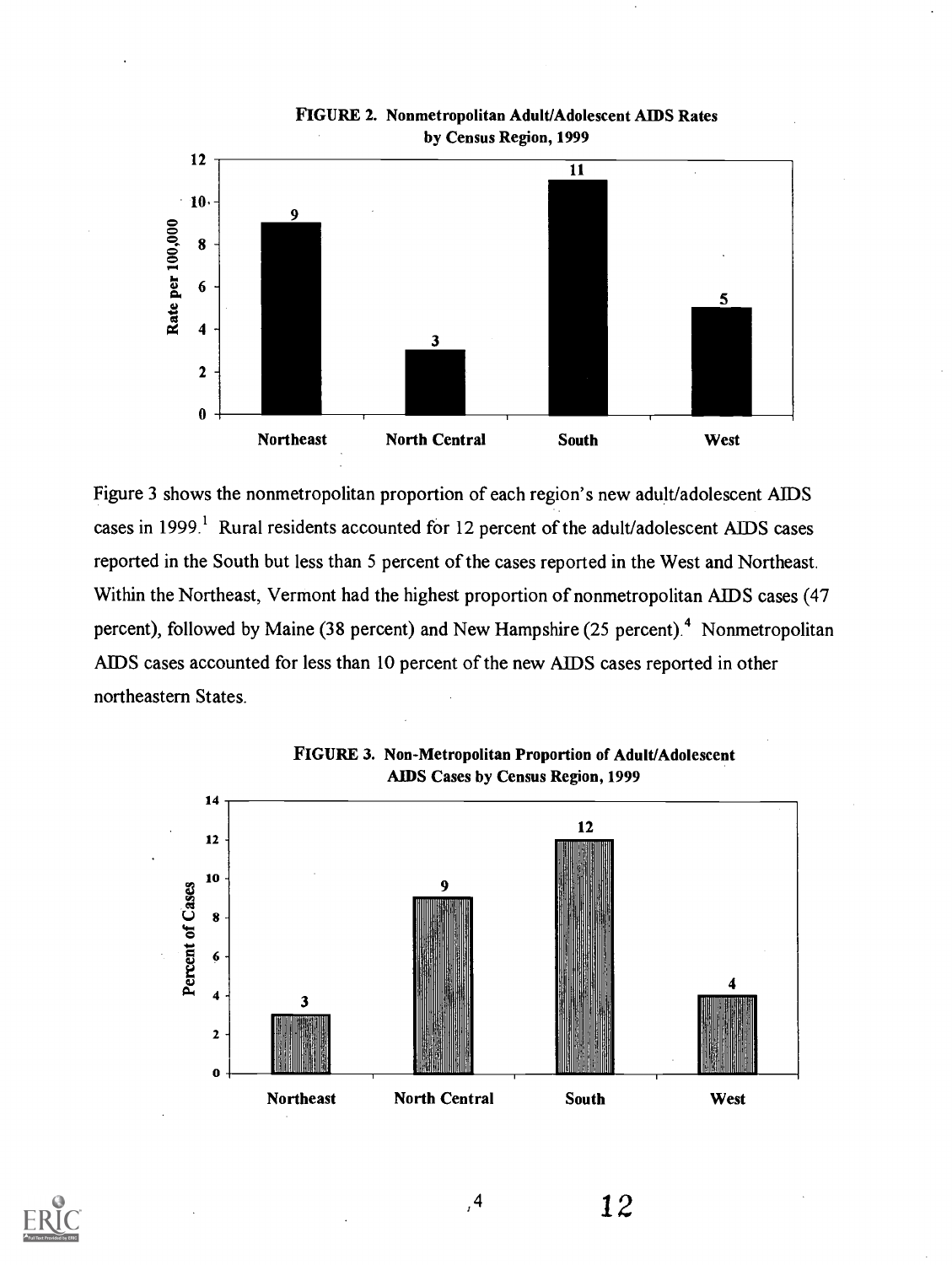### Distribution of Nonmetropolitan AIDS Cases by Gender

Figure 4 compares the male and female proportions of nonmetropolitan adult/adolescent AIDS cases diagnosed in 1999 by Census Region.' The female proportion of nonmetropolitan AIDS cases was highest in the South (27 percent) and lowest in the Northeast and West (15 percent).



### Distribution of Nonmetropolitan AIDS Cases by Race/Ethnicity

Table 1 shows the racial/ethnic distribution of nonmetropolitan adult/adolescent AIDS cases reported in 1999 by Census Region.<sup>1</sup> The Northeast had the highest proportion of Hispanic individuals residing in nonmetropolitan areas at the time of diagnosis (26 percent). The South had the highest proportion of black, non-Hispanic individuals (61 percent). White non-Hispanic individuals accounted for two-thirds of the nonmetropolitan AIDS cases reported in the North Central and Western regions but less-than one-half of the cases reported in other Census regions.

| Region        | Percent White,<br>non-Hispanic | Percent Black,<br>non-Hispanic | <b>Percent Hispanic</b> | Percent Other* |
|---------------|--------------------------------|--------------------------------|-------------------------|----------------|
| Northeast     | 43                             |                                | 26                      |                |
| North Central | 67                             | 26                             |                         |                |
| South         | 33                             | 6 I                            |                         |                |
| West          | 68                             |                                | 16                      |                |

\*Other includes Asian/Pacific Islander and American Indian/Alaska Native .

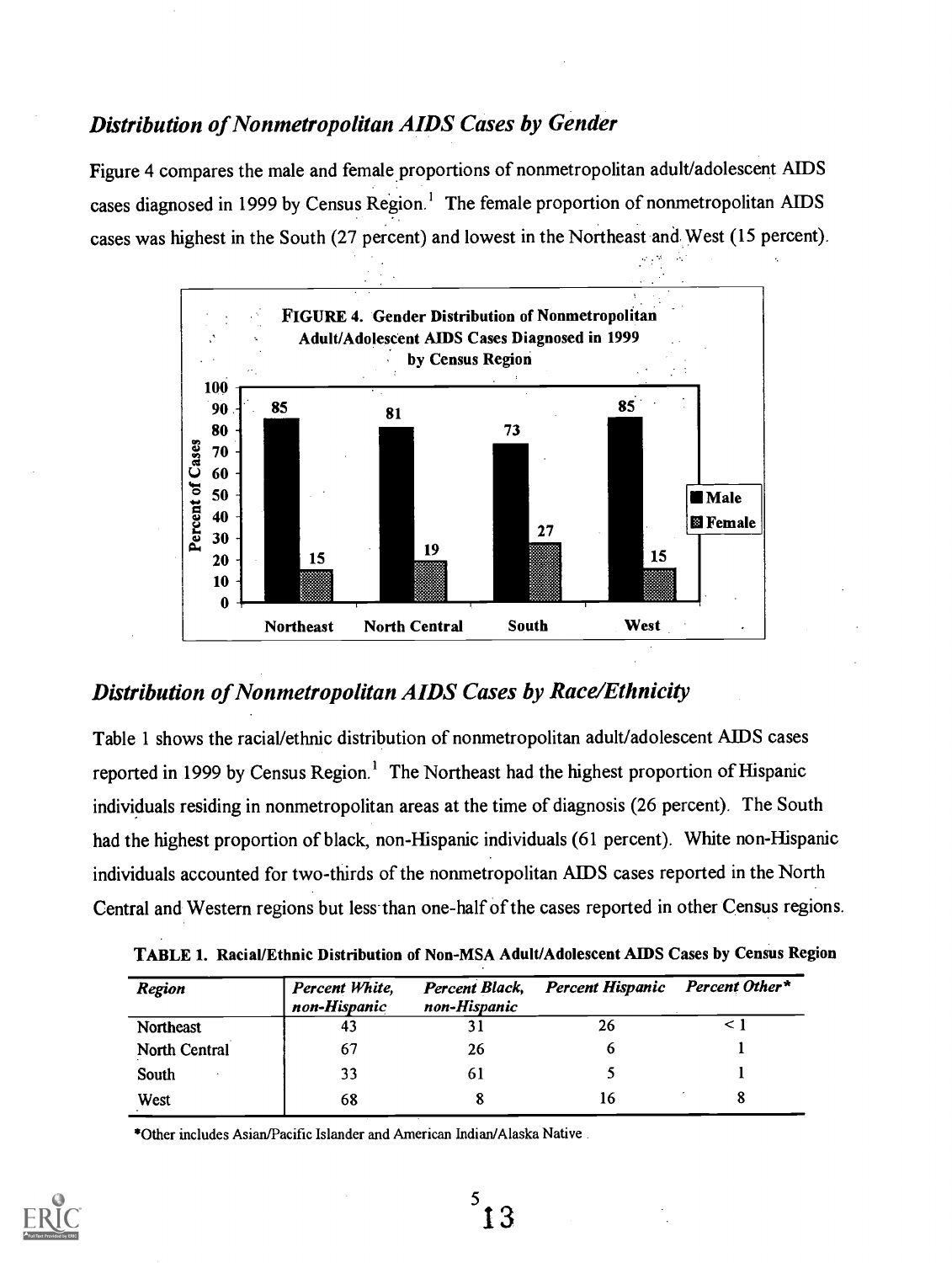### Barriers to Health Care Access and Utilization

### Unique Characteristics of Rural Areas

Conference participants identified four characteristics of rural areas that create unique access barriers for people living with HIV disease:

### **D** Low Population Density

Low population density limits the number of health and social services that can be offered in rural communities. When rural populations are too small and geographically dispersed to support specialized health services, HIV-positive residents may have to travel long distances to obtain medical care. Few, if any, public transportation options are likely to be available. Lower population density also impedes efforts to organize HIV planning and advocacy groups. "In rural areas, people are spread out," a case manager explained. "They have different issues and problems, and they don't connect with each other."

### O Low Prevalence of HIV/AIDS

Most rural areas have relatively few people living with HIV/AIDS. Although the actual numbers may be higher than reported, low HIV prevalence makes it difficult to procure the resources needed to develop and sustain HIV services. "Our greatest barrier is the belief that HIV is not real," said one rural clinician. "People don't think there is any HIV, so they don't understand why we're putting money into it." Small numbers of HIV-positive residents spread over large geographic areas make it difficult to achieve economies of scale. Service providers may be unable to generate sufficient revenue to cover the cost of low-volume services or services requiring home visitation. Low HIV prevalence also limits clinicians' opportunities to gain HIV management experience, which may result in lower quality care.

### O Rugged Topography and Climate

Many rural areas in the Northeast have mountainous terrains. Long, harsh winters and limited highway systems make travel across these mountains especially challenging. A physician commented: "The travel from small towns in southern Vermont across the Green Mountains is extremely difficult, especially in the winter, because there are no major highways. There are just two-lane roads going up and down those mountains."



 $6 \t14$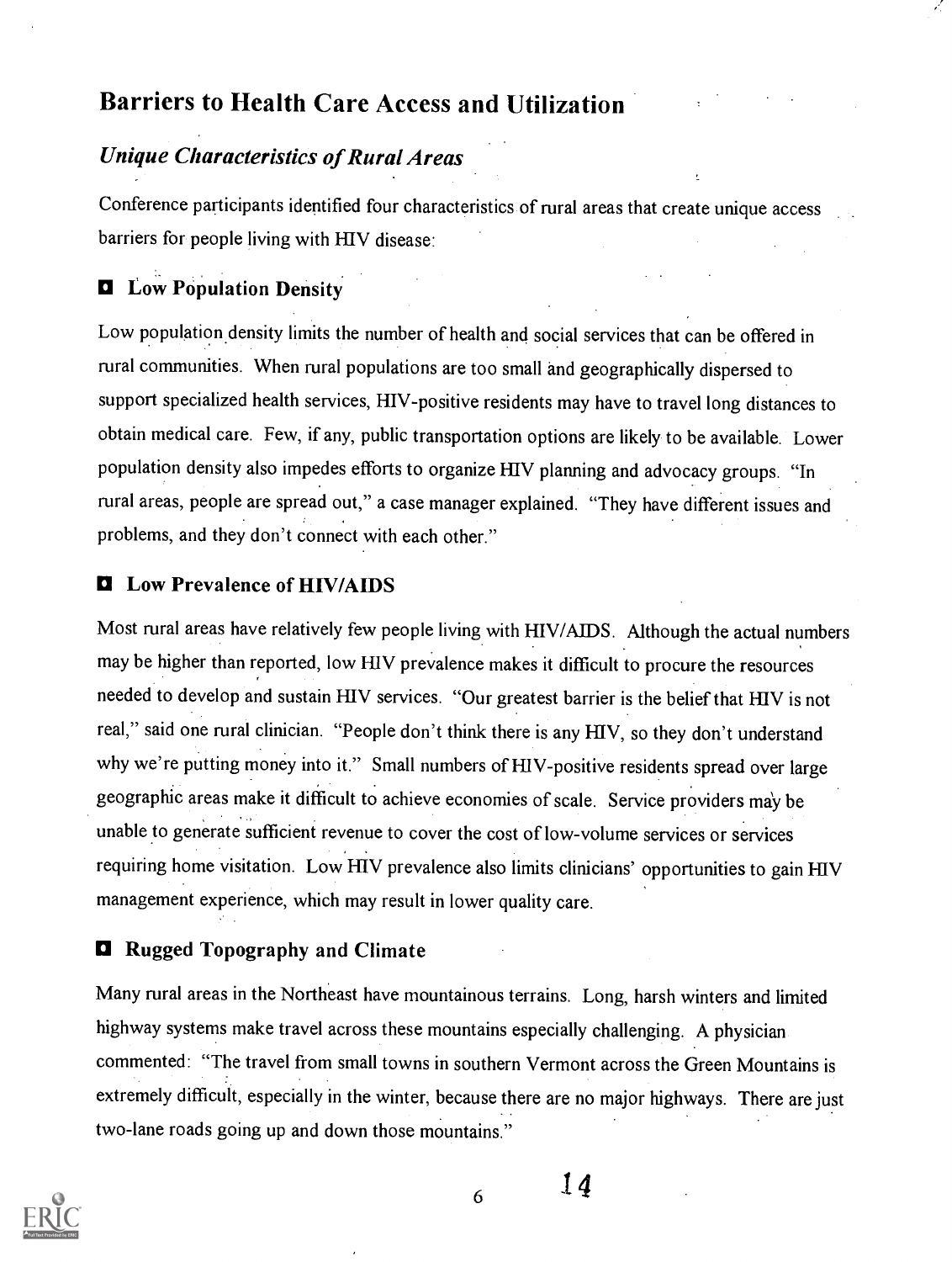### $\blacksquare$  Limited Health Care Infrastructures

Declining economies, high poverty rates, and the out-migration of younger residents have reduced the tax bases of many rural northeastern communities. As a result, rural areas are less likely to have the well-developed health care infrastructures enjoyed by urban residents. Physician recruitment efforts have been hampered by the inability to offer the range of financial incentives, continuing medical education opportunities, and local amenities for family members that would be available in larger cities. Most rural areas also lack adequate counseling and treatment services for people with chemical dependencies, mental disorders, and other HIVrelated comorbidities.

### General Access Barriers

Conference participants identified additional access barriers that, while not unique to rural areas, may be more severe in these settings. These barriers encompass four levels of analysis: individual, clinician, organization, and health service delivery system.

#### $\blacksquare$  Individual Barriers

Many REV-positive individuals in rural areas do not understand the disease or why they should be seeking medical care when they do not "feel sick." People with chemical dependencies or mental disorders may be too involved with these issues to seek medical care. Knowledge of available services also may be limited. Because the stigma associated with HIV/AIDS is particularly strong in rural areas, some infected individuals may be afraid to seek care locally. Breaches in confidentiality can lead to rejection by family and community members, job discrimination, and/or loss of employment. Rural individuals also may postpone or forgo HIV primary care when they do not have sufficient funds to meet basic subsistence needs. Studies indicate that people living in rural areas are more likely to be unemployed, self-employed, or working part-time than their urban counterparts. $5.6$ 

#### **Q** Clinician Barriers

Many rural physicians fail to recognize the signs and symptoms of HIV infection. HIV antibody testing may not be offered even when HIV is suspected. A conference participant from Vermont' said that physicians are reluctant to test because of social stigmatization issues:

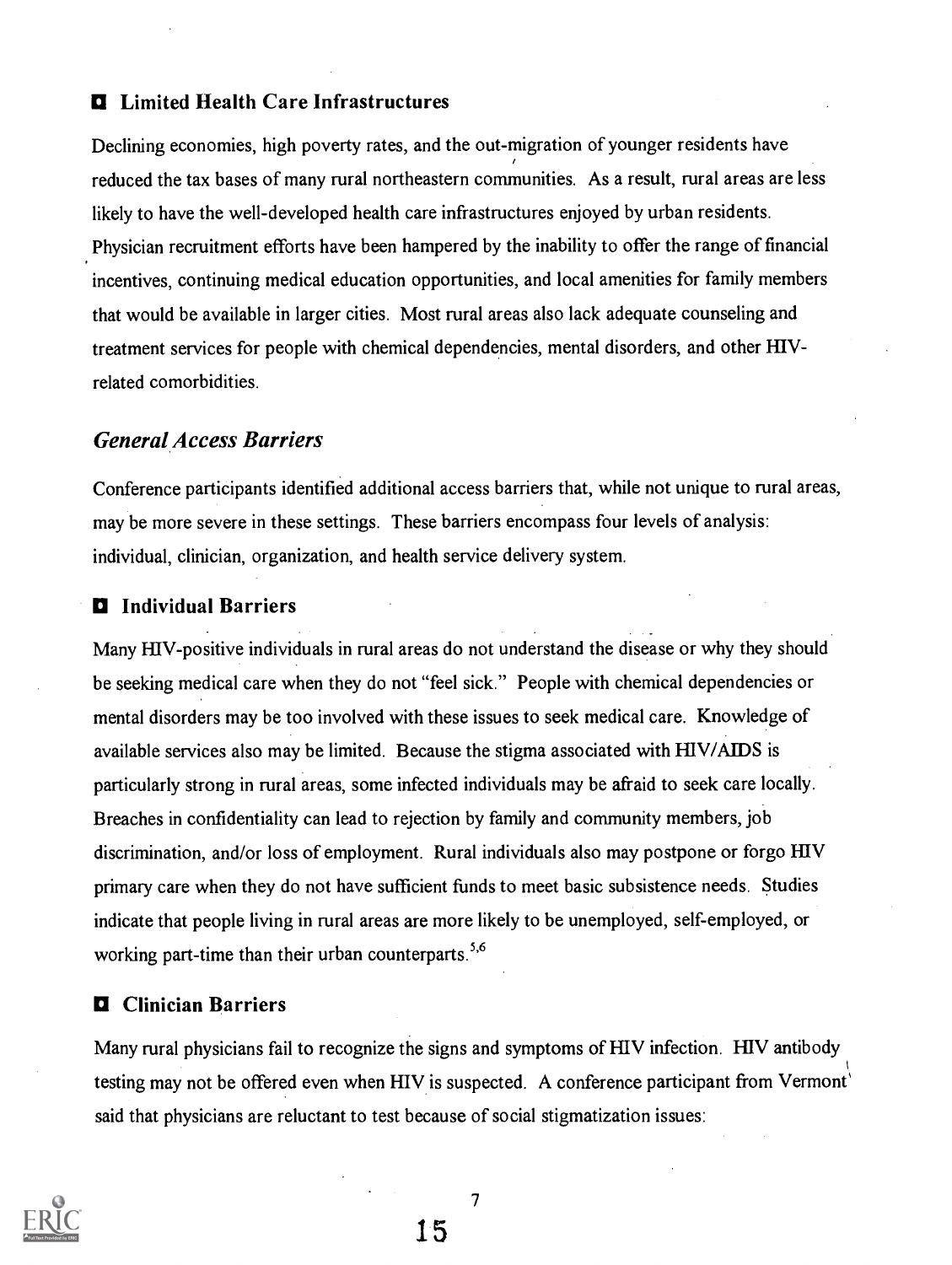This disease is associated with negatively perceived social norms homosexuality, drug use, and prostitution. Docs say, "HIV passed through my mind in differential diagnosis, but I can't test this person. How do I eyen bring the topic up?"

Rural physicians face additional challenges when they try to integrate HIV care into their practices. In addition to dealing with staff and patient fears about contracting the disease, they must keep abreast of rapidly changing standards of HIV care. A conference participant from Maine commented:

I think it gets very difficult bringing [rural] physicians up to the speed needed to feel comfortable caring for HIV-positive patients. They don't have time to spend up front, so when that person walks through the door and they don't know how to respond, they will likely do a referral, which may or may not be a bad thing.

Other conference participants suggested that rural physicians might be more willing to care for HIV-positive patients if case management and behavioral health services were more readily available. A physician summarized their views as follows:

There must be a team approach to comprehensive HIV care. It is not just medical care but also [dealing with] psychiatric illness, drug abuse problems, monetary issues, housing issues, food issues, and so on. One human being, no matter how skilled, cannot provide the level of services needed by people with HIV.

### **D** Organizational Barriers

Some hospitals, clinics, and physician practices try to avoid or minimize their involvement with HIV care because of concerns about possible financial losses. An AIDS coalition director from Pennsylvania observed: "Medicaid reimbursement for HIV services is so low in some States that, if you diagnose someone with HIV, they are immediately going to have an access-to-care problem because no one will take them." Other conference participants described rural hospitals' concerns about being "flooded" with uninsured and underinsured HIV/AIDS patients. Although rural-based clinics and community health centers could seek Title III (CARE Act) funding to develop their HIV care capacity, many lack grant-writing skills and experience.<sup>7</sup>



8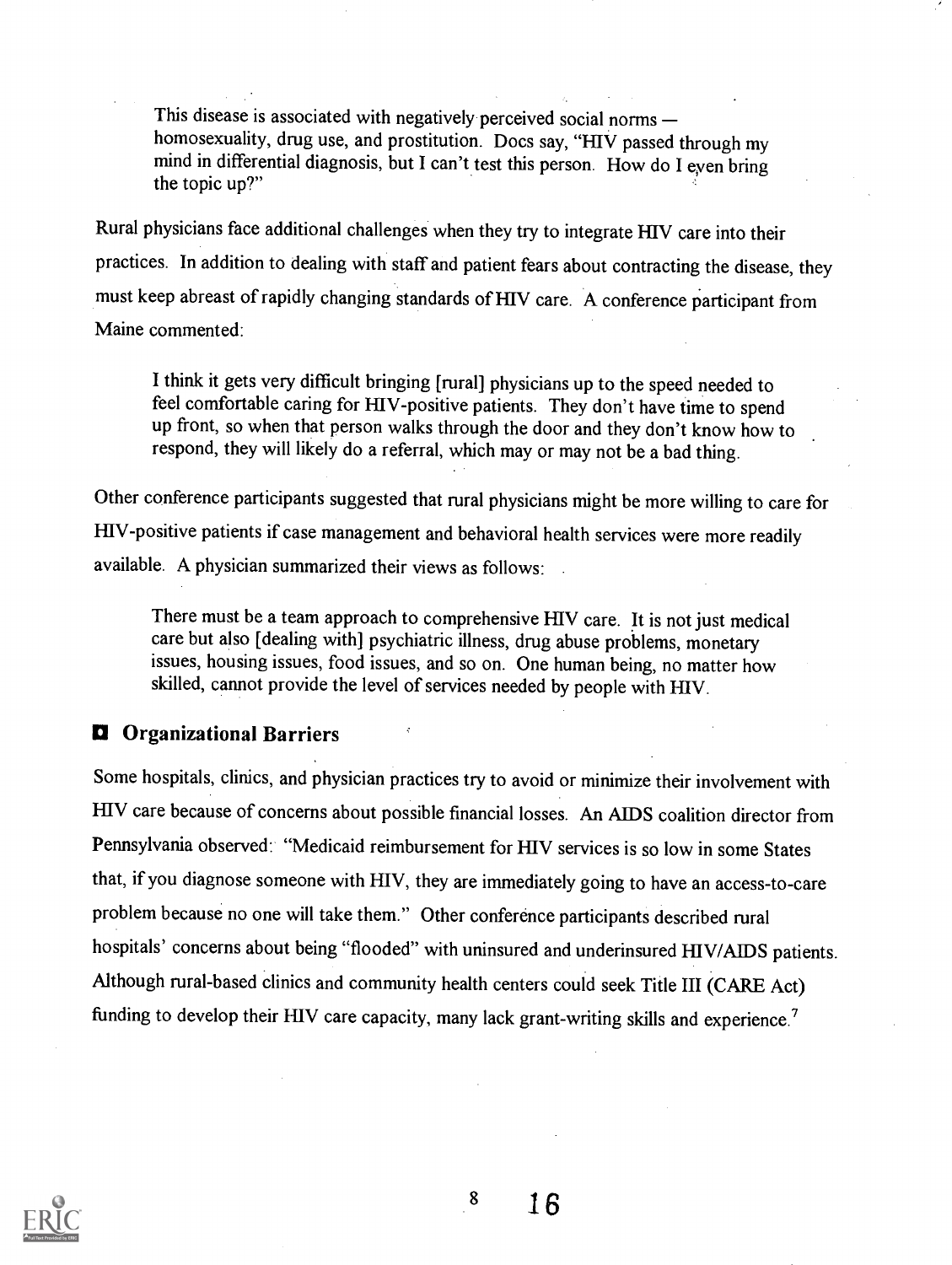Several conference participants noted that "organizational attitudes" sometimes discourage HIVpositive individuals from seeking medical care. A public health official described the problem as follows:

People with HIV disease might be able to get to a service agency but, when they get there, they are treated so badly that they don't want to come back. People sometimes are treated badly because they are poor, use drugs, or they just look dirty. . . . There are so many policies and procedures that are set up to humiliate people. Prove you are worth this drug. Prove that you are worth this appointment. People who are marginalized and don't have that sense of selfempowerment have to fight to get what they need.

As additional organizational barriers, conference participants identified inconvenient days and hours of operation, inability (or unwillingness) to accommodate walk-in patients, and long waiting times for initial and follow-up appointments.

### $\blacksquare$  Service Delivery System Barriers

Conference participants cited the lack of communication among medical, behavioral health, and social service providers as a major impediment to quality care. "There is no co-management across service providers," said one health professional. "Clients don't receive a coherent message or even a coherent plan." To illustrate how clients are affected, a case manager gave the following example:

Traditional kinds of substance abuse programming can undermine all of the work we're trying to do with clients. They are trying to do the [substance abuse] treatment programs, but their big concern is, "When I walk out of here, I don't have any place to live. I haven't seen a doctor in six months, and I'm not feeling good." So we're trying to help people find housing, get to the HIV clinic, and figure out what they are going to do when they get out of treatment. Meanwhile they are being told, "You're not sufficiently working your program."

Workgroup #2 discussed problems with discharge planning. Because some rural hospitals do not have designated discharge planners, HIV/AIDS patients sometimes are discharged before adequate provisions can be made for home health care, medications, and other support services. The quality of discharge planning for HIV-positive prisoners also varies greatly from one rural area to another.



9 17

 $\frac{1}{2}$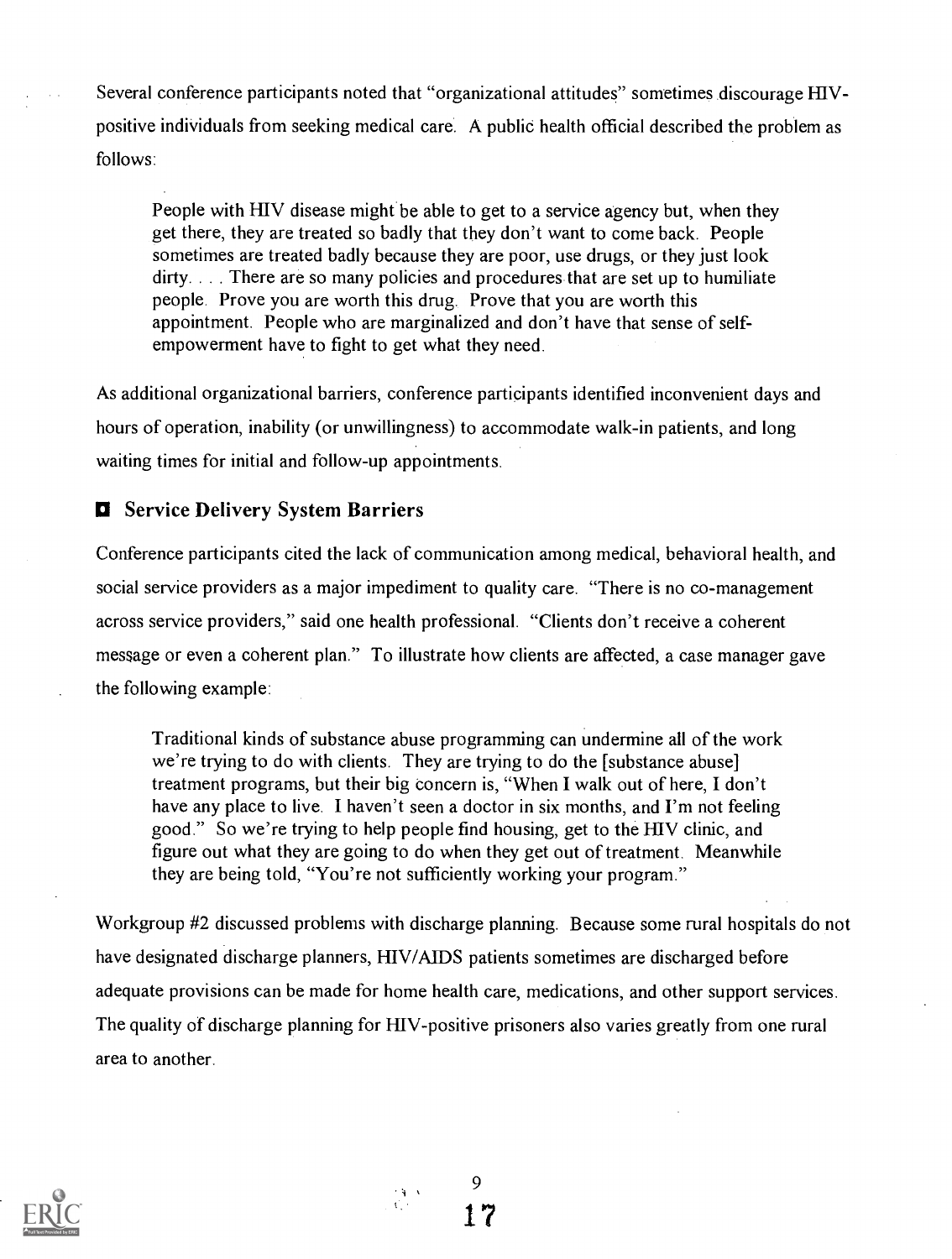- Vermont  $-$  This State does not offer discharge planning for HIV-positive prisoners. To relieve overcrowding, prisoners often are given early release with no planning for follow-up HIV care or medications.<sup>8</sup>
- Northwest Pennsylvania Community-based case managers work with correctional institutions to help HIV-positive prisoners apply for Medicaid, schedule clinic appointments, and obtain housing before they are released.
- $$ program to help HIV-positive inmates in county jails prepare for discharge. Parttime case managers assigned to the jails help inmates enroll in the AIDS Drug Assistance Program<sup>9</sup> and make arrangements for ongoing medical care.

### Improving Access for Marginalized Rural Populations

Workgroup #2 identified eight socially and economically marginalized populations that exist in rural areas of the Northeast:

- 1) Racial and ethnic minorities;
- 2) New immigrants from Africa, Eastern Europe, the Caribbean Islands, and South America;
- 3) Migrant and seasonal workers employed by farms, dog and horse racing tracks, ski lodges, and the tourism industry;
- 4) Substance users;
- 5) People with mental disorders;
- 6) Gay and bisexual men;
- 7) Sex workers; and
- 8) Prisoners.

They emphasized the need for targeted outreach efforts that encourage HIV testing in these populations and that help seropositive individuals access medical care at an early stage of disease. They also discussed the higher levels of emotional and practical support that will be required to keep marginalized individuals in care. A case manager from Vermont explained:

These are people who really need some very intensive kinds of services, often for quite a period of time, to help them get stabilized so they can benefit from



Is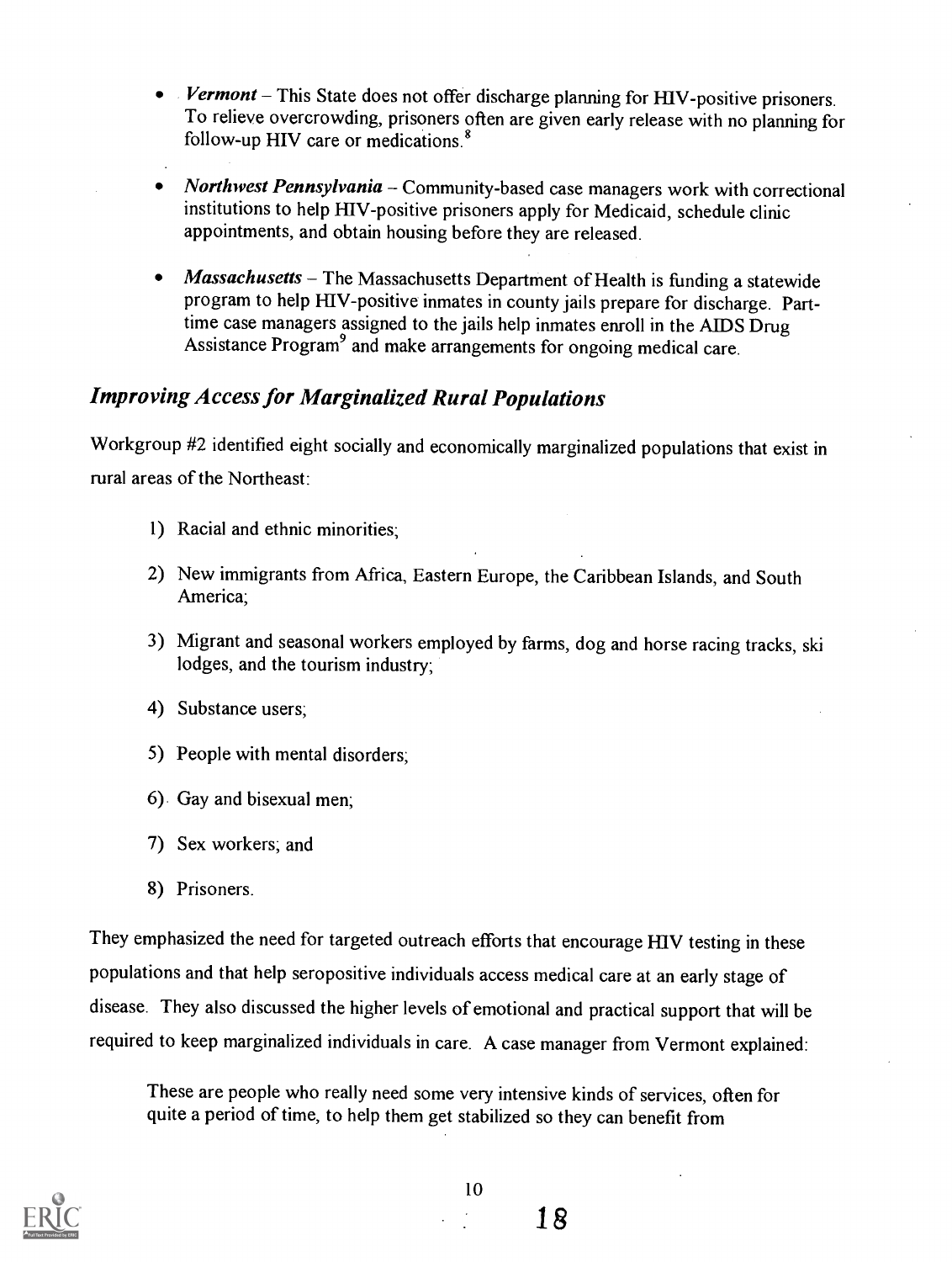treatment. . . . People whose lives are so marginalized, so disorganized, and so traumatized need to make a connection with someone whom they feel they can trust and who will truly advocate for them.

A Maine public health official reported that, although case managers in his area are seeing people with more complicated life issues, no adjustments have been made in caseloads or the monthly cap on reimbursable visits. There was general agreement that case mix must be considered when assigning caseloads and determining reimbursement rates.

### Models for Rural HIV Service Delivery

Conference speakers presented three models for delivering health and support services to rural residents with HIV disease. The key features of these models are described below.

### Urban Outreach Model

Urban outreach models extend the services of an urban-based HIV clinic to rural residents through regional satellite clinics. Dr. Christopher Grace, Director, Infectious Diseases, Fletcher Allen Health Care, described how the University of Vermont developed hospital-based HIV specialty clinics in three regions of the State.

#### Background

Vermont has 590,883 residents, two-thirds of whom live in small towns. The State's population density is 61.5 people per square mile, as compared to a U.S. average of 75.7 people per square mile. The Green Mountains bisect the State north to south, and Interstate 1-89 runs east to west, roughly dividing the State into four quadrants. Two major medical centers-Fletcher Allen Health Care (Burlington, VT) and Dartmouth-Hitchcock Medical Center (Hanover,  $NH$ )—provide tertiary care.

Fletcher Allen Health Care opened a Comprehensive Care Clinic for HIV-positive patients in 1987. Because this clinic was the only source of specialty HIV care, many people had to travel two to three hours for medical appointments. In 1993, Fletcher Allen Health Care conducted surveys of HIV-positive patients, local hospitals, and primary care physicians to assess the level of support for regional HIV clinics. The survey revealed that patients wanted to receive care



11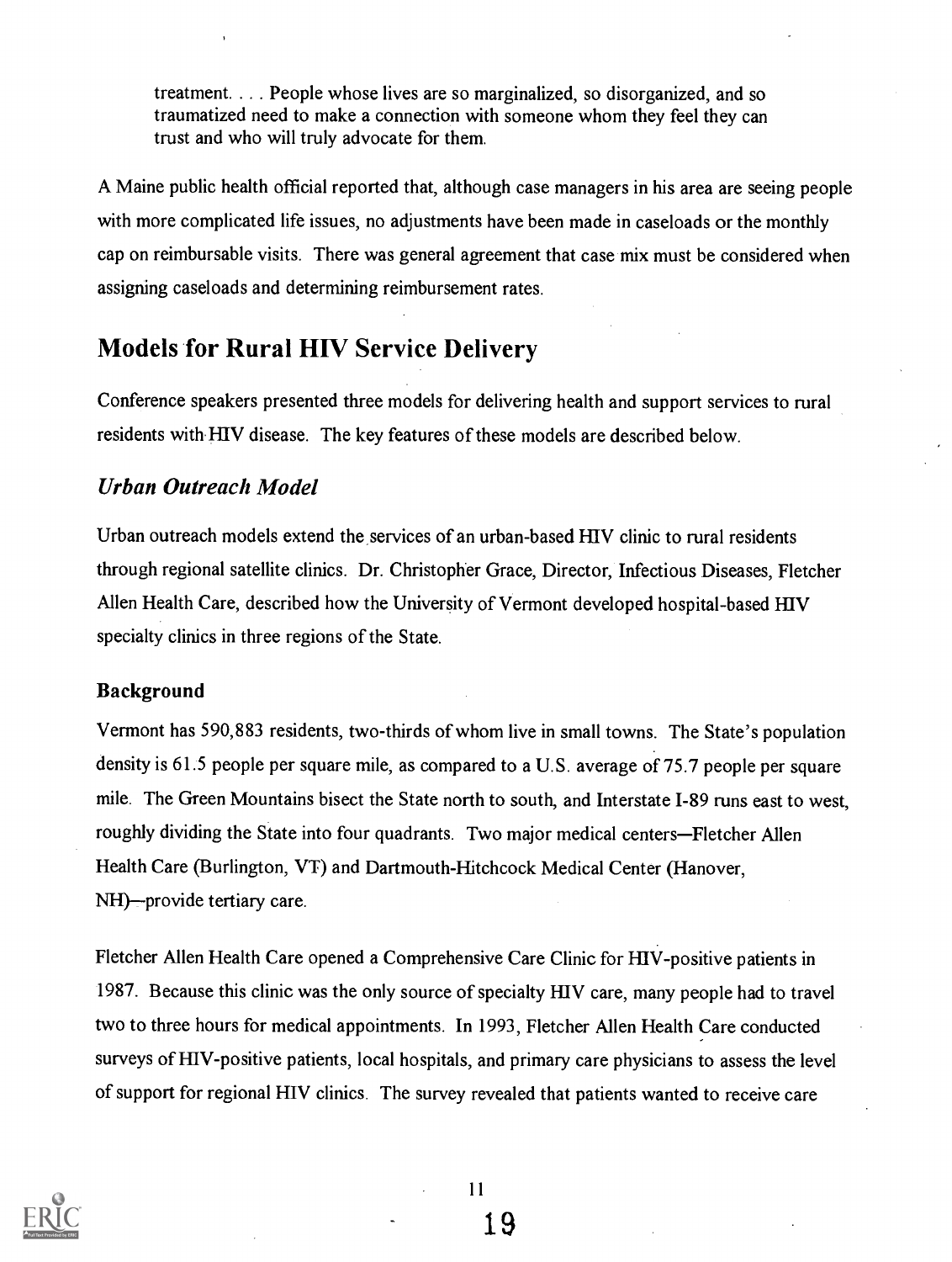closer to home, and that local hospitals were willing to provide space and ancillary support. Dr. Grace described physicians' reaction as follows:

Fifty percent of the primary care physicians said, "Yes, this is a great idea. Go ahead and do it." The other 50 percent said, "No., we don't need it.' We don't have HIV in the State." So, we took that as a positive response and plowed ahead.

In 1994, Fletcher Allen Health Care received funding through the Special Projects of National Significance (SPNS) Program to establish three regional HIV specialty clinics.<sup>10</sup> The planning team established five principles for clinic development:

- 1) HIV/AIDS patients should receive care in their own geographic regions.
- 2) HIV specialists should provide the medical care.
- 3) HIV specialists should collaborate with local primary care physicians.
- 4) Strong patient-provider relationships should'be cultivated.
- 5) There should be a team approach to providing comprehensive care.

Since the Comprehensive Care Clinic was serving HIV-positive residents in the Burlington area, the planning team decided to locate the new clinics in the remaining three regions of the State. By negotiating with the largest hospital in each region, they were able to obtain space for the clinics and assistance with appointment scheduling, medical record keeping, billing, and laboratory and radiology services. Two of the three hospitals offered space in multidisciplinary clinics, which allowed HIV/AIDS patients to "blend in" with other outpatients. **SALE OF** 

Between 1994 and 1996, Fletcher Allen Health Care opened regional clinics in Rutland, Brattleboro (in collaboration with Dartmouth-Hitchcock Medical Center), and St. Johnsbury. The planning team spent 6-12 months per hospital, negotiating space and ancillary services, developing clinic operating procedures, and training hospital staff on the importance of maintaining patient confidentiality. Some clinics required minor renovations. For example, Rutland Regional Medical Center made space available in its cancer clinic. Because this clinic was located directly across from the cafeteria, the clear glass window had to be replaced with frosted glass.

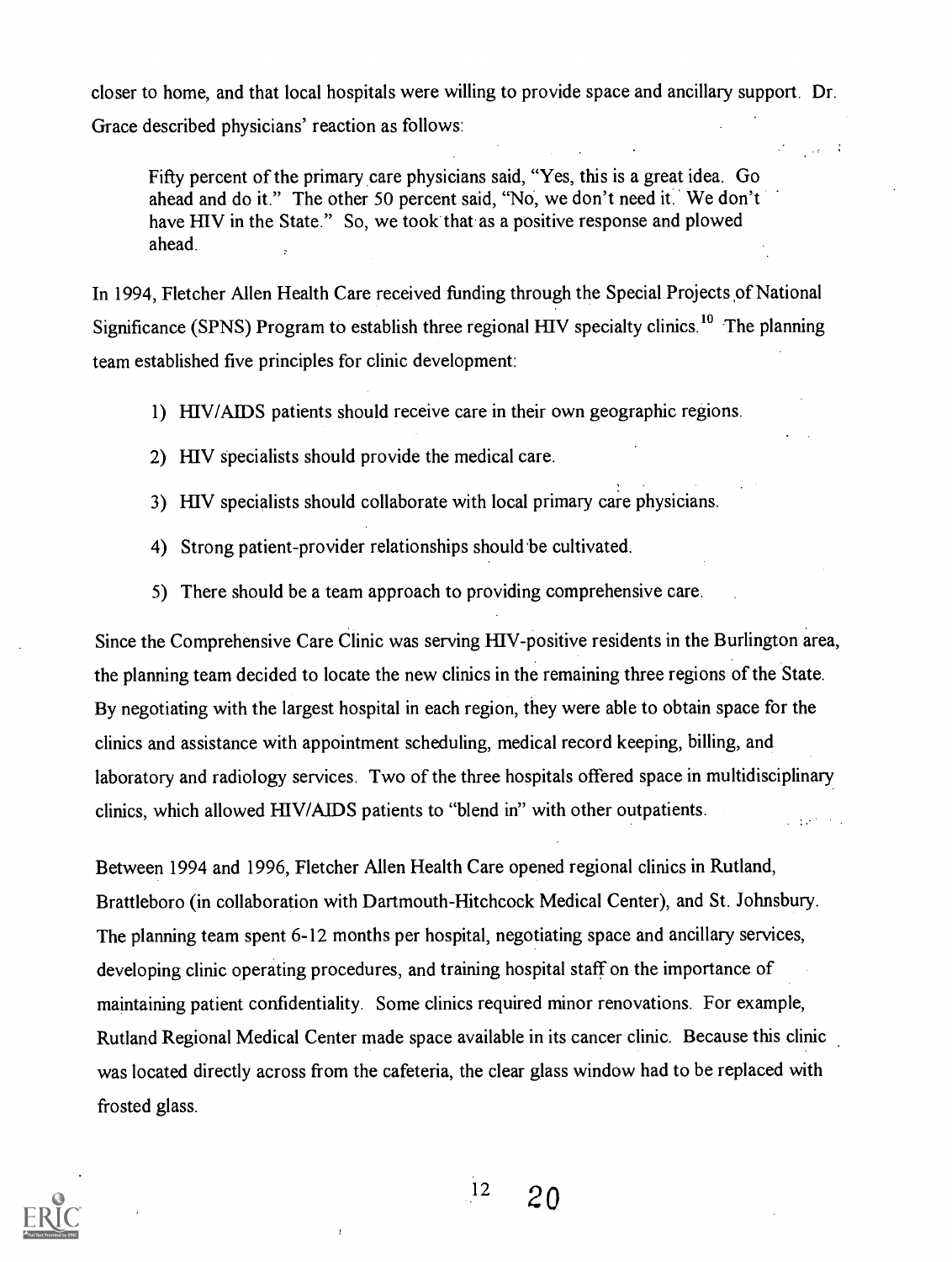When negotiating with each host hospital, planning team members met with the medical staff to discuss the HIV specialty clinic's services and relationships with local physicians. Local physicians requested that all HIV specialists seek hospital privileges. They also wanted assurance that the HIV specialists would not "steal their patients" or burden them with excessive numbers of HIV-positive patients. Dr. Grace recapped the discussions as follows:

We said, "If you want to be involved and collaborate in this care, we are there. On the other hand, if you don't want anything to do with this, we'll disappear in the background and take care of the patients."

Planning team members also held numerous meetings with AIDS service organizations, HIV/AIDS advocacy groups, and HIV-positive residents to solicit their ideas and involvement.

#### Clinic Staffing and Services

The regional HIV specialty clinics currently are supported by a Title III (CARE Act) grant. Each clinic has two part-time staff: a nurse practitioner and a social worker. HIV specialists from Fletcher Allen Health Care make monthly visits to each clinic to see new and scheduled followup patients. The nurse practitioners see walk-in patients, schedule CAT scans and laboratory tests, monitor patients' responses to antiretroviral therapies, and provide counseling and adherence education. Patients can access them by beeper when the clinics are not open.

Finding qualified nurse practitioners in rural areas proved to be a major challenge. All nurse practitioners and social workers trained for three months at the Comprehensive Care Clinic. Ongoing HIV/AIDS training is provided through attendance at national meetings.

The HIV specialty clinics offer a complete continuum of medical care, including laboratory assessments, immunizations and vaccinations, prophylaxis and management of opportunistic infections, antiretroviral therapy, and education on transmission risk reduction. A half-time nutritionist travels to all clinics to screen patients for nutritional risks and develop dietary interventions. Additional services include benefits advocacy, counseling and support for patients and their families, and referrals to AIDS service organizations. Patients also can be referred for mental health and substance abuse counseling; however, referral resources are very limited.

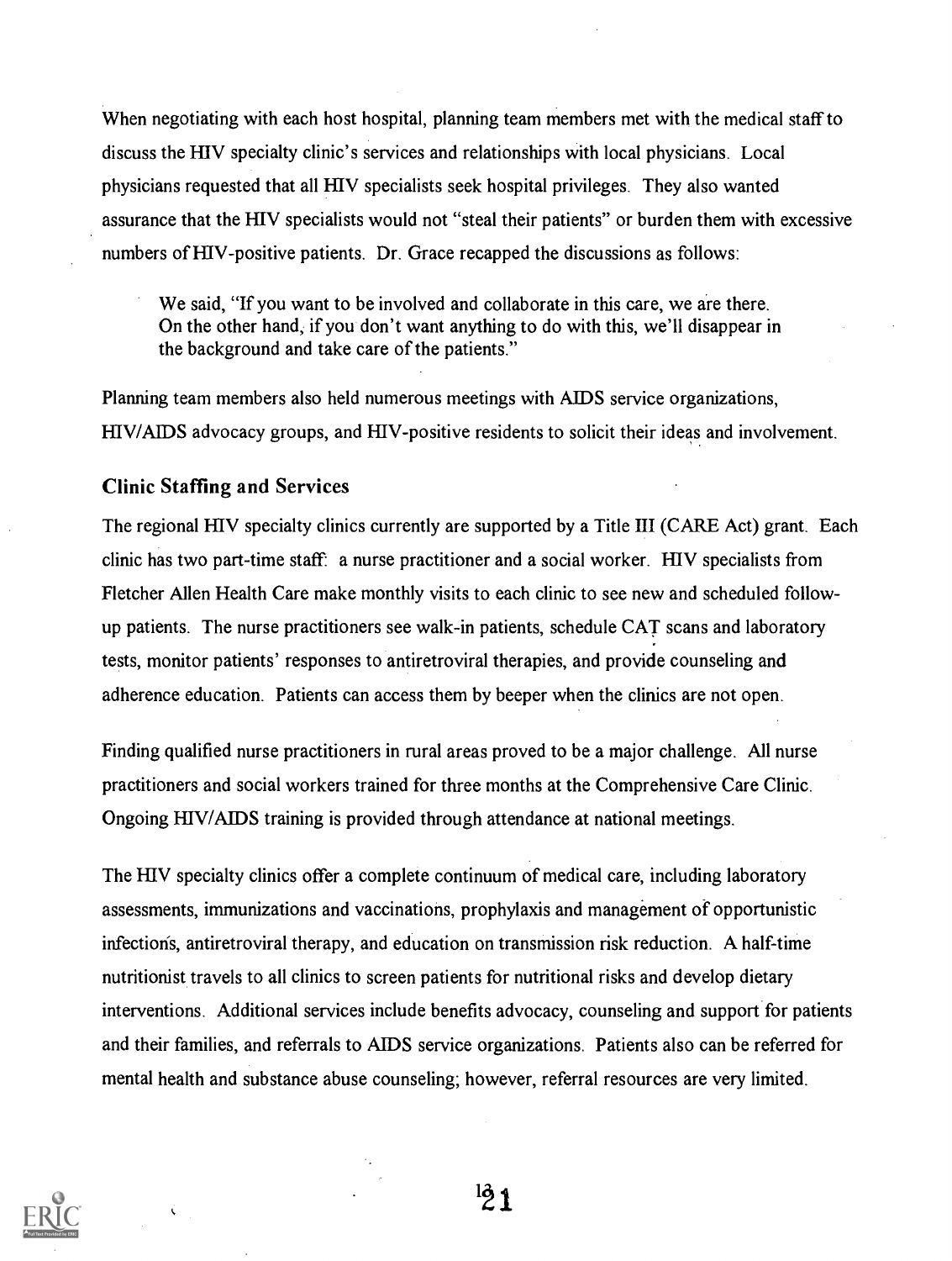Thus far, only a few local physicians have expressed interest in learning about HIV management. These physicians are encouraged to participate in "mini-sabbaticals" at the clinics and to collaborate in patient care. When patients are admitted to local hospitals, the nurse practitioners work with the attending physicians to ensure that patients receive appropriate care: "Our collaborations with local physicians range from excellent to horrible," Dr. Grace said. "The interchange of progress notes basically is one directional—from us to them: We never get any notes back."

### Utilization Trends

Since 1994, the Comprehensive Care Clinic and its three regional clinics have served 428 patients. The number of patients receiving services has increased by approximately 8 percent each year. People of color account for only 1.6 percent of Vermont's population but 12 percent of the patients receiving care at the HIV specialty clinics. Although the percentages of patients infected through male-to-male sexual contact  $(-50$  percent) and injection drug use  $(20-22)$ percent) have remained fairly steady over time, the percentage of patients infected through heterosexual contact has increased from 15 percent to more than 20 percent. At the Comprehensive Care Clinic in Burlington, almost one-third of the HIV/AIDS patients are coinfected with hepatitis C, and 6 percent are tri-infected with hepatitis B and C.

#### Quality and Outcomes Assessment

A part-time data manager tracks quality and outcomes indicators for the HIV specialty clinics. Patients give written informed consent for data collection at the time of enrollment. Clinic staff then administer a questionnaire, containing questions on patient demographics, health insurance coverage, employment status, HIV exposure mode, stage of disease, migration history after HIV diagnosis, medications, and perceived barriers to community services. Each quarter, clinic staff administer follow-up questionnaires, inquiring about medications, CD4 cell counts and viral loads, tuberculin status, receipt of gynecologic care (if applicable), number of emergency room visits and hospitalizations, and changes in financial situation. To protect patient confidentiality, unique identification numbers are used for data entry and analysis.

As evidence of the HIV specialty clinics' effectiveness, Dr. Grace cited the following improvements:

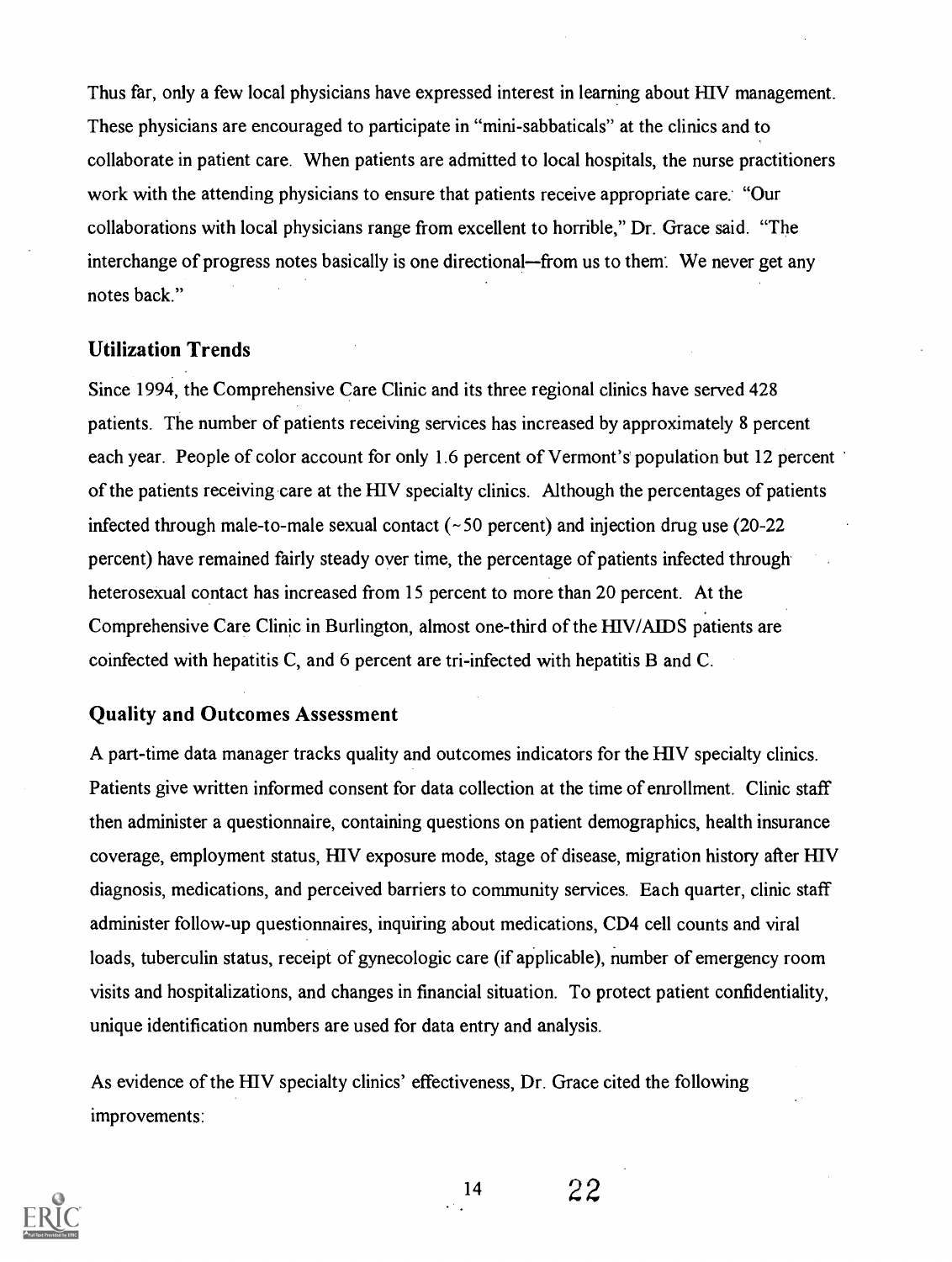- Among patients on antiretroviral therapy for any period of time, the average decrease in viral load was 0.90 logs. The.proportion of patients with undetectable viral loads (HIV-1 RNA < 50 copies/m1) increased from 15 percent to 28 percent.
- Over a 46-month period, the average increase in CD4 cell count was about 60.
- Ninety percent of patients with CD4 cell counts less than 200 cells/mm<sup>3</sup> received prophylaxis for *Pneumocystis carinii* pneumonia (PCP). Seventy-five percent of patients with CD4 cell counts less than 50 cells/ $mm<sup>3</sup>$  received prophylaxis for Mycobacterium avium complex (MAC).
- Before the regional clinics were established, most people traveled at least 2 hours to receive HIV primary care. Now, 90 percent of clinic patients travel less than 1 hour and about one-half travel less than 30 minutes.

### Limitations of the Urban Outreach Model

Conference participants identified four additional institutions that operate rural HIV satellite clinics: Albany Medical Center (NY), Clarion University (PA), Dartmouth-Hitchcock Medical Center (NH), and University of Pittsburgh (PA). Four limitations of this model were discussed:

- Rural satellite clinics are expensive to operate because of the intensive services provided by nurse practitioners and social workers and the time that HIV specialists spend driving to the clinic sites.
- Satellite clinics located more than two hours from an urban center and serving small numbers of geographically dispersed patients are not cost effective.
- Finding skilled nurse practitioners and/or physician assistants to coordinate patient care when the HIV specialists are not on site can be very difficult.
- HIV specialists are not readily available when patients experience health emergencies that require hospitalization. Local,physicians may not be willing or prepared to provide care in these situations.

### Community-Based Physician Networks

To make HIV care more accessible to rural residents, some States, HIV care consortia.<sup>11</sup> and AIDS service organizations have developed local networks of physicians with HIV management experience. Dr. Bruce Williams, Medical Director for the Partners in Care Program, University Hospital, University of New Mexico Health Sciences Center, described two statewide networks.

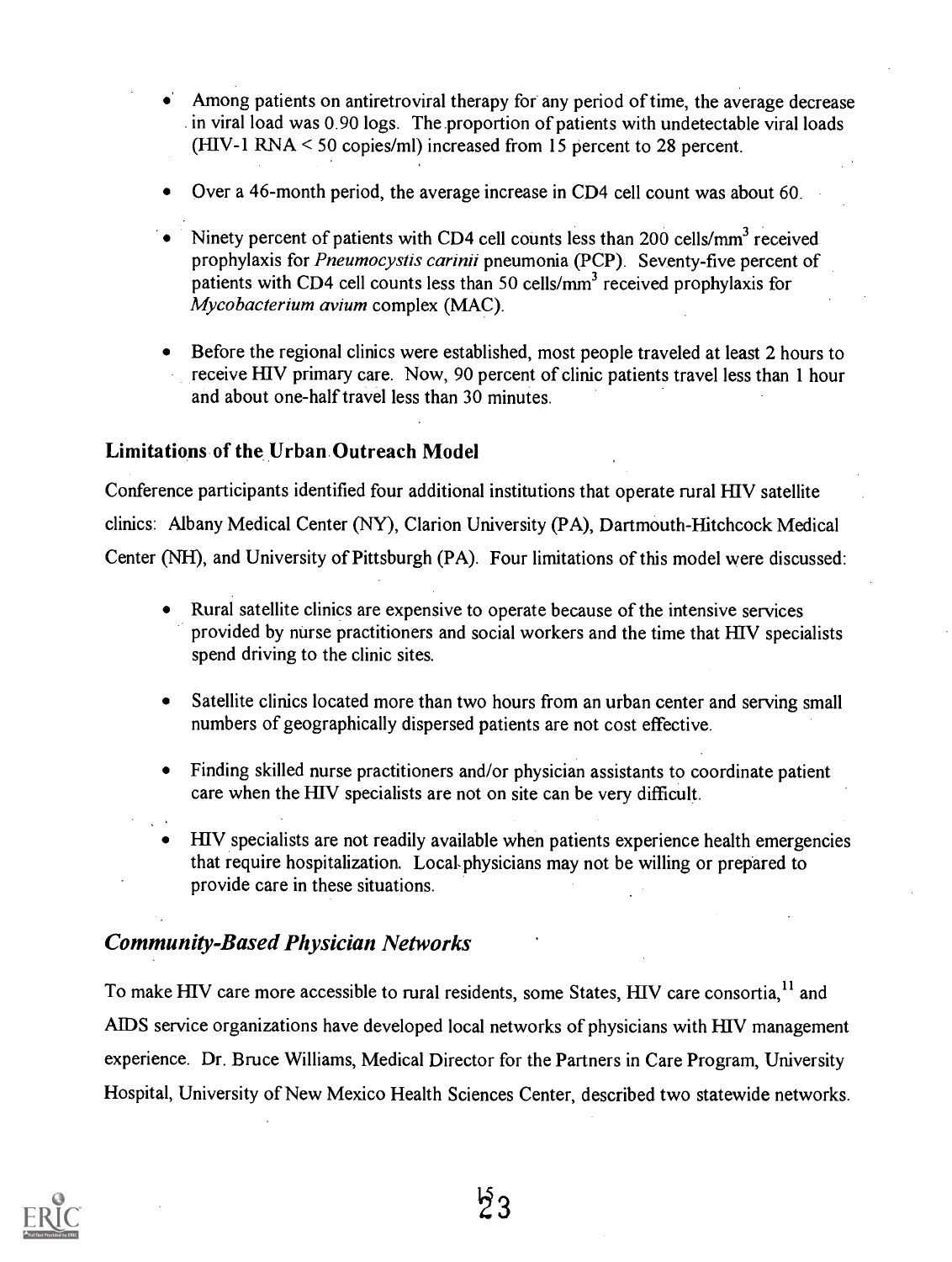#### Background

New Mexico has 1,739,884 residents and a population density of 14.3 people per square mile. Like Vermont, this State has many mountainous areas. The Rio Grande Valley bisects the State north to south. New Mexico has a centralized health department system and four public health districts. University Hospital in Albuquerque is the State's largest medical center.

### O Partners in Care Network

In 1991, University Hospital obtained a Title III (CARE Act) grant to develop a statewide "Partners in Care" network of physicians, laboratories, and pharmacies. A statewide needs assessment revealed that many rural residents were not receiving adequate HIV care because of their geographic distance from urban centers. To strengthen the HIV management skills of rural clinicians, Partners in Care staff worked with the New Mexico AIDS Education and Training Center to design continuing medical education programs and to create a New Mexico AIDS InfoNet web site (www.aidsinfonet.org). This web site contains one-page fact sheets on a wide variety of HIV prevention and care topics. Physicians also can call a toll-free Physician Access Line Service (PALS) 24 hours a day, 7 days a week for case consultations and information on clinical trials. All participating physicians receive a new edition of *Medical Management of HIV* Infection<sup>12</sup> each year and informational newsletters three times a year.

Most physicians in the Partners in Care network are family practitioners. Infectious disease specialists and a 0.2 FTE psychiatrist are available at University Hospital. Participating physicians are reimbursed on a fee-for-service basis, using a modified Medicaid reimbursement rate. The program also pays for specialist visits and for some medications and laboratory procedures.

#### Quality Assurance Procedures

Partners in Care has adopted a modified version of the U.S. Department of Health and Human Services' HIV treatment guidelines as standards of care for the physician network. Dr. Williams and a nurse visit each site at least once a year to review medical charts for compliance with quality-of-care indicators. Charts with deficiencies are flagged for discussion. Dr. Williams described the exit interview as follows:



16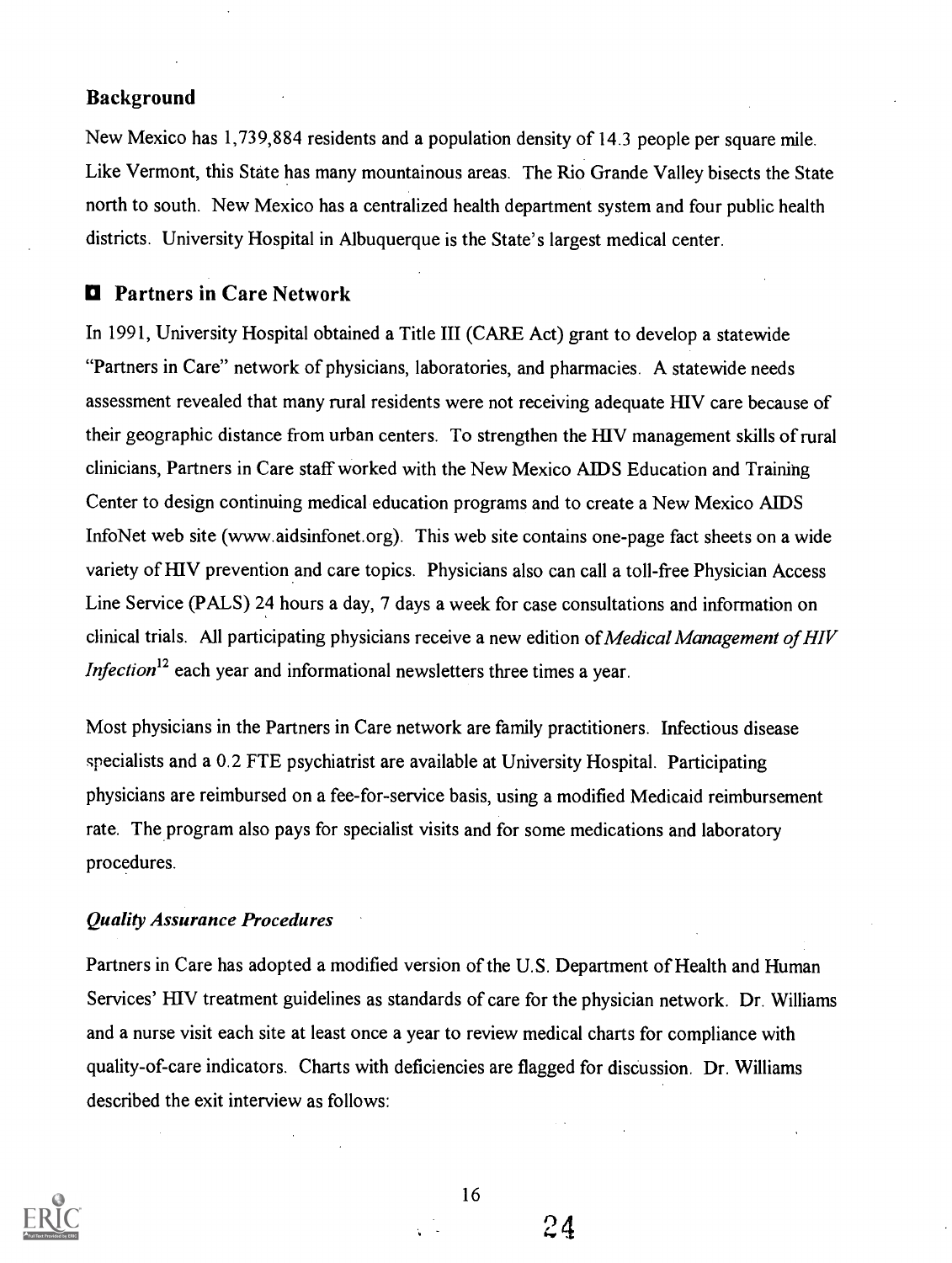The exit interview really turns into an on-site continuing medical education activity. We use that learning moment to identify issues that are relevant to that practice. We review the charts and spontaneously design a CME that focuses on the issues that have been identified. . . .We put the nurses and docs in the same room. We tried doing it separately, and they always wanted to talk to the other person. When we put them together, we found that they really had not been good at communicating and really understanding each other's issues.

Following the site visit, the clinic/practice receives a performance score with specific recommendations for improvement. A Medical Advisory Board, composed of all contracted providers, reviews the composite scores annually. These reviews indicate that most physicians are adhering to the standards, regardless of medical specialty, the number of H1V-positive patients treated, or geographic location.

#### **D** Health Management Alliances

In addition to Partners in Care, New Mexico has a statewide network of health management alliances (HMAs) that provide health and support services to people with HIV disease. Before the alliances existed, the New Mexico Department of Health used Title II (CARE Act) and State funds to contract with many different clinics and community-based organizations for HIVrelated services. Because there was no unified planning or supervision, health and support services varied in quality and were sometimes inaccessible to rural residents.

In 1997, the New Mexico Department of Health issued a Request for Proposal (RFP), inviting each public health district to submit a proposal for a health management alliance that would aggregate services previously funded under separate contracts. The RFP required each health management alliance to designate a lead agency to serve as the single point of entry for all health and support services offered by network providers. The lead agencies include the University of New Mexico and New Mexico AIDS Services (Northwest New Mexico), the Southwest Care Center (Northeast New Mexico), the T.A. Ferrell Clinic (Southwest New Mexico), and the Pecos Valley HIV/AIDS Resource Center (Southeast New Mexico).

Each health management alliance receives a capitated payment to provide a comprehensive array of medical, behavioral health, and support services. Payments range from \$352 to \$380 per patient per month and are renegotiated annually. These rates do not include revenues that service providers may receive from Medicaid, Title III of the CARE Act, county indigent funds, and



I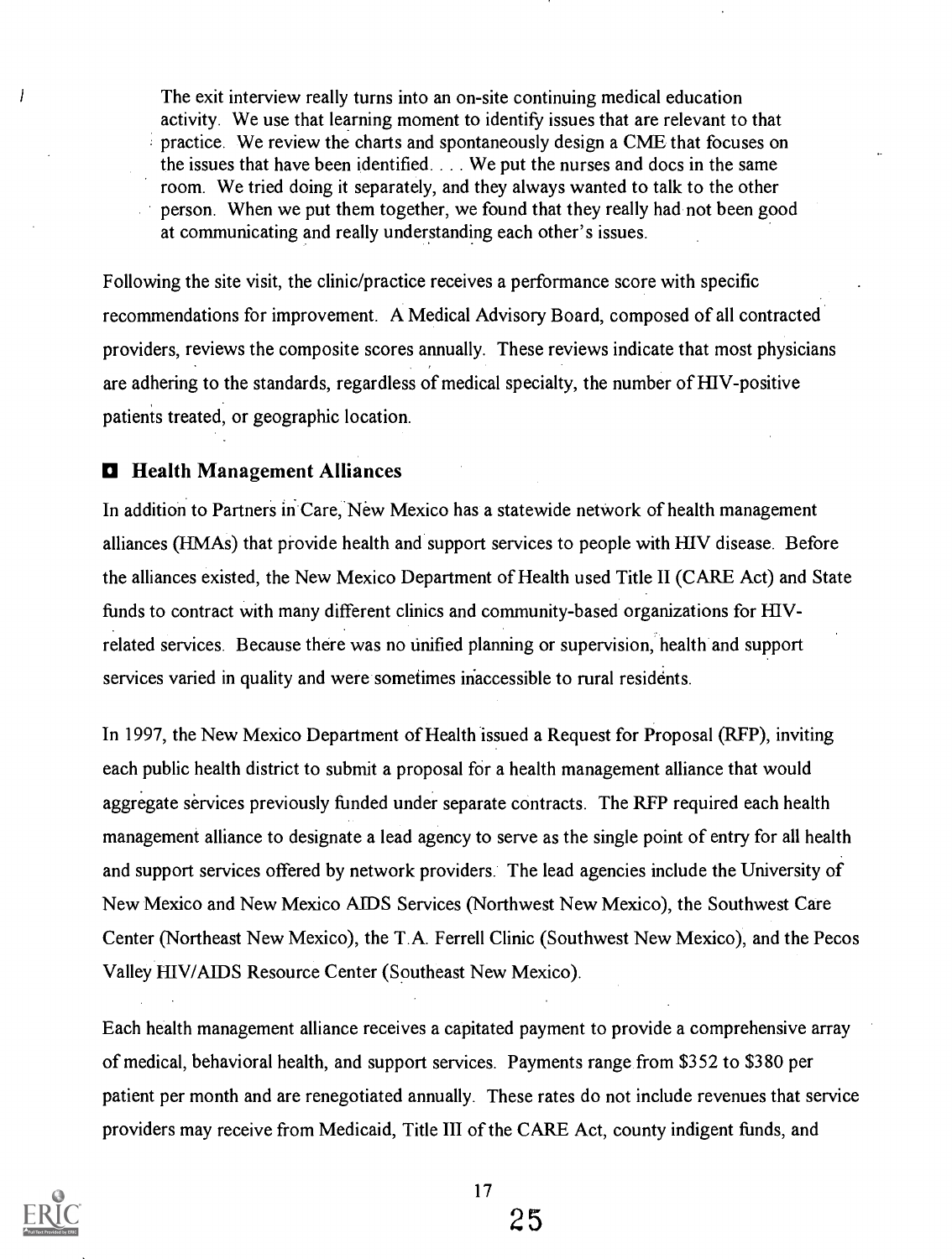other sources. HIV prevention services and medications are funded through separate Federal and State programs.

#### Limitations of the Dual Networks

Dr. Williams said that the coexisting HIV care networks have created a number of problems:

- Although the services offered by the health management alliances and Partners in  $\bullet$ Care often intersect, they are not well coordinated. Quarterly meetings of Title II and Title III (CARE Act) representatives and cross-title conferences have not resolved this problem.
- The networks have different reimbursement systems (i.e., fee-for-service vs. capitated rates).
- The networks do not have a unified management information system that can be used to analyze where REV-positive individuals are receiving services, their levels of service use, and clinical outcomes.
- An HIV Early Intervention Program established by the New Mexico Department of Health in 1991 has not been integrated into either network. This program places one registered nurse with specialized REV/AIDS training in each public health district. HIV counseling and testing sites refer newly diagnosed individuals to these nurses for an initial health evaluation, immunizations, and information on available resources.

The New Mexico Department of Health, health management alliances, and Partners in Care currently are discussing ways of addressing these problems. A major priority will be to integrate all CARE Act and State funds at the regional level by having each health management alliance apply for its own Title III grant. The Department of Health and the New Mexico AIDS Education and Training Center will provide statewide continuing medical education. A new centralized management information system is being implemented in HMA #1 (Mbuquerque) and will be expanded to other regions as funding becomes available.

As the health management alliances assume increasing responsibility for HIV services in their regions, it is unclear who will be responsible for statewide needs assessment, service planning, and quality management. Dr. Williams said that some mechanism must be developed for ensuring uniform quality of care:

The Achilles heel of the network model is that you have extraordinary variability in the quality of care and relatively less control over service delivery. Monitoring



<sup>18</sup> 26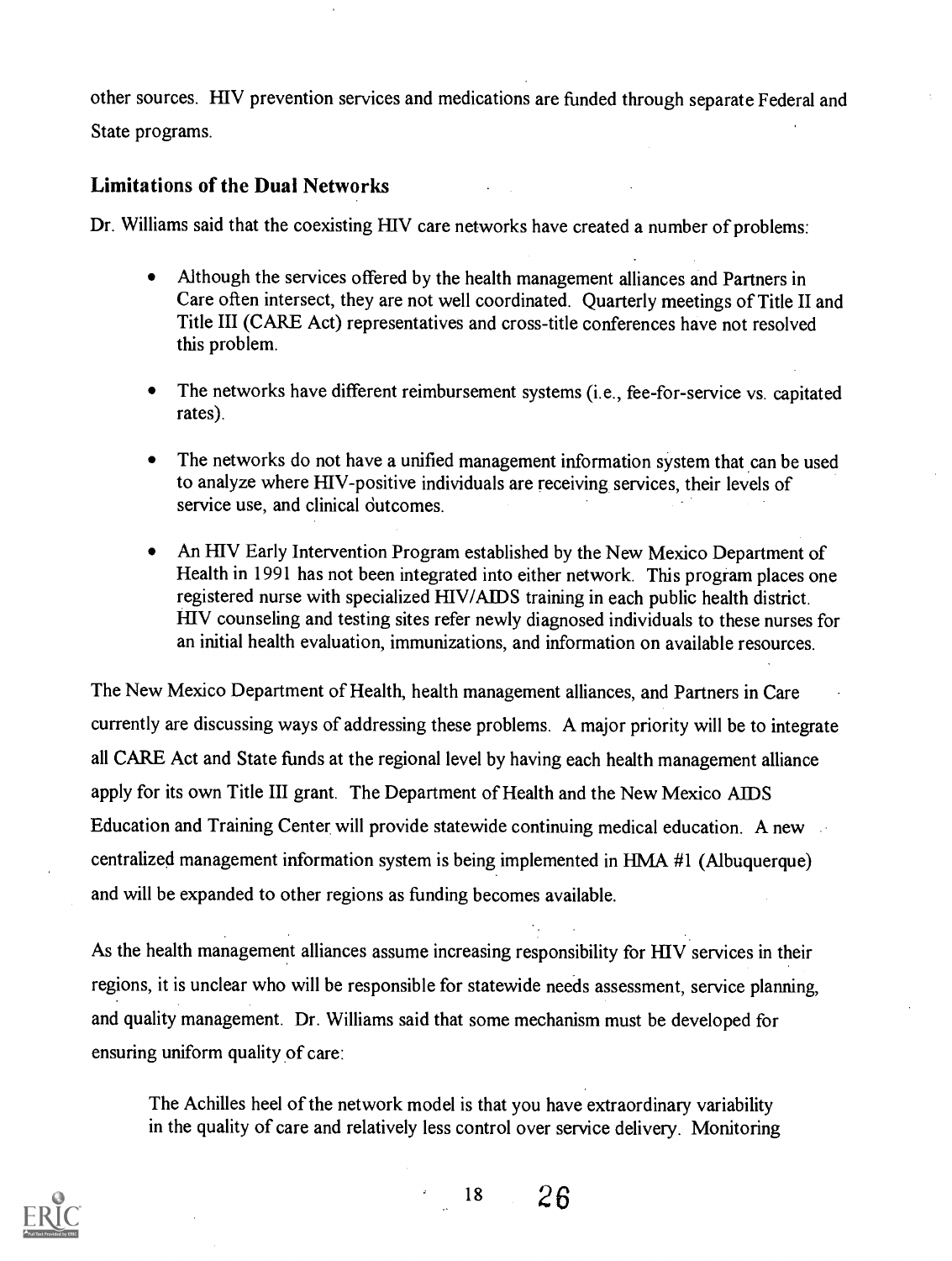quality of care over a large area can be a significant challenge. You have to somehow build into your system a way of regularly monitoring and providing feedback in a constructive and non-threatening way.

Dr. Williams also stressed the need to evaluate the costs and outcomes of services provided under the alliance structures. "Consumers will need to be part of this process," he said. "Each HMA has a consumer advisory board, but are the members representative?"

### Shared Care Model

Shared care models involve an HIV specialist and a primary care physician in co-managing patient care. In contrast to the urban outreach model, where participation by primary care physicians is optional, the shared care model requires joint management. Most often, the specialist manages HIV care while the primary care physician sees the patient for non-HIVrelated medical problems. However, the primary care physician may monitor the HIV treatment regimen prescribed by a specialist or manage all aspects of HIV care with consultation from a specialist. Two shared care models presented by conference speakers are described below.

### 0 Community-Based Wellness Centers

Dr. Ted Holloway, District Health Director for the Southeast Health Unit (Waycross, GA), described how his public health district developed "wellness centers" for HIV-positive residents and involved local physicians in co-managing their care.

### Background

The Southeast Health District encompasses 16 counties in Southeast Georgia. The counties range in size from 6,000 to 42,000 residents, with an average population density of 33.3 people per square mile. The health district is the poorest in Georgia, with 50 percent of African American children and 26 percent of white children living below Federal poverty level. Thirteen hospitals serve area residents, some of which have average daily censuses of only two to three patients. The nearest infectious disease clinic is located 180 miles from Waycross at the Medical College of Georgia.

The Southeast Health District began seeing HIV-positive patients early in the epidemic. At first, the health district assigned nurse practitioners from its family planning, maternal health, and



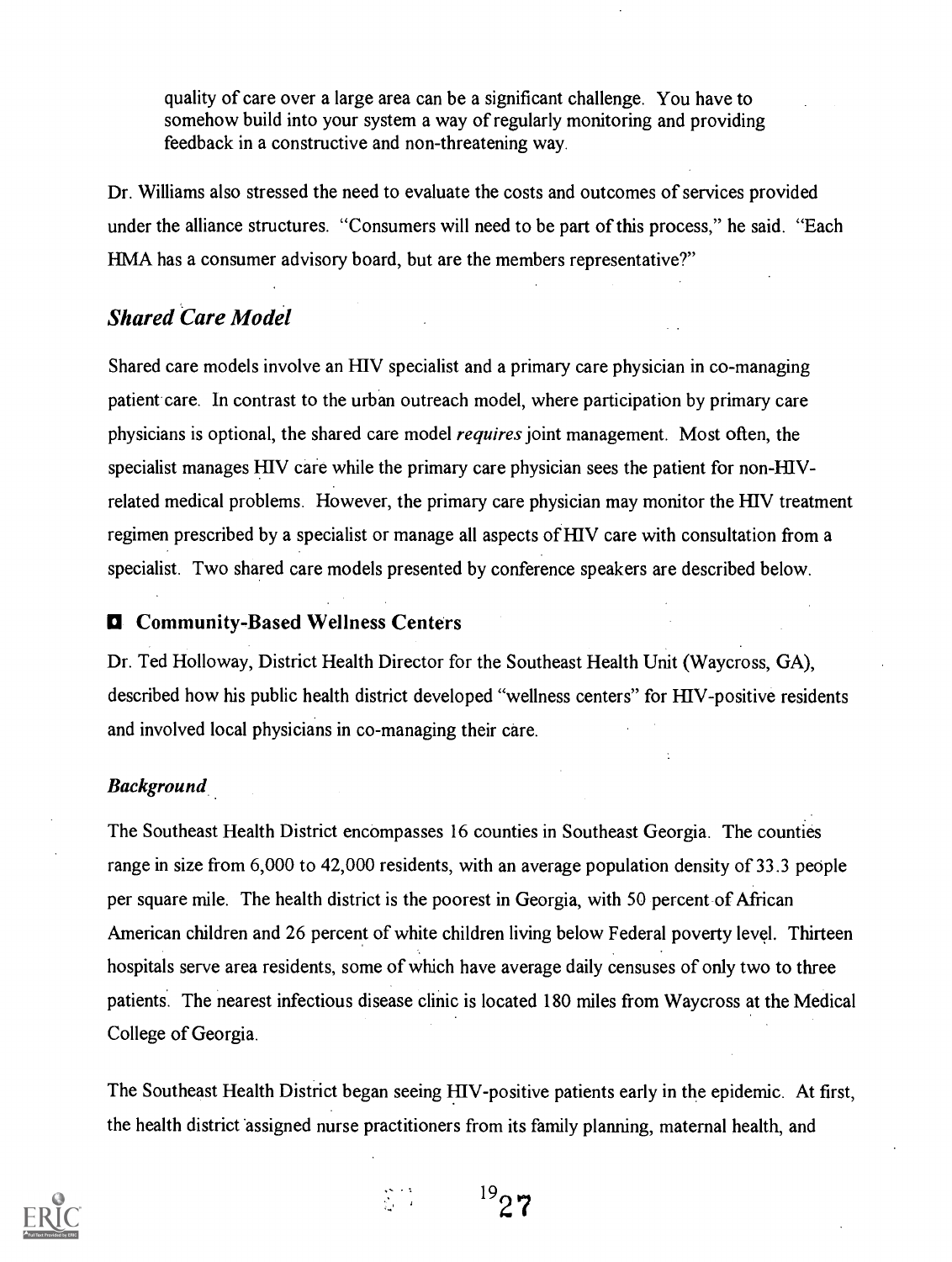chronic disease programs to provide HIV care. They soon discovered that RIV-positive patients did not want to come to the health departments because they feared friends or relatives would see them. In 1987, the health district opened its first FIIV wellness center in a rented house in Waycross. A SPNS (CARE Act) grant, awarded in 1991, enabled the health district to open additional wellness centers in Douglas, Jessup, Statesboro, and Vidalia. These centers currently receive funding from Titles II and III of the CARE Act. Local hospitals contribute about \$250,000 from their Medicare disproportionate share payments.

#### Clinic Staffing and Services

A family practitioner with extensive HIV care experience provides medical direction for the network. This physician is based at the Jessup wellness center, and each of the remaining wellness centers has a full-time nurse practitioner and a clerical worker. Three case managers with registered nurse or social work degrees serve all of the centers.

Each week, the medical director visits one wellness center to see new and scheduled follow-up patients. She prescribes antiretroviral and prophylactic regimens, and the nurse practitioners manage the patients on a day-to-day basis. Each nurse practitioner provides medical case management for 60 to 90 patients.

The wellness centers provide all clinical and laboratory services needed for HIV management. All female patients receive semiannual Pap smears. At one center, a nurse practitioner with specialized training routinely uses a colposcope when performing Pap smears. The remaining centers provide Pap smears with referrals to a district colposcopy clinic as necessary. By paying local dentists their "usual going rate," the district has built a roster of 22 dentists who will serve HIV-positive patients. Patients needing nutritional counseling or social work assistance are referred to county health departments. Patients also can be referred to local mental health and substance abuse programs; however, these programs have long waiting lists.

Four of the five wellness centers are co-located with an AIDS service organization. Although the AIDS service organizations do not exclusively serve wellness center patients, their proximity makes case management, emergency financial assistance, transportation assistance, and other support services easy to access. Two of the AIDS service organizations have developed "buddy



<sup>20</sup> 28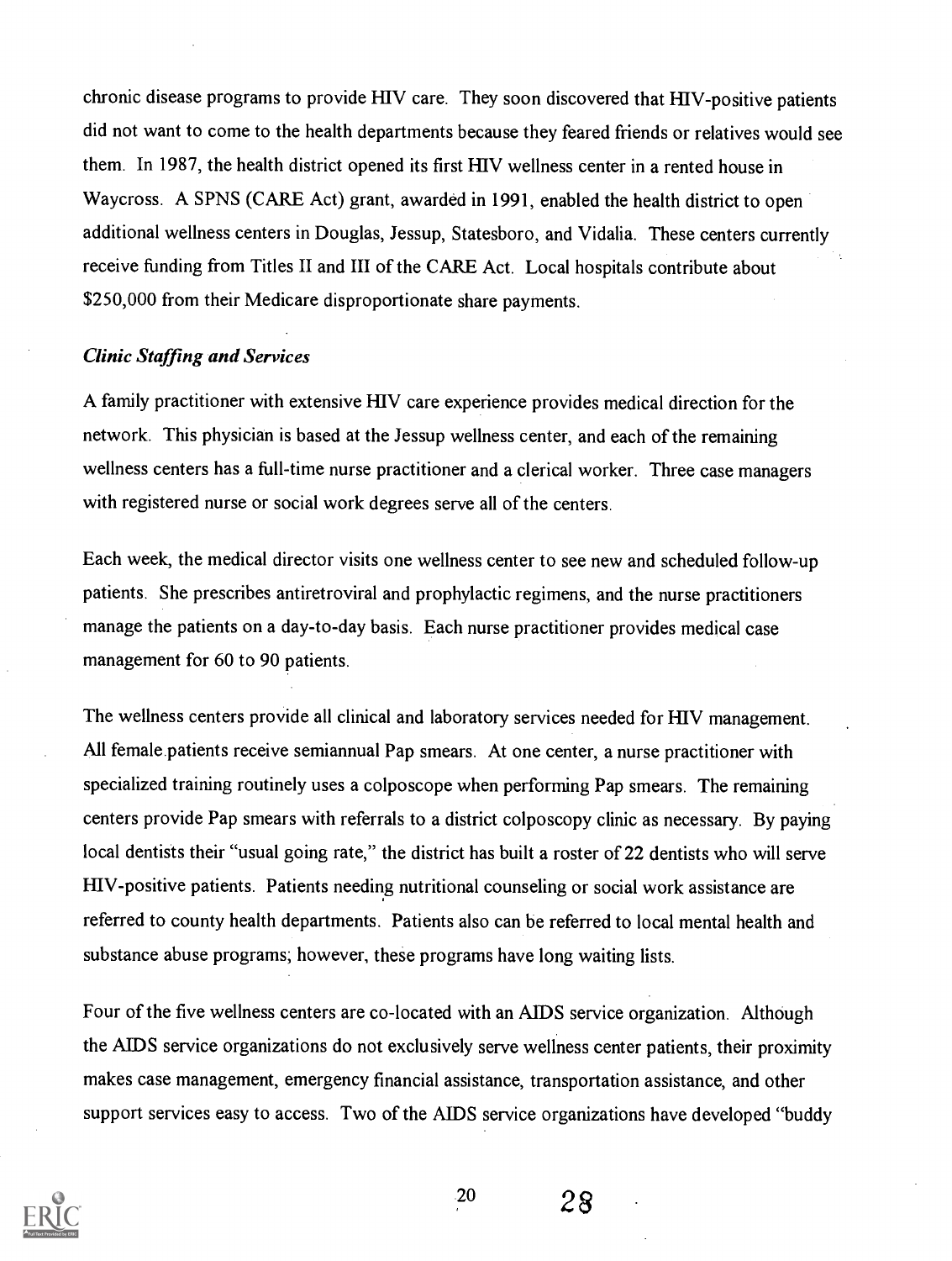systems" to help clients remember to take their medications. All receive Title II (CARE Act) funding and free rent and utilities. "Our goal is to get the ASOs to completely take over social services," Dr. Holloway said. "So far, we've funded them with kind of a bell-shaped curve of success."

#### Shared Care Arrangements

The Southeast Health District requires all wellness center patients to have primary care physicians. Patients without a regular physician are referred to local physicians on a rotating basis. Dr. Holloway described his initial contacts with local physicians as follows:

We told them, "If you will care for the patients when they have broken arms or help them manage hypertension or diabetes, we will manage the HIV medications and complications." A lot of physicians were kind of drowning with two or three patients, not knowing what to do with them, so they were very relieved.

When the Medical College of Georgia received a grant to pilot-test a telemedicine network, the Southeast Health District applied to be one of the demonstration sites. Health district staff use the telemedicine hookup to seek consultation on a variety of diseases and medical conditions. Monthly HIV clinics enable patients with unusual conditions to be examined by infectious disease specialists without traveling 180 miles to Augusta. Sessions also can be videotaped for viewing by local physicians. Specialists at the Medical College of Georgia bill Medicaid for their consultation time. Because the Southeast Health District uses nurses rather than physicians to make clinical presentations, they are unable to claim Medicaid reimbursement. Their major expense is \$24,000 per year for use of the T-1 telephone line.

#### Clinic Utilization Trends

The wellness centers currently are serving 378 patients. Sixty-three percent of these patients are African American  $-$  a proportion almost 2-1/2 times higher than their proportion of the district population (26 percent). Almost one-half of the African American patients are female. As patient enrollments continue to grow, the wellness centers are seeing increasing numbers of young adults, patients with substance abuse problems, and patients coinfected with tuberculosis or hepatitis C. "We're not sure what to do about hepatitis C," Dr. Holloway said. "There are no



φþ

1.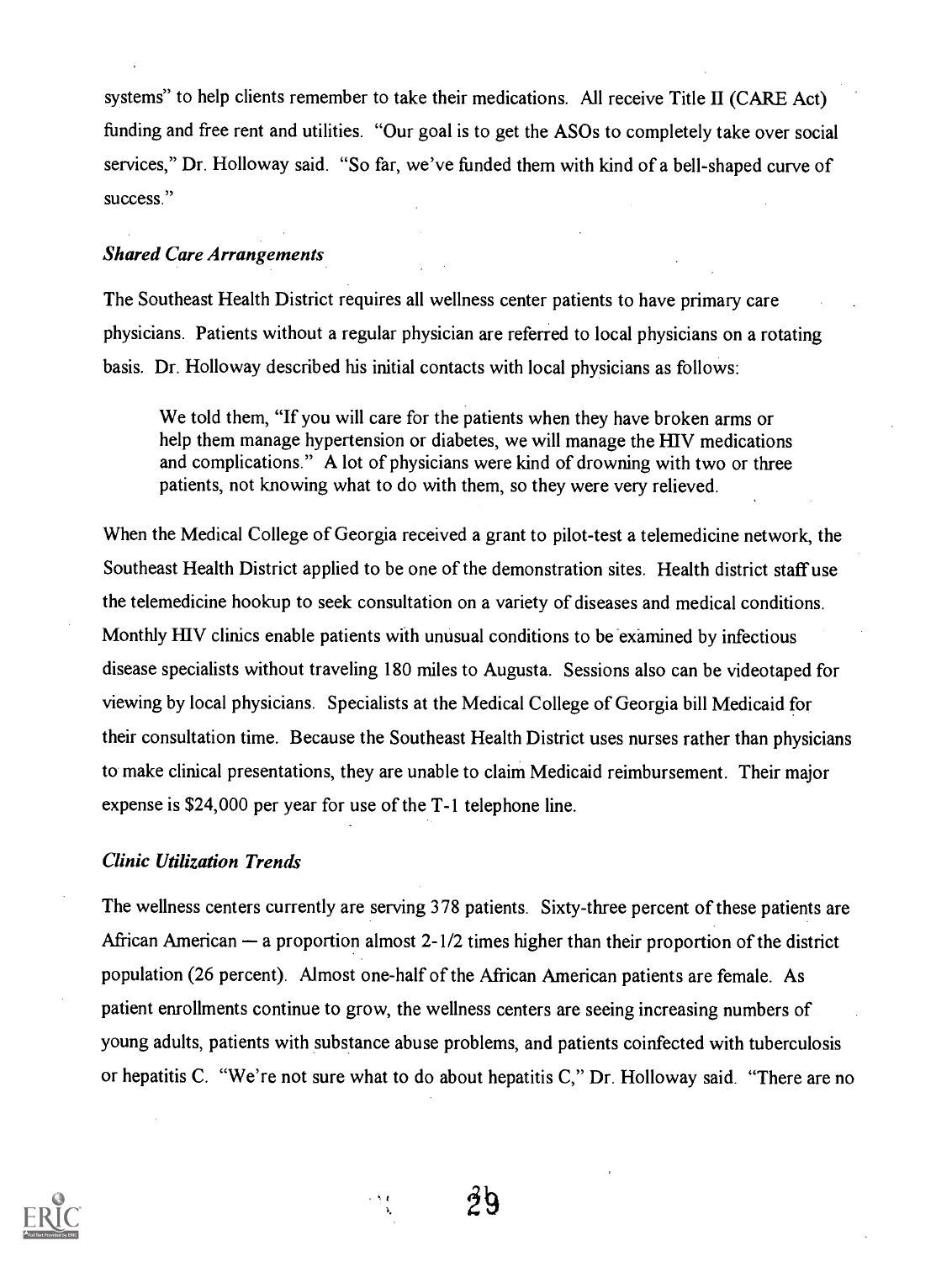ID docs and only two gastroenterologists practicing in the area. Getting liver biopsies is a problem, and then what do you do after you get the information?"

### **D** Duke/SRAHEC HIV Specialty Clinic

Bengie Hair, HIV Program Manager for Roper Hospital/CareAlliance, described an HIV specialty clinic in Fayetteville, North Carolina that was jointly developed by Duke University Medical Center (Duke UMC), the Southern Regional Area Health Education Center (SRAHEC),<sup>13</sup> Cape Fear Valley Medical Center, two regional HIV care consortia, and local physicians.

#### Background

The Duke/SRAHEC HIV Specialty Clinic serves 12 counties in South Central North Carolina. With the exception of Cumberland County (250,000 population), most of the counties are rural. Cape Fear Valley Medical Center in Fayetteville is the area's largest hospital. Before the clinic opened, this medical center did not have an infectious disease specialist. As a result, many HIVpositive individuals traveled 2-1/2 to 3-1/2 hours to receive medical care at Duke UMC or the University of North Carolina (UNC) Hospital System.

 $\mathcal{L}^{\text{max}}(\mathcal{L}^{\text{max}})$ 

In late 1996 and early 1997, the two HIV care consortia and a regional HIV planning team surveyed health and social service agencies and clients of HIV case managers to identify unmet service needs. Primary medical care and housing emerged as the most critical needs. Early the following year, a SRAHEC physician contacted Mr. Hair about developing an HIV clinical care plan. Together, they formed an HIV clinic planning team.

For eight months, the HIV clinic planning team held regular meetings to "keep everyone in the loop." SRAHEC offered space for the clinic and Duke UMC agreed to provide infectious disease specialists. Cape Fear Valley Medical Center offered to provide HIV case managers and to perform laboratory services at the Medicaid rate. The two HIV care consortia committed Title II (CARE Act) funding, and the fiscal agent for one of the consortia agreed to handle financial and programmatic reporting for the clinic. "We constantly looked at opportunities for failure," Mr. Hair recalled. "Every time we ran across one of those problems in our planning session, we worked right then to come to some resolution."



 $^{22}$  30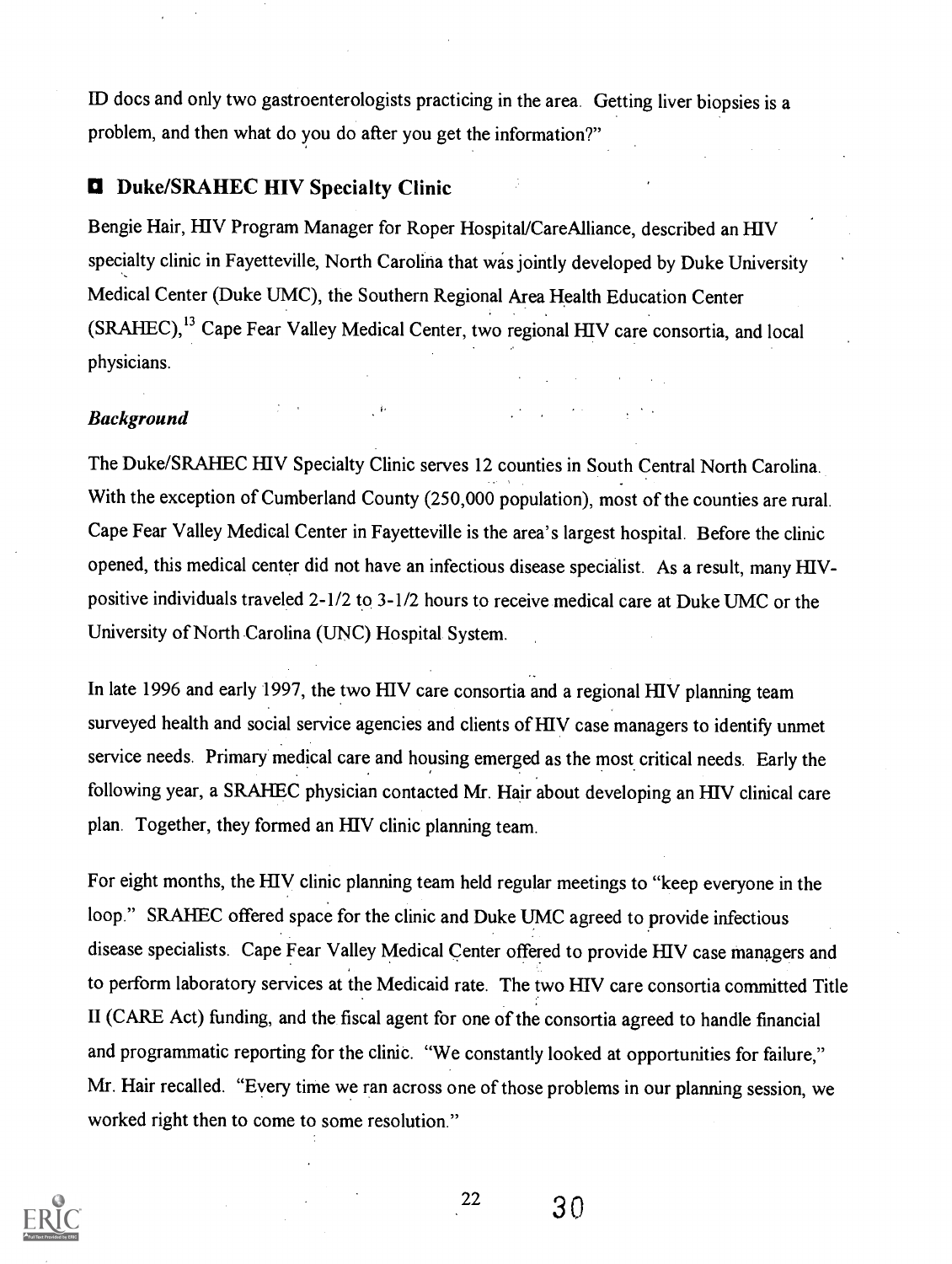One of the planning team's first tasks was to estimate patient enrollment. The regional survey' had shown that, although 75 percent of respondents were receiving HIV care 2-1/2 hours away from home, most were willing to seek confidential care in their own communities. Using these percentages as a guide, the planning team estimated that 150 to 200 people would seek clinic services and that, with available resources, the clinic could enroll 25 new, patients each quarter.

To determine the cost of clinic visits, the planning team reviewed the records of more than 240 HIV-positive individuals who had received case management. These records contained information on the frequency of medical visits and the amounts expended for medications and laboratory services. By comparing these service utilization data with Medicaid reimbursement rates for new versus returning patients and for differing levels of visits (1-4), team members were able to calculate a "bundled service rate" per visit.

Additional planning activities focused on patient enrollment and wait list procedures. Although the planning team anticipated that case managers would refer most patients, they also wanted to allow for self-referral. The HIV Care Program at Cape Fear Valley Medical Center volunteered to serve as the central point of contact. It was agreed that this program Would log in all referrals and forward them to the nurse manager at the Duke/SRAHEC HIV Specialty Clinic for appointment scheduling. In wait list situations, two types of patients would have priority: (1) patients enrolled at Duke UMC or the UNC Hospital System whose advanced disease status made it difficult to travel and (2) patients referred by the high-risk maternity clinic at Cape Fear Valley Medical Center. If no priority patients were waiting, the first person on the waiting list would be enrolled.

Recalling a 10-month period during which the North Carolina HIV Medications Assistance Program shut down due to a budget shortfall, the planning team sought Title II (CARE Act) support for an emergency HIV medications fund. Transportation needs also had to be addressed. Mr. Hair said the group began by mapping transportation routes:

We pulled out a map and looked at where the roads ran. About this time, the NAACP announced plans to get involved with AIDS issues. One of our local ministers was a very active NAACP member, so I went to him and said, "You know, the HIV specialty clinic is part of your organization's initiative. I need

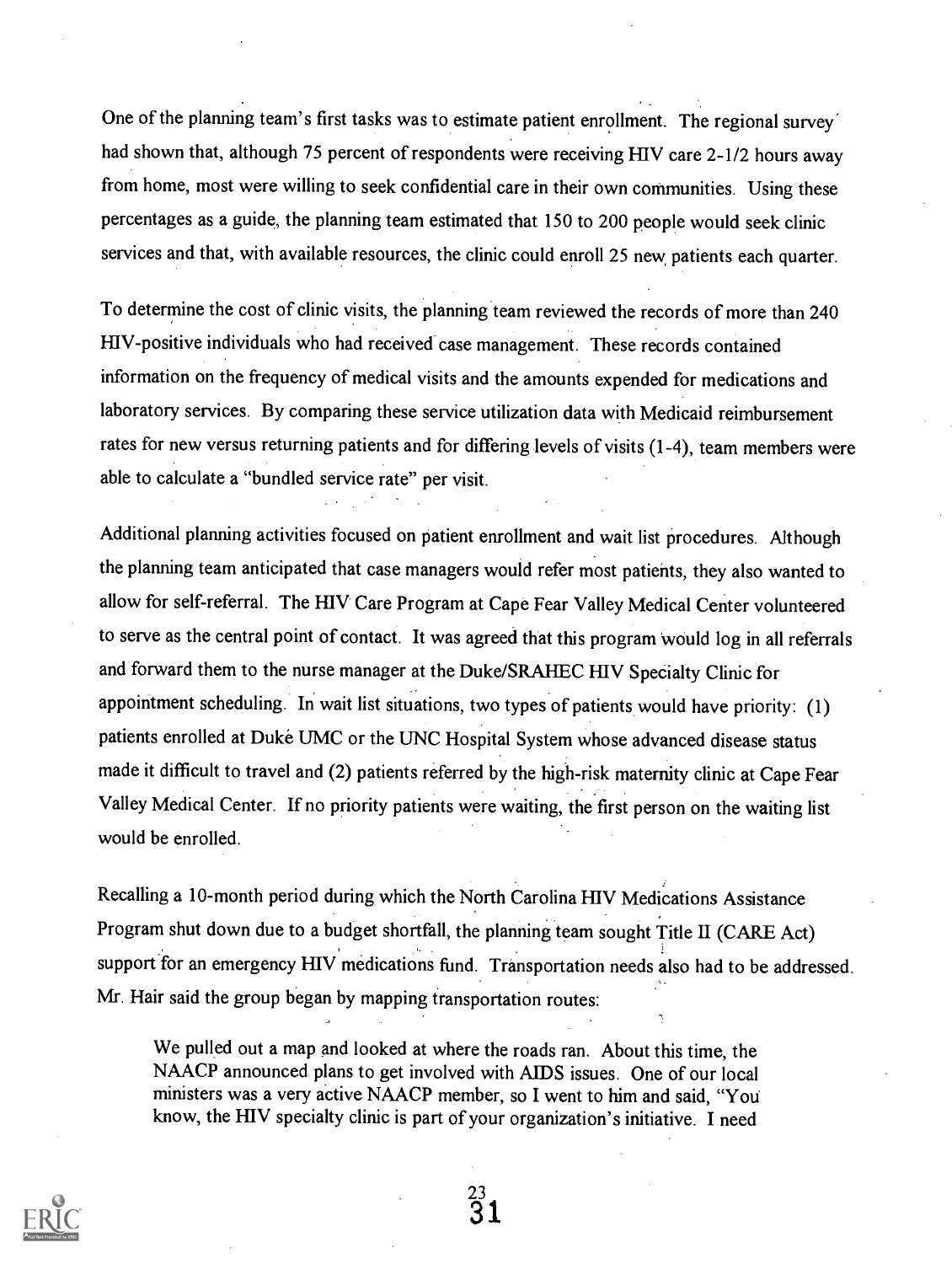your help. You've got four church vans sitting here during the week not being used and the clinic needs them."

In addition to contracting for the church vans, the planning team "piggybacked" on an existing hospital contract with local taxi companies to obtain their services at a discounted rate.

#### Clinic Staffing and Services

The Duke/SRAHEC HIV Specialty Clinic opened in September 1998. The operating hours are 8:00 a.m. to 4:00 p.m. every Friday and every other Thursday. At least two slots at each clinic are saved for walk-in patients.

When the clinic first opened, one Duke UMC infectious disease specialist traveled to Fayetteville to see patients. The current medical staff includes two Duke UMC infectious disease specialists, a family nurse practitioner, and a physician assistant. A nurse and a case manager also are assigned to each clinic. Mr. Hair said that the nurse practitioner and the physician assistant work "side-by-side" with the infectious disease specialists:

The mid-level practitioners trained at the Duke UMC infectious diseases clinic. They are familiar with HIV disease issues, and they are as effective as the ID physicians in assessing clinical needs and providing care. By running a mid-level practitioner parallel to the physician, the clinic can see more patients. If they run into a problem, the ID physician is right there to help them.

The clinic has established a patient flow pattern that seems to be working well. Patients first meet with an HIV case manager to discuss their service and resource needs. After the nurse manager checks their vital signs, they see a physician or mid-level practitioner. Nutritional and pastoral counseling are available upon request. Before leaving, they meet with the case manager to make arrangements for medications and laboratory tests ordered by the physician.

Patients with mental health and/or substance abuse problems are referred to an HIV Intensive Outpatient Program (TOP) that integrates behavioral health services with primary medical care. The Duke University Center for Health Policy, Law, and Management received grant support from SPNS and five other Federal programs to develop the IOP in cooperation with the Cumberland County Mental Health Center and the two HIV care consortia. HIV case managers with cross-training in mental health and substance abuse case management make frequent

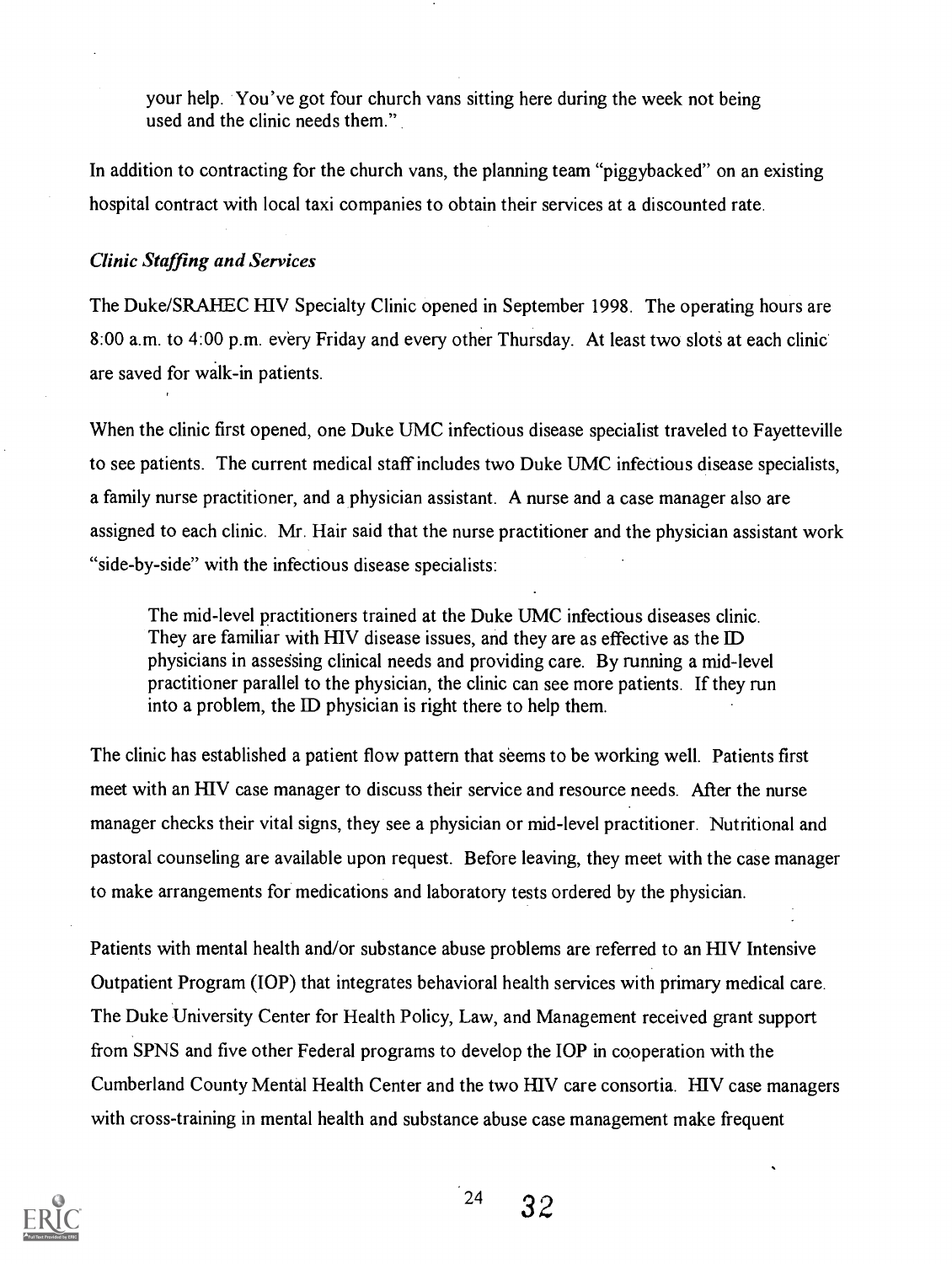outreach visits to promote treatment adherence. IOP counselors attend the monthly meetings of the HIV case managers to strengthen referral relationships and team approaches to patient care.

#### Shared Care Arrangements

All clinic patients are expected to have a primary care physician who will see them for routine illnesses and after-hour emergencies. To encourage the involvement of local physicians, Duke UMC infectious disease specialists made one-on-one contacts with physicians whom the 1996- 97 survey had identified as already serving, or willing to serve, HIV-positive patients. Primary care physicians who agreed to co-manage clinic patients received copies of "care maps" developed by infectious disease specialists at Duke UMC, East Carolina University Medical Center, and UNC Hospital Systems as part of a SPNS-funded project. These clinical care guidelines are posted on the Duke University Center for Health Policy, Law, and Management web site (http://ncsip01.duke.edu).

SRAHEC provides continuing medical education on HIV-related topics for local physicians. For example, SRAHEC has partnered with Duke UMC physicians and pharmaceutical companies to sponsor tutorial sessions on HIV and pregnancy for local obstetrician-gynecologists. SRAHEC also publishes a quarterly program outline that provides the medical community with periodic updates on the HIV specialty clinic and its linkages with local physicians.

### Clinic Utilization Trends

Between September 1998 and August 2000, the Duke/SRAHEC HIV Specialty Clinic served 153 patients. Mr. Hair said that the clinic has had a waiting list since its inception:

We created the clinic and we were inundated with referrals. These were not people currently enrolled at UNC Hospitals or Duke UMC; these were people who had not sought care. Case managers throughout the region started identifying people who previously, had been in care, dropped out, and now were willing to come back.

Most patients begin receiving clinic services within three months of application. While waiting to be enrolled, patients are referred to local physicians.

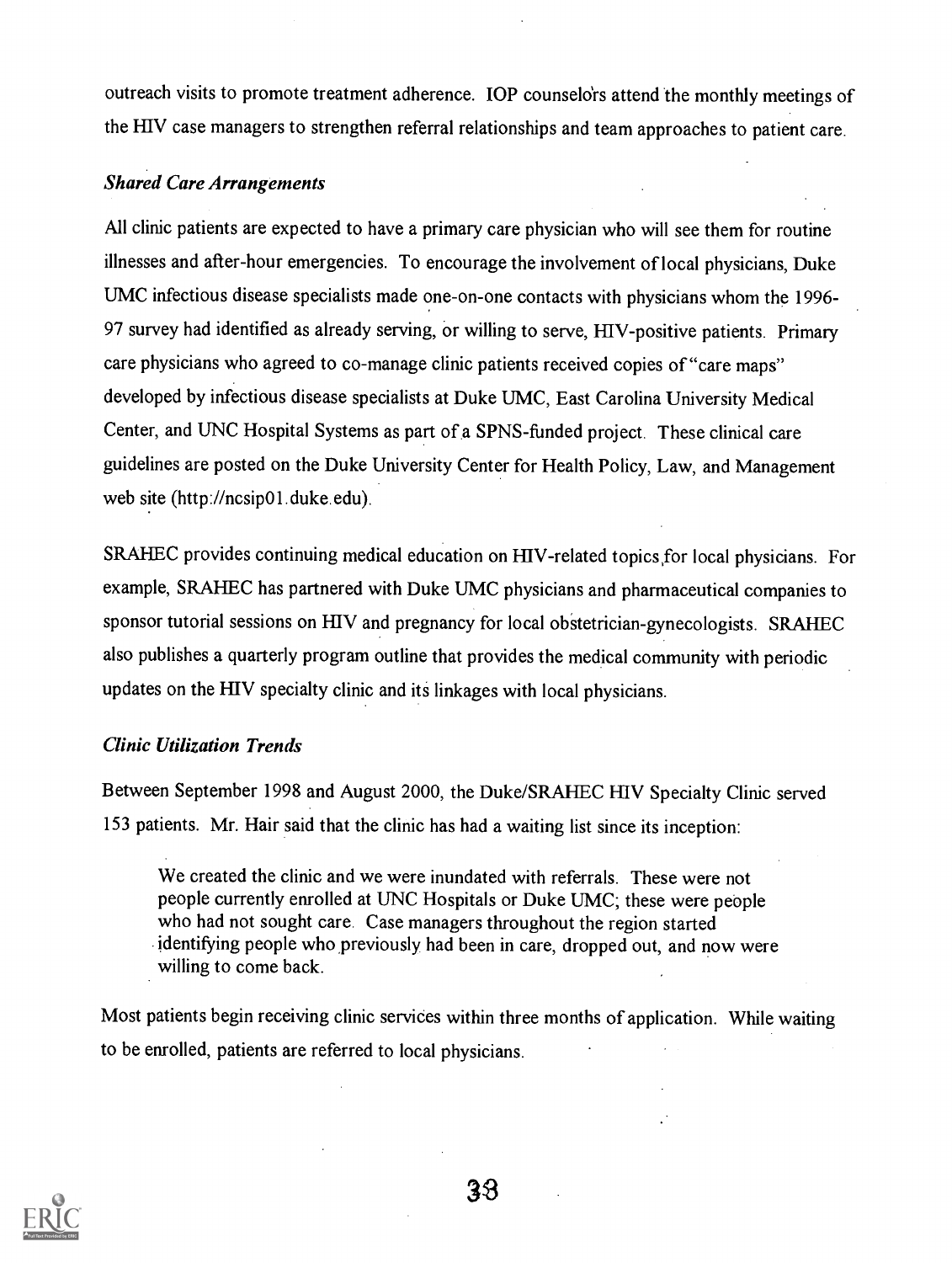In January 2001, infectious disease specialists from UNC Hospital System plan to open an HIV specialty clinic at the Robeson County Health Department. This new clinic will assume responsibility for five counties in the Duke/SRAFIEC Clinic's current service area. The two clinics have agreed to offer similar services and to collaborate on patient issues.

#### Quality and Outcomes Assessment

To assess the quality and outcomes of clinic services, the nurse manager is documenting twoyear clinical progression for about 60 patients. Data are entered on a standardized form, using unique patient identification numbers. The first section of the form documents the original HIV test date, site, and reason for being tested; the original TB skin test date, results, and follow-up; the results of initial laboratory tests; and the length of time that the patient waited for a medical appointment after being referred by the central intake site. The second section contains quarterly entries on diagnostic and screening tests; vaccinations and opportunistic infection chemoprophylaxis; HIV and non-HIV medications prescribed; CD4 cell counts, viral loads, and other laboratory test results; opportunistic infections; emergency room visits for HIV- and non-HIV-related complications; and hospitalizations for HIV and non-HIV-related complications. Service costs also are being documented.

Mr. Hair distributed a summary sheet for 28 patients showing significant improvements in CD4 cell counts and viral loads. During the 1999-2000 program year, the clinic achieved a 92.8 percent attendance rate and greatly reduced the number of emergency room visits. Between April and June 2000, the average cost per patient was \$191.88.<sup>14</sup> During the following quarter  $(July - September 2000)$ , the average cost per patient was \$230.06. Before the clinic opened, many patients traveled 2-1/2 to 3-1/2 hours to receive HIV care. Now, the longest travel time is 45 minutes.

### Limitations of the Shared Care Model

Conference speakers and participants identified two limitations of the shared care model. First, this model requires a strong working relationship between the HIV specialist and the primary care physician that may take considerable time to develop. Dr. Williams commented:

It takes awhile to build mutual trust and communication. The more you interact with your local partners, the more comfortable they are going to feel with what



À

26 3 4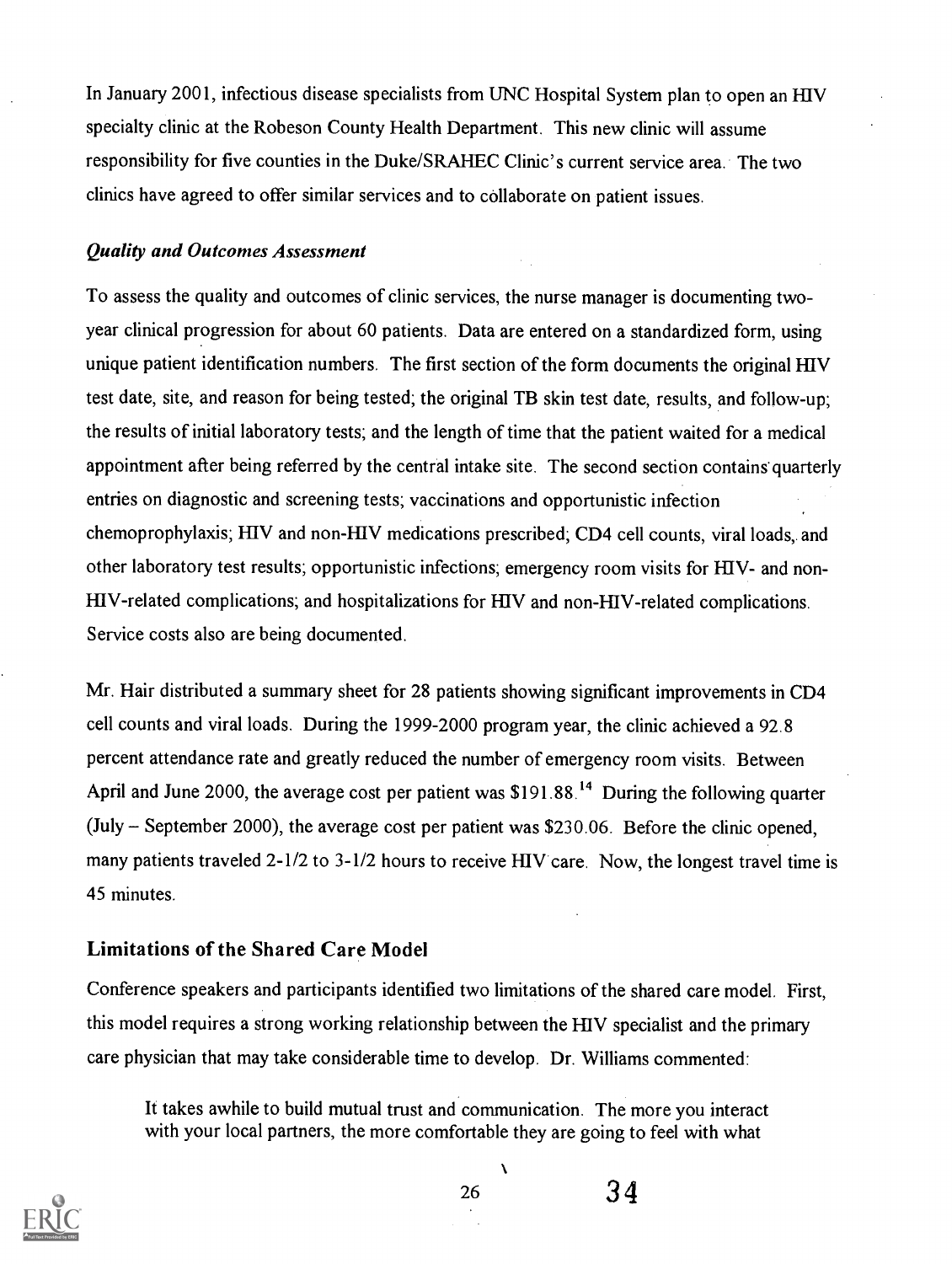you say, and the more comfortable you are going to feel with what they're telling you.

Second, when local physicians co-manage patients with urban-based HIV specialists, much of the communication has to occur by telephone. This method of communication increases the complexity of medical decision making. An HIV specialist explained: "Diagnosing medical problems from a two-minute presentation, where you can't talk to the patient, is extremely difficult. You tend to over-treat." Another physician remarked: "It's like trying to see the case through a mask." The lack of reimbursement for telephone consultations was cited as an additional problem. "We get three or four requests for telephone consultations on general ID problems each day," said one specialist. "Since our hospital doesn't have a system to recognize that work, it's just gratis."

### Hybrid Model

Workgroup #1 suggested that rural areas with small and dispersed HIV populations might be best served by a hybrid model, combining features of the urban outreach, physician network, and shared care models. Under this model, trained local primary care clinicians would provide most HIV care. In addition to receiving continuing education on HIV management, they would meet periodically by teleconference to discuss specific cases. Circuit-riding HIV specialists would visit the rural areas two to three times a year to see patients and provide consultation on difficult cases. The rest of the time, they would be available for telephone consultations.

Sally-Lou Patterson, Director, HIV/STD Programs, Maine Bureau of Health, and Bonnie Post, Executive Director, Maine Ambulatory Care Coalition, described a physician network in Maine that has many of these features. Ms. Patterson said the network includes a mix of private physicians and community health centers:

These are groups of clinicians around the State that, for a variety of reasons, are very well connected. . . . They are like a little club of ID's with a couple of family practice docs mixed in.

The Maine Medical Center operates an AIDS Consultation Service staffed by an infectious disease specialist, a nurse practitioner, and a family practice resident. This team provides

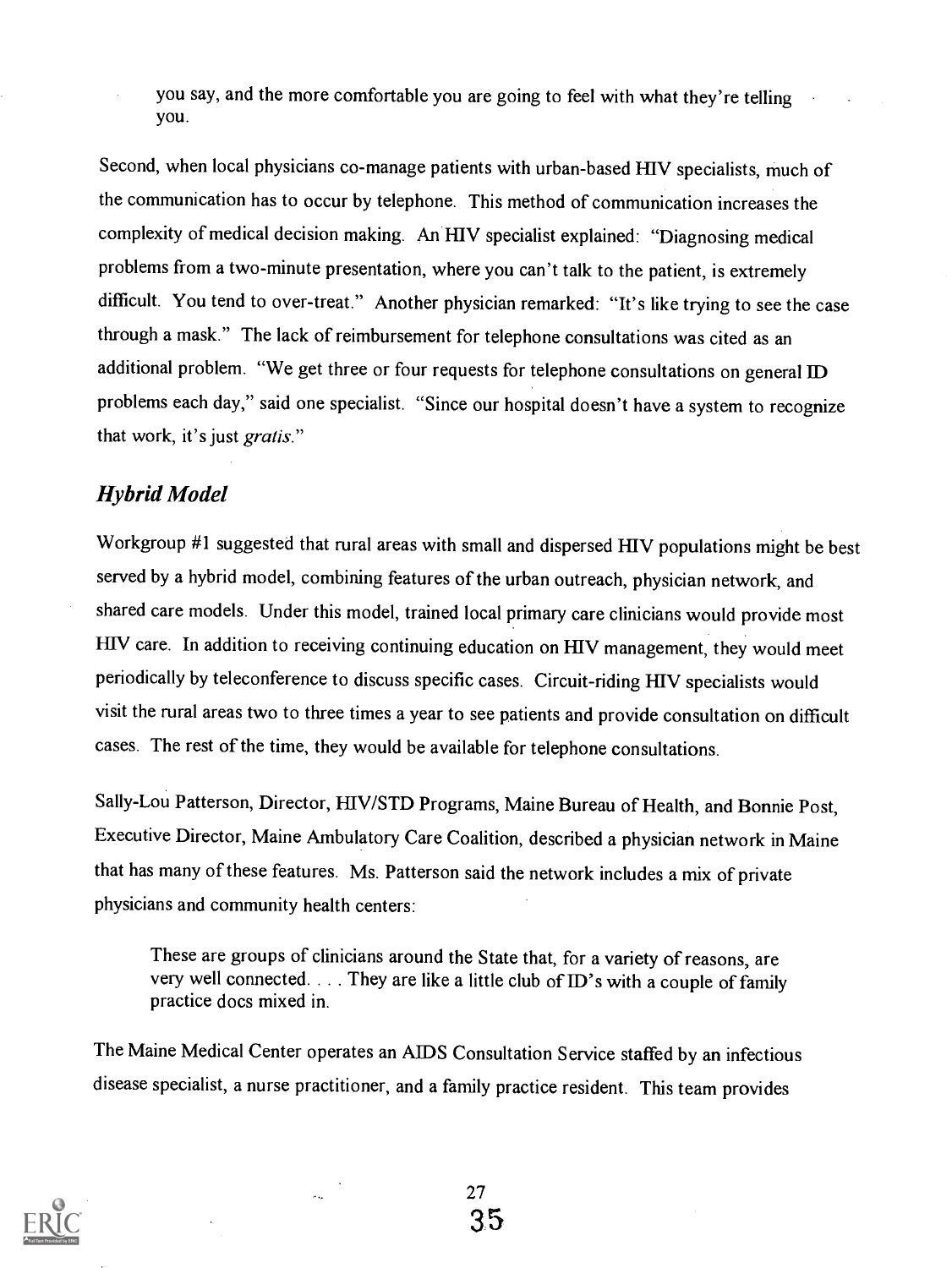statewide telephone consultations and periodically visits rural areas to see patients being comanaged by local physicians.

### HIV Training and Quality Assurance Models

A major theme emerging from the conference was the need for educational models that develop rural clinicians' capacity to provide HIV primary care. Workgroup #1 recommended the development of a continuum of HIV professional education to accommodate varying levels of interest and expertise. A physician summed up their views as follows:

All primary care physicians should be doing aggressive screening and risk assessment. If they have patients with HIV infection, they should know the first steps to take in terms of immunizations, medical care, and prophylaxis based on T-cell counts. It should be a graded educational process based on what the primary care doc wants to know.

Workgroup participants also recommended greater consumer involvement in assessing clinicians' HIV training needs. "From the patient perspective, an important measure of the quality of care is the physician's ability to communicate about new medicines and their side effects," one consumer explained. "We need to do a better job of teaching physicians how to incorporate patient education into medical visits."

Workgroup #1 identified four principles for developing and delivering HIV professional education programs in rural areas:

- 1) Provider training models should be responsive to variations in rural health care delivery systems and resources. For example, the roles and responsibilities of nonphysicians, such as nurse practitioners and case managers, may vary greatly from one rural area to another.
- 2) Provider training models should be "time effective." Since many rural clinicians do not have the time or back-up support to travel to urban centers, training should be provided on-site or through teleconferences whenever possible. Audiotapes and videotapes also should be considered as training modalities.
- 3) The content of training programs should be case-specific. A workgroup participant explained: "Rural clinicians in small busy practices want information they can use. They don't have time to learn about something they can't put into effect right away because they don't have any patients with that condition."

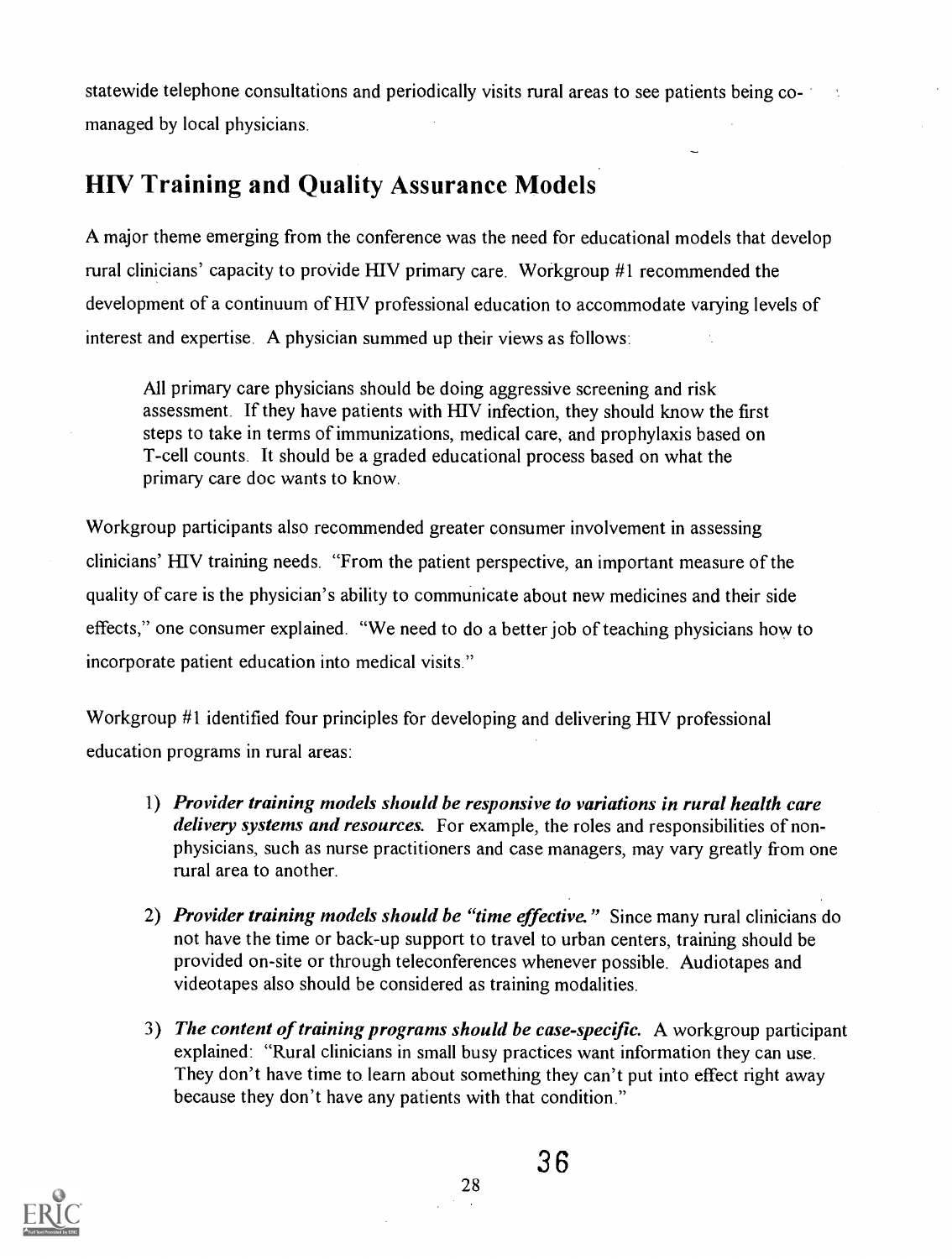4) Training should be provided at little or no cost. Most rural clinicians have very little funding for continuing education.

### Provider Training Models

Dr. Laura Cheever, Chief, HIV Education Branch, HRSA HIV/AIDS Bureau, presented national and regional 'models for educating rural clinicians about the medical management of HIV infection. The key features of these models are described below.

### National Training Models

### HIV Telephone Consultation Service

The National AIDS Education and Training Center (AETC) Program has sponsored an HIV Telephone Consultation Service since 1991. By calling a toll-free number (1-800-933-3413) between 7:30 a.m. and 5:00 p.m. PST, clinicians can get consultation questions answered by a multidisciplinary team of HIV experts. They also can obtain information on HIV medications, infection control, clinical trials, and sources of specialty care for their HIV-positive patients.

Between September 1991 and March 1999, the HIV Telephone Consultation Service received 23,368 inquiries. Most callers were family practitioners (49 percent) or general internists (24 percent), and almost one-third were caring for three or fewer patients at the time of the call. Thirty-two percent described themselves as practicing in a rural setting. The Southeast had the highest proportion of rural callers (65 percent), and the Northeast had the lowest proportion (25 percent).

As a training tool, the HIV Telephone Consultation Service has three advantages:

- 1) Questions can be answered quickly during the "educational moment" when the clinician really wants the information.
- 2) The consultation team is able to answer the larger questions behind specific questions.
- 3) The consultations have a direct impact on patient care.

The major disadvantages include the inability to provide longitudinal training and to build local networks of HIV care providers. Over the next two years, the telephone consultation line will be linked with regional AETCs to better address these needs.

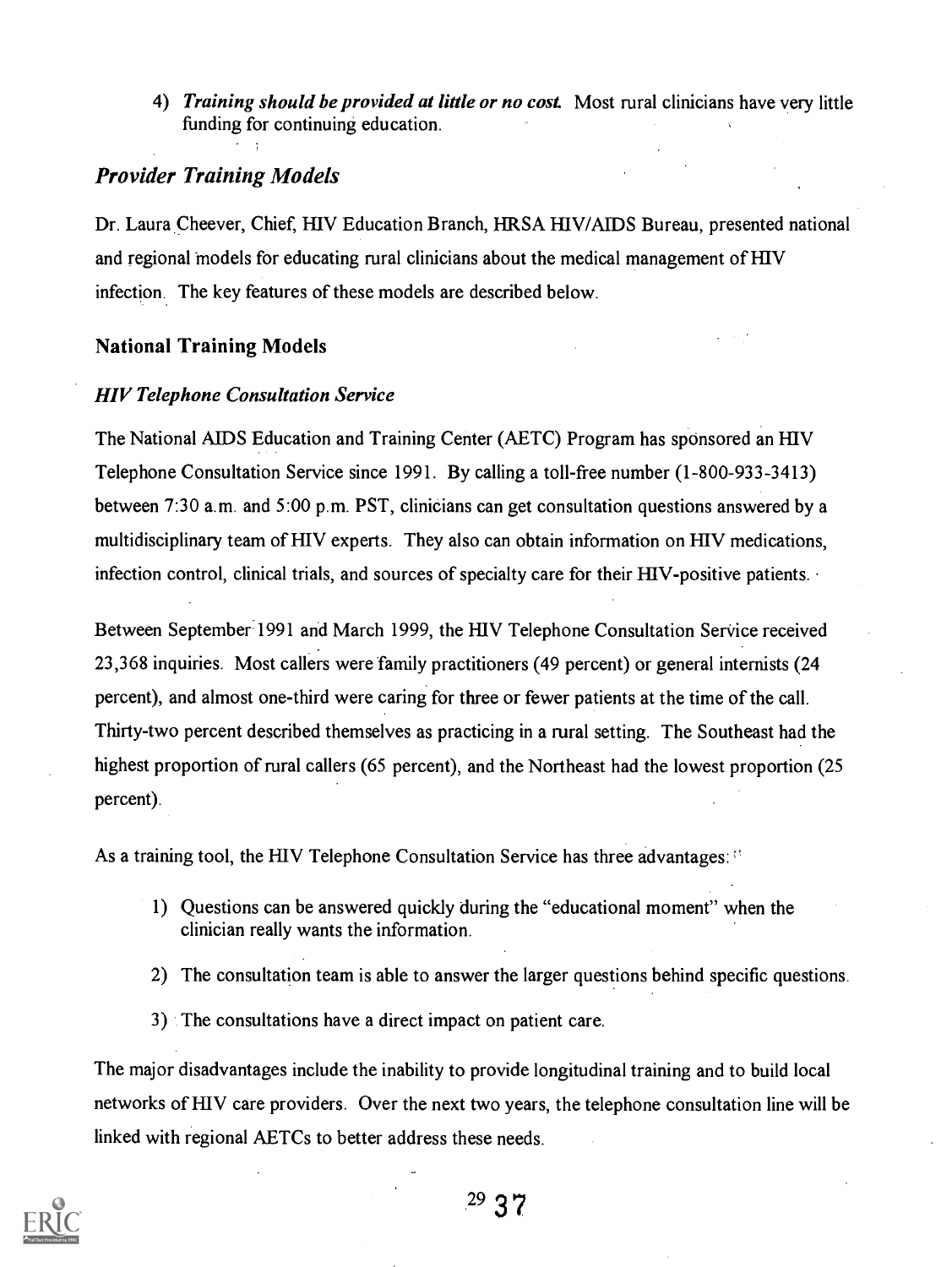### Targeted Training for Low- and Medium-Volume HIV Care Providers

A new AETC initiative is targeting low- and medium-volume HIV care providers in small cities and rural areas. Continuing education programs for low-volume providers (i.e.,  $\le 5$  HIVpositive patients) offer instruction on taking sexual and drug use histories, providing HIV counseling and testing, and recognizing the signs and symptoms of HIV infection. These programs also offer guidance on when and why to refer patients for specialty care and provide basic information on antiretroviral treatments and perinatal HIV transmission. Continuing education programs for medium-volume providers (i.e., 6-10 HIV-positive patients) cover prophylaxis for opportunistic infections, antiretroviral treatment strategies, laboratory monitoring, symptom management, and drug interactions.

### Regional Training Models

### Rural Health Care Provider Training Project

The Mountain-Plains Regional AETC received a SPNS (CARE Act) grant to evaluate the relative effectiveness of three training modalities in increasing rural clinicians' HIV knowledge, skills, and willingness to care for HIV-positive patients. The training modalities included selfstudy (via the Internet or a booklet), audiovisual teleconferencing, and on-site training. Trainees included physicians, dentists, nurse practitioners, physician assistants, and nurses from rural areas of the Mountain and West North Central Census Divisions. In addition to analyzing changes in knowledge and skill levels, AETC staff evaluated the cost of each training modality and its impact on practice patterns in three areas:

- 1) Prevention services (i.e., risk assessment, risk reduction counseling, HIV counseling and testing);
- 2) Early intervention services (i.e., symptom recognition, HIV-related physical assessment, laboratory tests); and
- 3) Health promotion services (i.e., development of health maintenance and wellness strategies).

All training modalities significantly improved clinicians' HIV knowledge, self-reported HIV management skills, and willingness to care for HIV-positive patients. Clinicians assigned to the self-study group demonstrated the greatest increases in HIV knowledge and skills. The self-

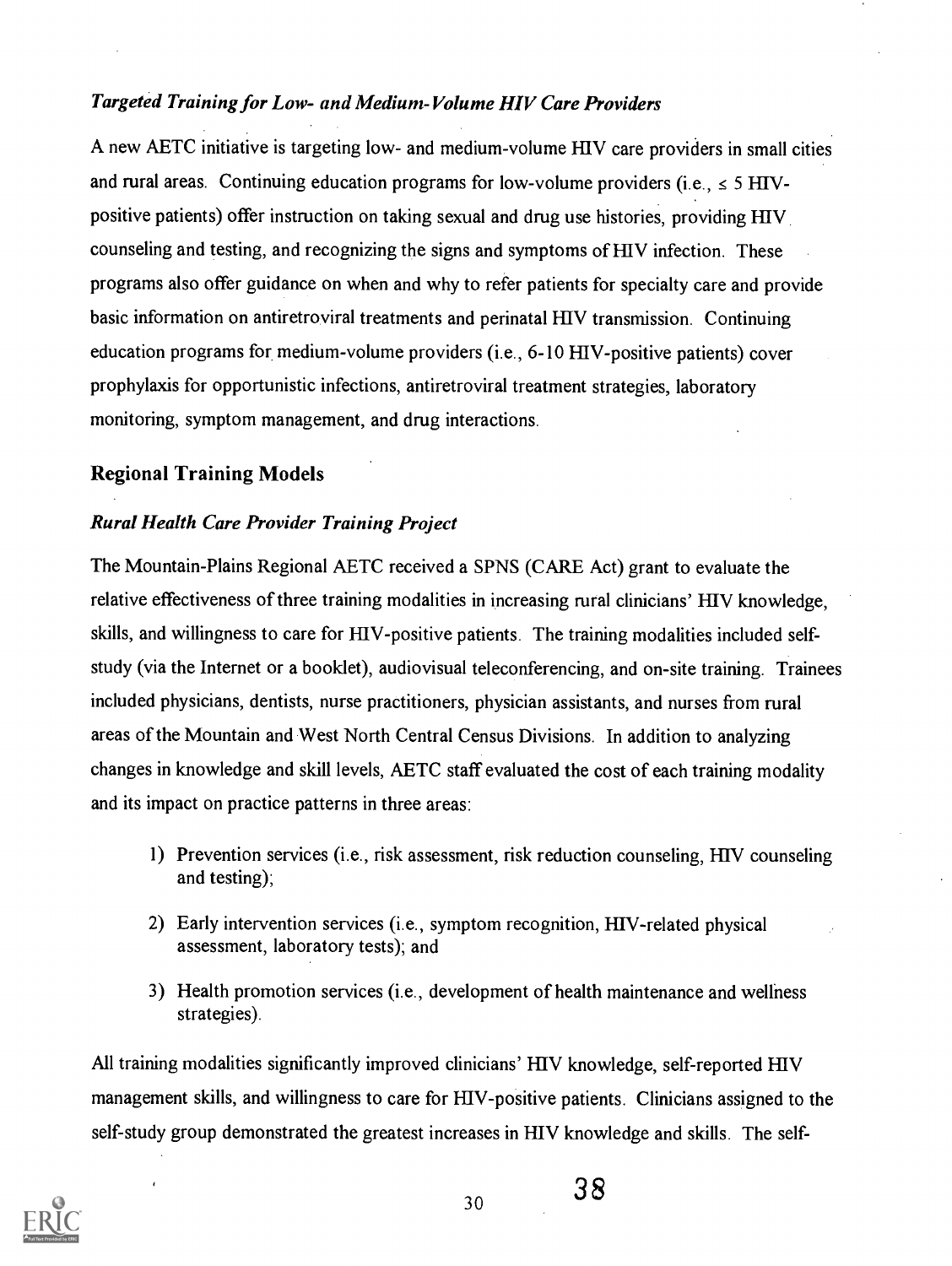study modality cost only \$25.51 per trainee, as compared to \$43.92 for on-site training and \$51.81 for teleconferences. Regardless of the method of instruction, trainees reported offering significantly more prevention, early intervention, and health promotion services than a comparison group that did not receive training.

The Mountain-Plains Regional AETC currently is developing self-study modules on dental care, perinatal HIV transmission, pharmaceutical issues, and HIV care in correctional institutions. Although the AETC posts all self-study modules on its web site (http://www.uchsc.edu/sm/aids), rural clinicians seem to prefer the print versions. "I'm not sure how effective the Internet will be for educating low-volume HIV providers," Dr. Cheever said. "Internet use is going to be somewhat complicated in rural areas where there are not good high-speed lines. Some of the direct PC and satellite linkages probably will solve this problem, but the Internet doesn't build peer networks."

#### HIV Early Intervention for Community Health Centers

The University of Mississippi Medical Center (UMMC) developed a computer-based distance learning program to strengthen-the 111V management skills of rural clinicians. With funding from a SPNS (CARE Act) grant, UMMC installed personal computers and telecommunications equipment in ten community health centers. Small groups of physicians, dentists, and nurse practitioners from each center participated in 12 training sessions through this network. While viewing slides on the computer, they were able to interact with the lecturers and with one another. Participants also used the computers to access Internet web sites, conduct literature searches at the UMMC library, and seek clinical consultations via e-mail.

At the onset of the training project, rural residents accounted for about 60 percent of the HIVpositive patients receiving services at the UMMC infectious diseases clinic. To help community health centers develop HIV care capacity, the UMMC distance learning project included extensive technical assistance on how to plan a comprehensive HIV care clinic and apply for Title III (CARE Act) grant support. Three community health centers, encompassing six clinical sites, have received Title III grants since the project began. Feedback from other participating centers indicates that clinicians feel better prepared to manage HIV care locally.

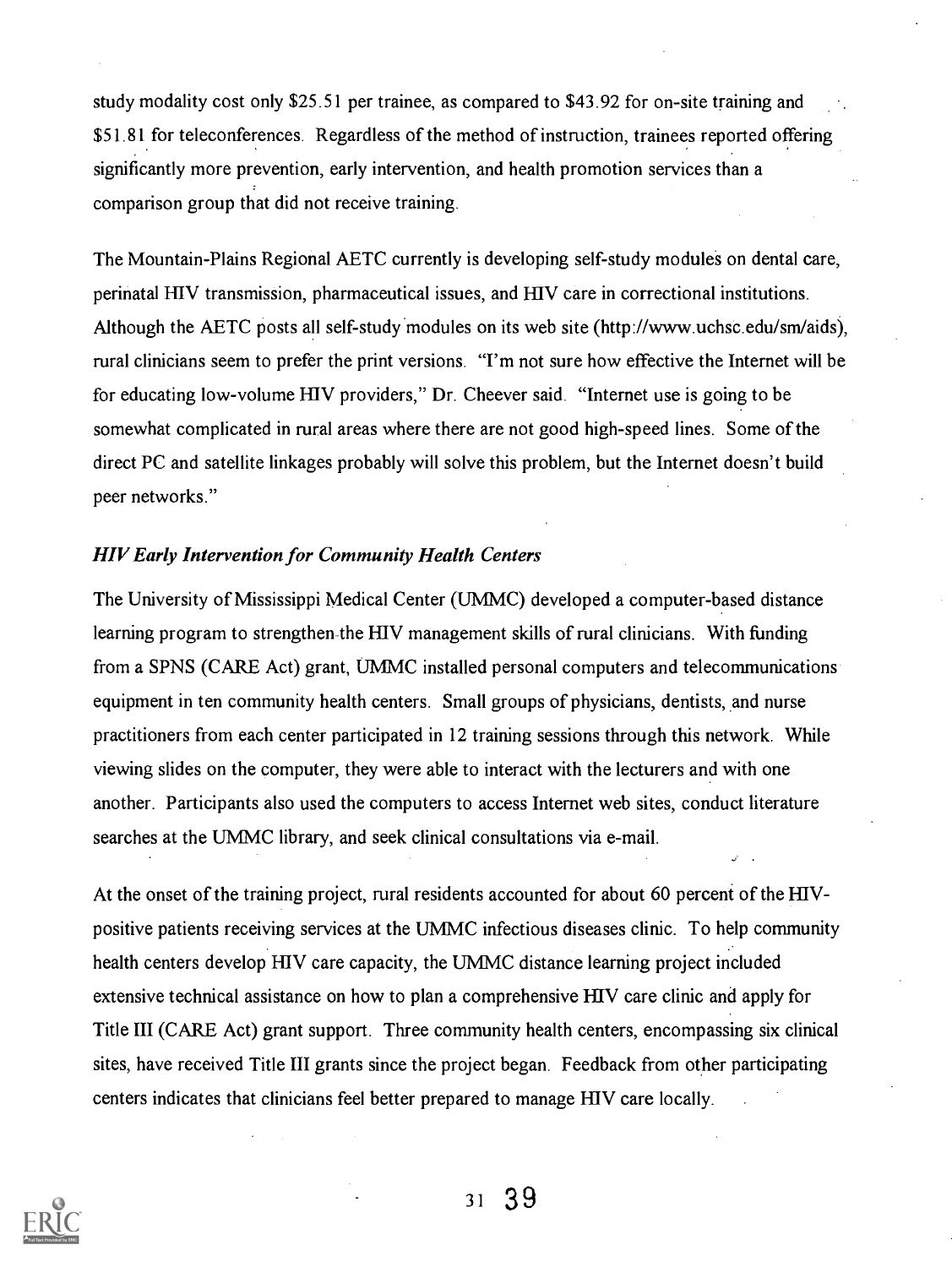#### Targeted Capacity Development

The Midwest AETC is using two approaches to build HIV care capacity in rural and medically underserved areas of Illinois, Indiana, Iowa, Minnesota, Missouri, and Wisconsin. The first approach targets clinics that provide relatively little HIV care, but that have the potential to become significant HIV care providers. AETC staff encourage these clinics to expand HIV services by offering to provide training, technical assistance, and clinical consultation. The second approach targets individual physicians who are willing to expand their HIV practices. These physicians participate in 40 hours of direct patient observation and guided reading and study over a one-year period. HIV specialists mentor the physicians and are available for ongoing patient referrals and clinical consultations.

### Strategies for Ensuring High Quality HIV Care

Much of the dialogue on provider training focused on ways of promoting and monitoring high quality HIV care. Dr. Williams recommended on-site chart reviews with case-specific feedback:

You cannot set up a network of docs in rural areas and then just say, "Call me when you need me." That won't work. You have to actually go out there, review charts with them, and see patients with them if they are willing to do that.

As an additional strategy, Dr. Williams suggested that AETCs sponsor regional meetings to involve rural clinicians in developing uniform standards of HIV care.

Humberto Cruz, Director, Division of HIV Health Care, New York State Department of Health AIDS Institute, said that the AIDS Institute distributes a booklet ranking HIV service providers on five quality indicators. Service providers receive a 65-page booklet. Consumers receive a seven-page version with a chart that helps them identify the providers offering the "best service." The AIDS Institute currently is developing a "train the trainers" curriculum to teach consumers how to use the quality indicators to select HIV service providers. Some conference participants questioned whether HIV report cards might discourage rural clinicians from offering HIV care. A rural health professional explained: "When you're initiating HIV services in rural areas, you can't be that selective. HIV report cards could end up turning away providers who are impassioned about their work but don't yet have the technical skills."

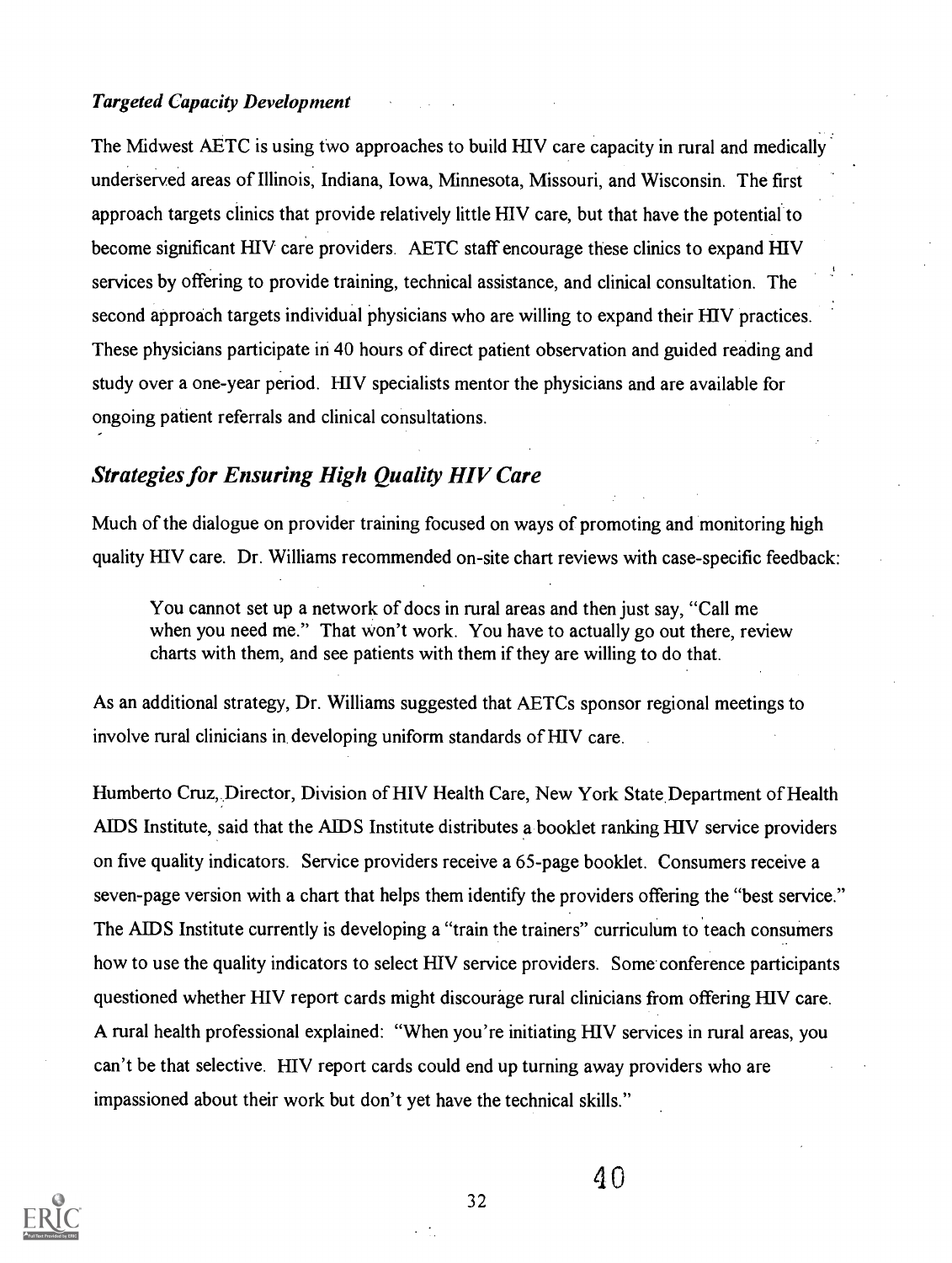Workgroup discussions revealed a critical need for standards and tools that can help rural HIV service providers assess the quality of case management and other support services. Mr. Hair said that case managers in eastern North Carolina developed a "care map" to improve the quality and consistency of their services. The care map includes sections on initial diagnosis/well physical health, initial diagnosis/ill physical health, maintenance, final care planning/end of life, adjunct issues/diagnoses, and HIV infection and pregnancy. Each section lists the client needs that should be assessed and possible interventions. Dr. Williams reported that New Mexico also is implementing uniform case management standards and procedures. Drawing upon these examples, Workgroup #2 proposed regional training institutes for case managers. They suggested that training focus on different levels of intervention (i.e., benefits advocacy vs. intensive case management), the core components of a care plan, and quality standards.

Workgroup #1 discussed ways of integrating client feedback into quality assurance systems. They identified two areas where technical assistance is critically needed:

- 1) What are the most effective ways of obtaining client feedback in rural areas where the stigma associated with HIV/AIDS is so strong that service users are afraid to come together in focus groups?
- 2) In rural areas with limited HIV service options, how can client satisfaction surveys be designed and administered to encourage honest feedback?

### Building Rural HIV Care Capacity: Final Thoughts

Conference presentations highlighted the varying characteristics of rural environments that should be considered when planning HIV services. Some of the key factors affecting rural HIV service 'delivery include:

- Population size and density;
- Number and demographic characteristics of people living with HIV;
- Topography and climate;
- Proximity to an urban area;
- Health and social service infrastructure;

 $\mathcal{N} \subset \mathcal{N}$ 



33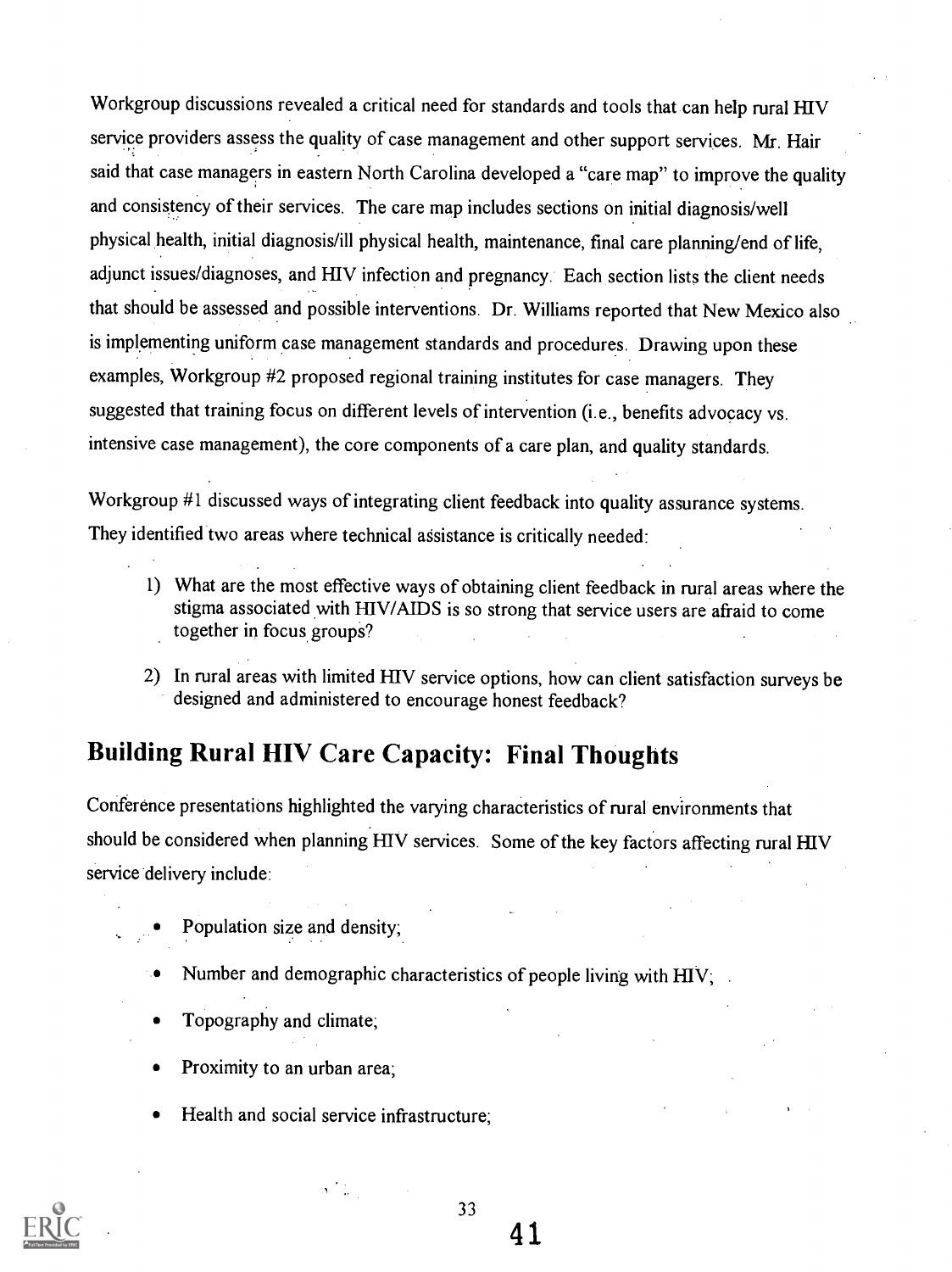- HIV knowledge and experience of local clinicians;
- Travel patterns for health care;
- Public transportation options;
- Level of State involvement in developing and funding rural HIV services; and.
- Level of community support for HIV initiatives.

Many, of these factors are interrelated. For example, sparsely populated rural areas tend to have low HIV prevalence and limited health, social service, and transportation infrastructures. Low prevalence areas tend to have physicians with less HIV management experience and lower HIV testing rates. These conditions perpetuate the image of HIV/AIDS as an "urban disease" and make it difficult to generate State and community support for prevention and care initiatives.

### Lessons Learned

Dr. Grace encouraged conference participants to design HIV service delivery systems that fit with their environments:

There is no *one* model that will fit everywhere. People can take little bits and pieces from each model and blend them together to create unique systems.

All speakers recommended that rural communities build HIV care capacity through existing resources and partnerships. "If you're thinking about implementing an HIV care program, look at existing partnerships," Mr. Hair advised. "There probably is a lot of energy in those relationships that you really have not drawn on." Dr. Grace suggested creating a planning team of physicians, nurses, social workers, and clients to assess HIV service needs and to bring key issues to the table. "You have to go to people who have a vested interest and sell the programs by explaining how they will help," he said.

Conference speakers identified hospitals as "major players" in developing and supporting rural HIV service delivery systems. They suggested several strategies for gaining their support:

Emphasize the potential of the HIV outpatient clinic (or physician network) to reduce emergency room visits and hospitalizations. Follow up with actual data.



i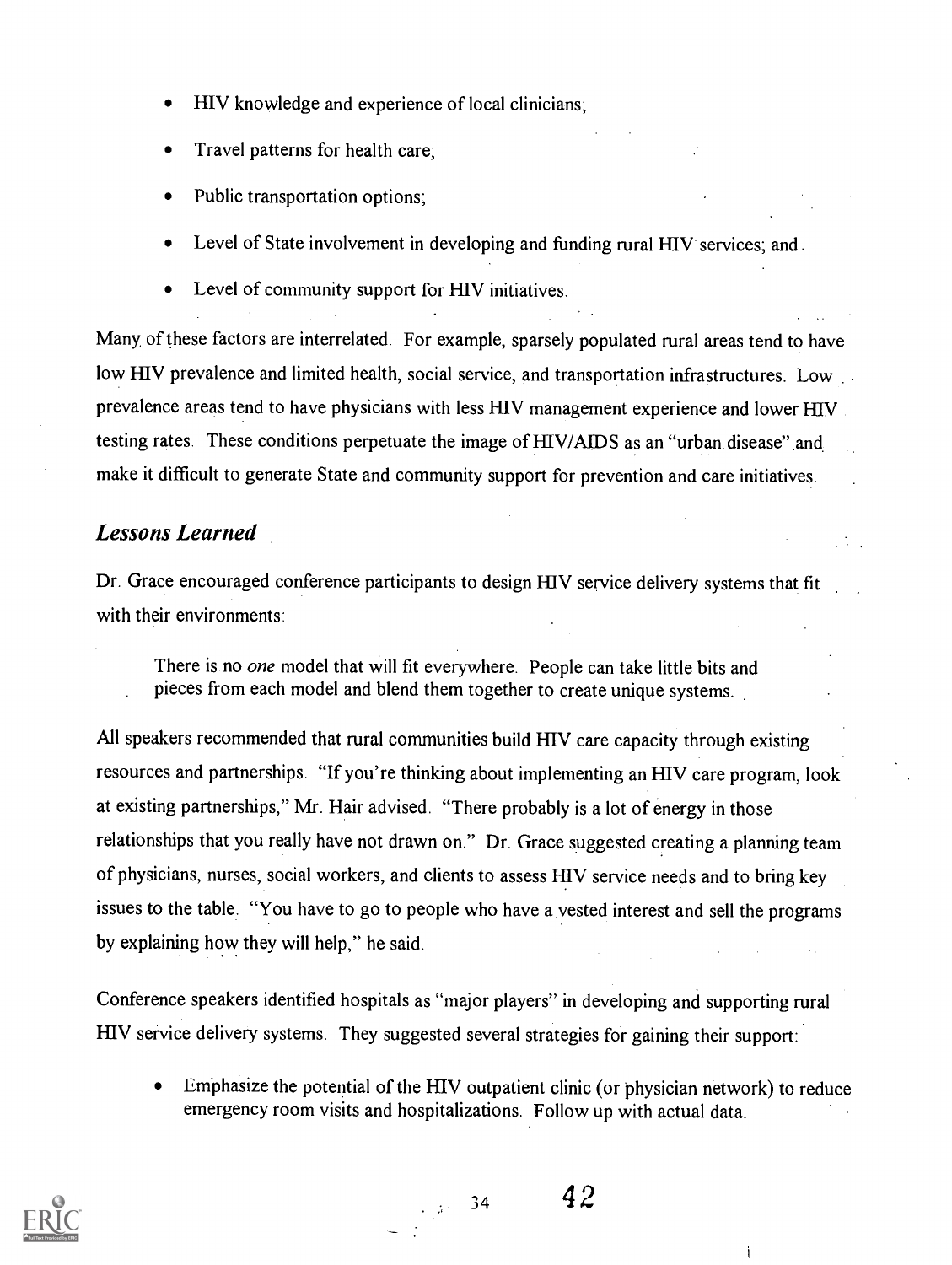- If hospitals agree to provide financial and/or in-kind support, find ways to publicly recognize their contributions. For example, Vermont's regional HIV specialty clinics bear the names of the hospitals in which they are housed.
- Show how the HIV outpatient clinic (or physician network) can bring resources to local hospitals. For example, one of the infectious disease specialists at the Duke/SRAHEC HIV Specialty Clinic provides consultative services at Cape Fear Valley Medical Center one-half day each week.

As another "lesson learned," speakers emphasized the importance of long-range planning. "I wouldn't say you are going to accomplish anything in 1 year or even 5 years," Dr. Grace said. "I think you have to map out a plan that will go over a long time because there are going to be ups and downs." Other speakers noted that plans must be continuously reviewed and updated to accommodate changes in patient characteristics, demand for services, resource availability, and other environmental conditions.

### Ongoing Challenges

Conference speakers and participants identified a number of challenges that rural areas must address to keep pace with the growing HIV epidemic. At the most basic level, rural areas need primary care physicians and mid-level practitioners who are trained to recognize the signs and symptoms of HIV infection and to co-manage patient care'with HIV specialists. Linkages with urban-based specialists need to be strengthened through telemedicine, telephone consultations, and visits by specialists to rural sites. Rural areas also must find ways to expand dental care, home health care, and nursing home options for residents with HIV disease.

Like urban HIV clinics, rural medical care providers are seeing increasing numbers of HIVpositive patients with chemical dependencies and mental disorders. Additional fimding is critically needed to expand behavioral health services and assistance with housing and other basic subsistence needs. Case managers need to be trained and appropriately reimbursed to provide the higher levels of support required by these individuals. Clinical guidance and resources also are needed to treat HIV-positive patients who are coinfected with hepatitis C.

The extension of Medicaid managed care to rural areas presents an additional challenge. Conference participants questioned how changing Medicaid policies and payment arrangements

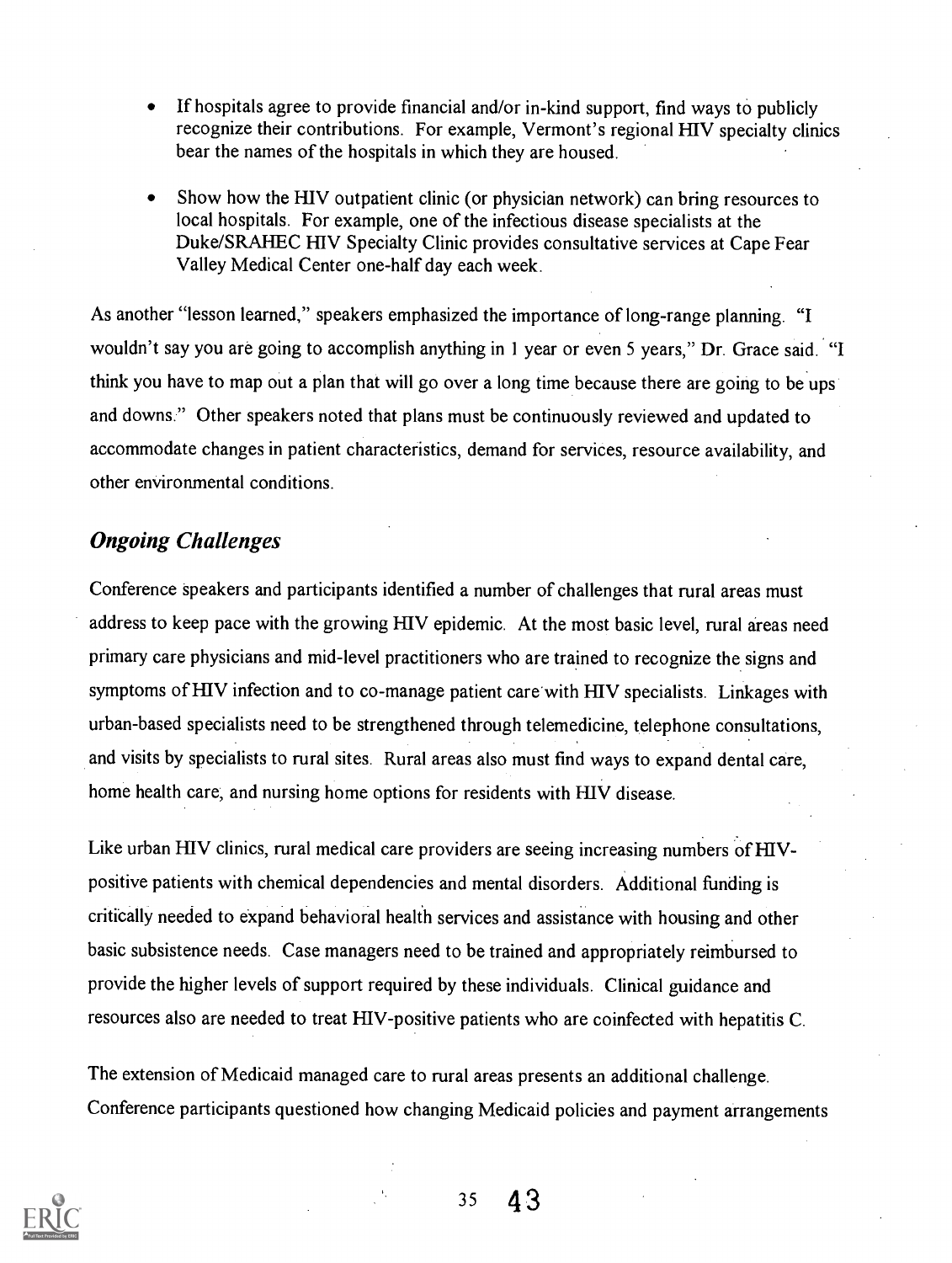will affect rural residents' access to experienced HIV service providers and clinically appropriate care. A physician commented:

There are two opposing movements in the medical system. One is to go faster and see more patients. The other is the growing complexity of HIV care and the parallel issue of bringing the patient into the discussion and assuming risk responsibility for clinical decisions.

There was general agreement that rural medical care providers will need to carefully track the costs and outcomes of HIV services in order to win managed care contracts and to negotiate fair capitation rates.

Conference discussions highlighted resources that are available to help rural areas develop HIV service capacity. For example, nonprofit organizations in rural and underserved areas have priority for Title III (CARE Act) HIV planning and capacity-building grants. Dr. Grace urged conference participants to seek creative ways of organizing and delivering HIV services. "The key to development of any model is going to be the passion and power that people bring to the system," he said. "Providing compassionate, state-of-the-art medical care to a diverse rural population is difficult, but it can be done."



4 4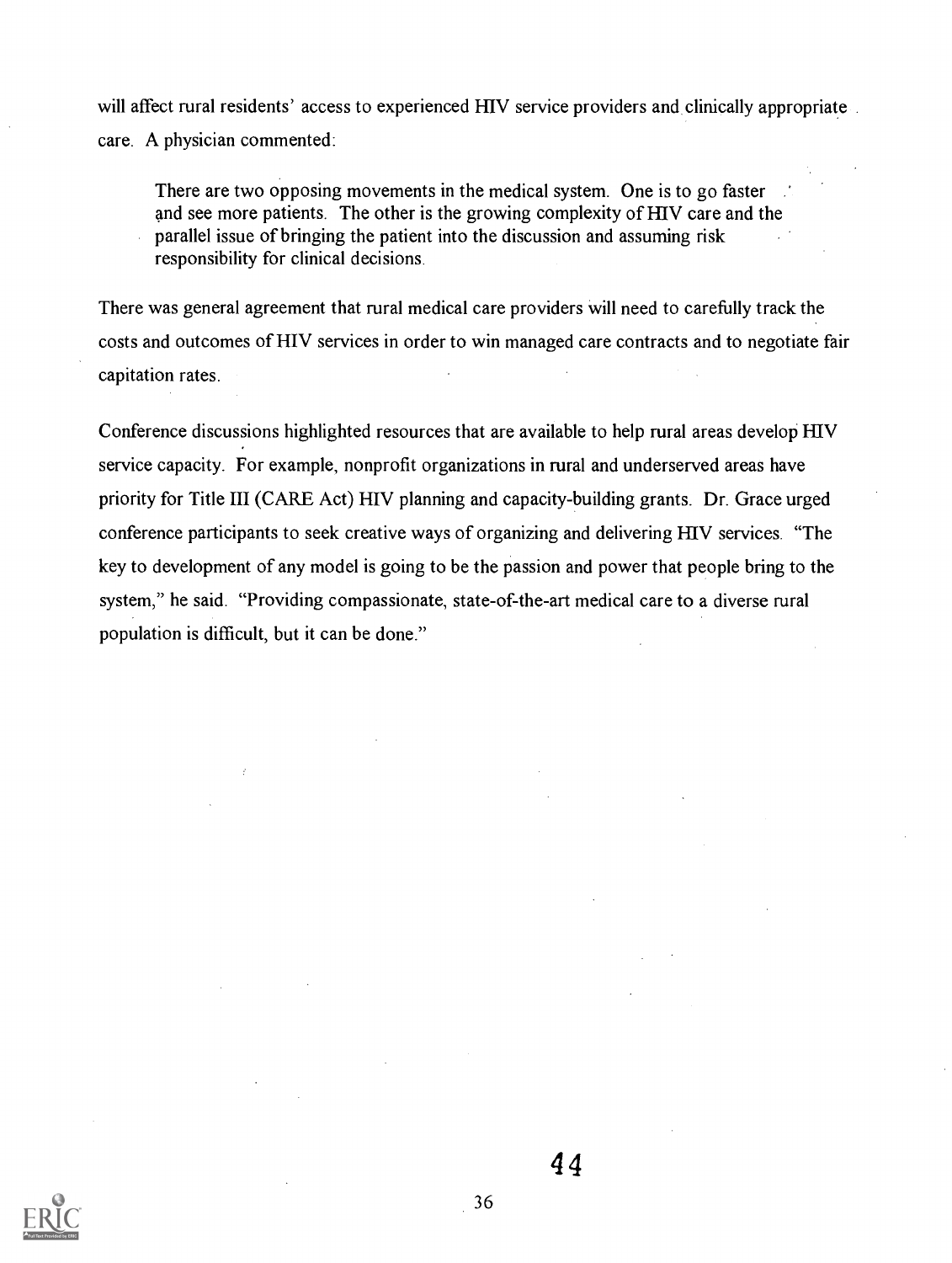### Notes and References

- 1. Centers for Disease Control and Prevention. HIV/AIDS Surveillance Supplemental Report, 2000; 6(no. 2): 1-16.
- 2. The States in each Census Region are as follows: Northeast (CT, MA, ME, NH, NJ\*, NY, PA, RI, VT), North Central (IA, IL, IN, KS, MI, MN, MO, NE, ND, OH, SD, WI), South (AL, AR, DE, FL, GA, KY, LA, MD, MS, NC, OK, SC, TN, TX, VA, WV), and West (AL, AZ, CA, CO, HI, ID, MT, NM, NV, OR, UT, WA, WY). \*New Jersey does not have any nonmetropolitan areas.
- 3. Centers for Disease Control and Prevention. HIV/AIDS surveillance in urban-nonurban areas, L206 slide series (through 1999). Available at: <http://www.cdc.gov/hiv/graphics/rural-urban.htm >. Accessed February 11, 2001.
- 4. Gallagher K. Recent trends in the rural AIDS epidemic. Presented at the Northeast Conference on Rural HIV Service Delivery; 2000 October 23; Burlington, VT.
- 5. Ormond BA, Wallin S, Goldenson SM. Supporting the Rural Health Care Safety Net. Washington, DC: The Urban Institute, 2000. Available at: <http://newfederalism.urban.org/html/op36/occa36.html>. Accessed May 2, 2000.
- 6. University of Colorado Health Sciences Center. Interdisciplinary Rural Team Training IRT Resource Manual, Module 2. Aurora, CO: University of Colorado Health Sciences Center, 1997. Available at: <http://www.uchsc.edu/ahec/finaid/manual/mod2.htm>. Accessed September 8, 2000.
- 7. Title III of the Ryan White Comprehensive AIDS Resources Emergency (CARE) Act awards competitive grants to community and migrant health centers, health departments, and other community-based clinics to provide "early intervention services" to medically underserved individuals with HIV disease. These services include outpatient primary health care, dental care, antiretroviral therapies, and support services such as case management and nutritional counseling.
- 8. Workgroup participants reported that many HIV-positive inmates in county jails are not receiving needed medications while incarcerated.
- 9. Title II of the Ryan White CARE Act awards formula funding to the 50 States, District of Columbia, Puerto Rico, and the U.S. Pacific territories and associated jurisdictions to improve the quality, availability, and organization of health and support services for people living with HIV disease. Most States use a portion of their base award to support AIDS Drug Assistance Programs (ADAPs) that provide medications to low-income individuals with HIV disease who have limited or no coverage from private insurance or Medicaid. States also receive earmarked Title II funds to support ADAPs.

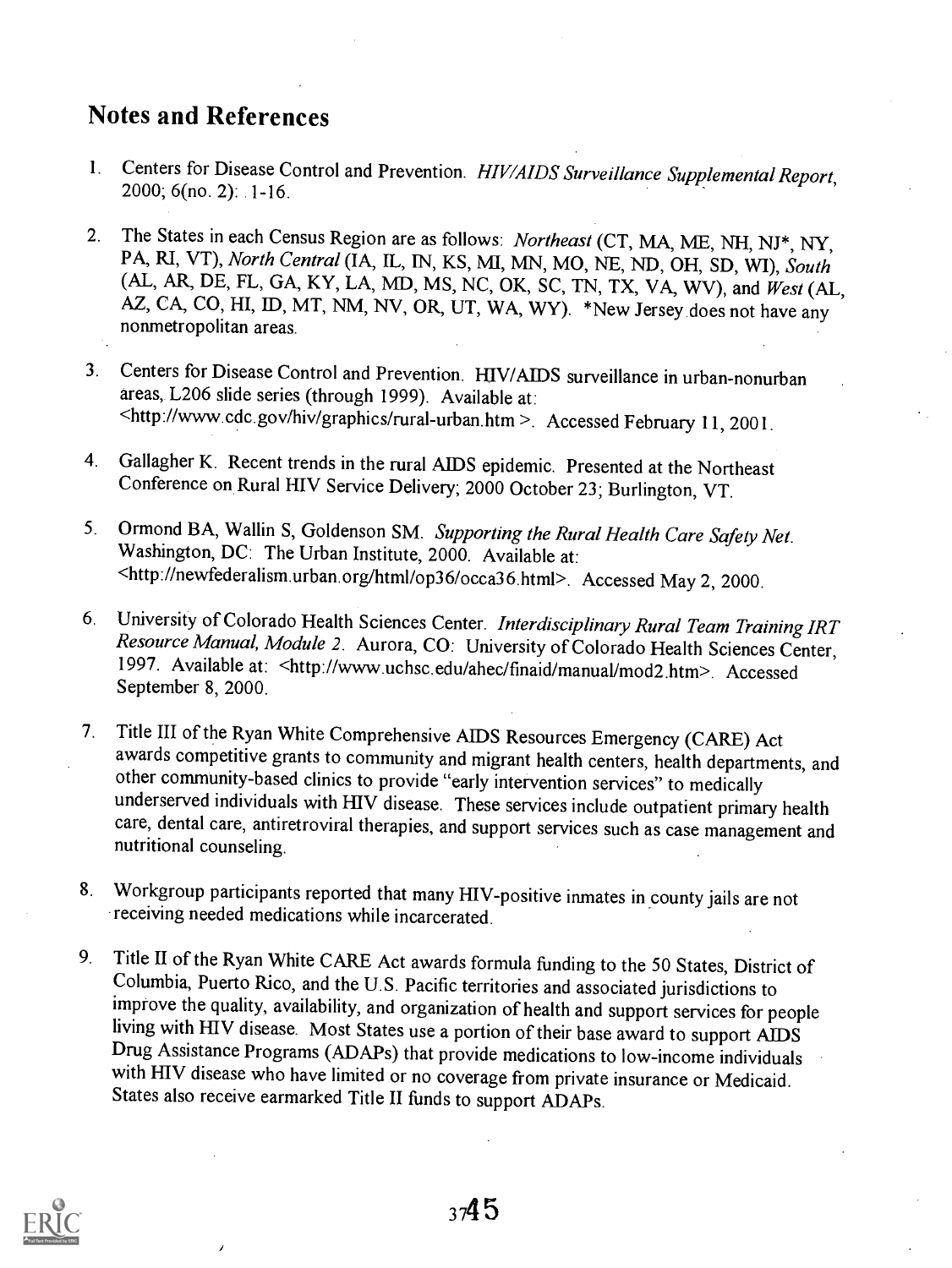- 10. The Special Projects of National Significance (SPNS) Program of the Ryan White CARE Act awards competitive grants for projects that demonstrate and evaluate innovative methods of reaching underserved populations and delivering HIV/AIDS care.
- 11. Most States use some Title II (CARE Act) funds to contract with "HIV care consortia" of public and nonprofit health and support service organizations to plan, develop, and deliver HIV services in designated localities or regions.
- 12. Bartlett JG, Gallant JE. Medical Management of HIV Infection. Baltimore, MD: Johns Hopkins AlDS Service, 2000. Copies can be downloaded from the Johns Hopkins AIDS Service web site (http://www.hopkins-aids.edu/publications/book/book\_toc.html).
- 13. The Southern Regional Area Health Education Center (SRAFIEC) is affiliated with Duke University Medical Center. SRAHEC provides community-based family medicine residencies, pediatric and adult specialty clinics, and continuing education for health professionals.
- 14. The costs include physician and mid-level practitioner time, nursing services, laboratory costs, medications, case management time, clerical support staff, facility charges, transcription services, and office supplies.



Ž.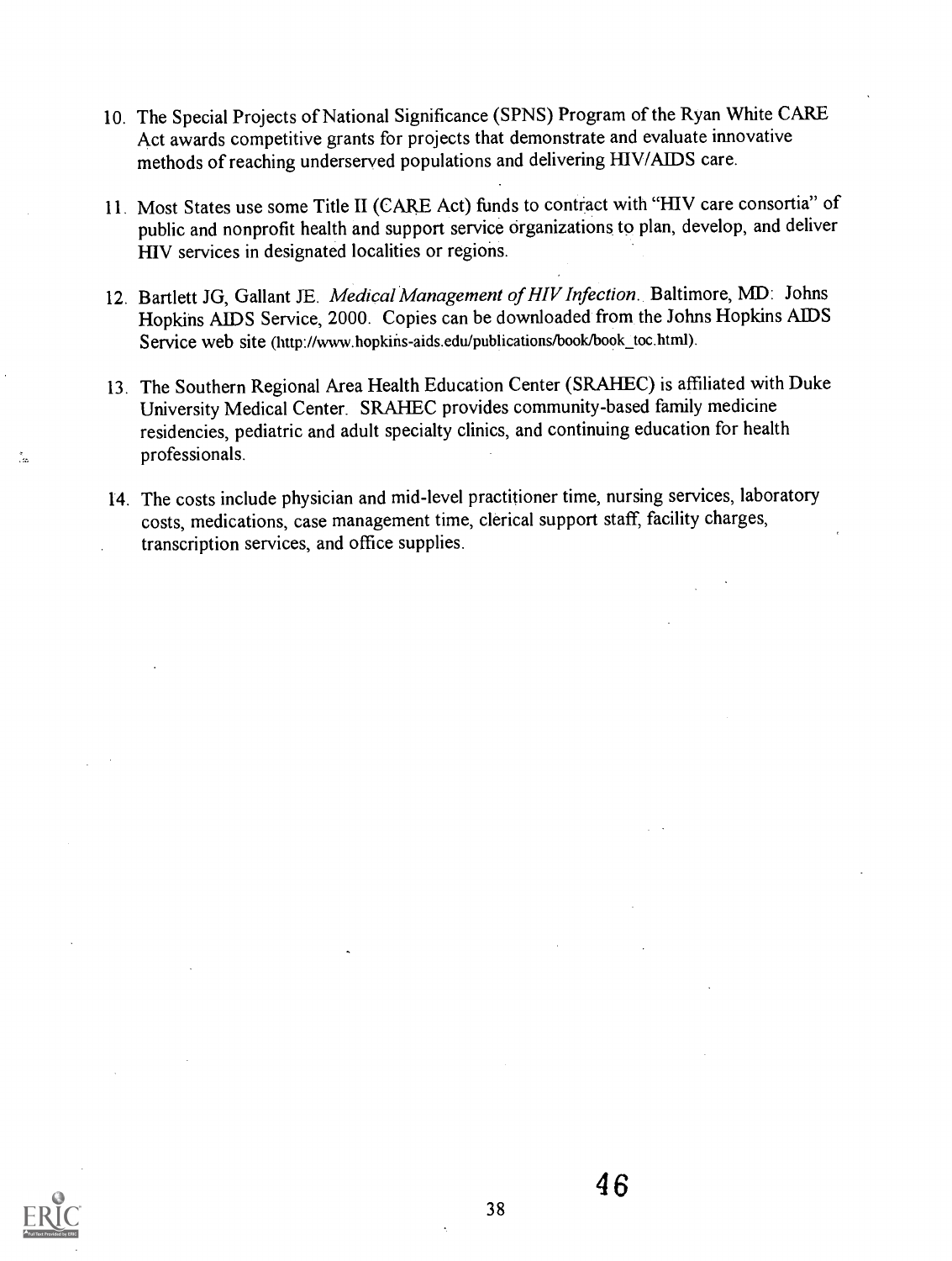## Appendix: Agenda



## Northeast Conference on Rural HIV Service Delivery Sheraton Burlington Hotel

### Monday, October 23rd

| 7:30  | <b>Registration/Continental Breakfast</b>                                                                                                                                                    |
|-------|----------------------------------------------------------------------------------------------------------------------------------------------------------------------------------------------|
| 8:30  | Welcome<br>Lois Eldred, Dr.P.H., M.P.H.<br>Joseph O'Neill, M.D., M.P.H.                                                                                                                      |
| 8:45  | Targeting Rural Areas Through the Ryan White CARE Act<br>The Honorable James Jeffords                                                                                                        |
| 9:00  | Recent Trends in the Rural HIV/AIDS Epidemic<br>Kathy Gallagher, D.Sc., M.P.H., Division of HIV/AIDS Prevention-Surveillance<br>and Epidemiology, Centers for Disease Control and Prevention |
| 9:30  | <b>Questions/Discussion</b>                                                                                                                                                                  |
| 9:45  | <b>Break</b>                                                                                                                                                                                 |
| 10:00 | The Vermont Model - Regional HIV Specialty Clinics<br>Christopher Grace, M.D., Fletcher Allen Health Care, Burlington, VT                                                                    |
|       |                                                                                                                                                                                              |
| 11:00 | <b>Questions/Discussion</b>                                                                                                                                                                  |
| 11:15 | <b>HIV Training Models for Rural Clinicians</b><br>Laura Cheever, M.D., HRSA/HAB Division of Training & Technical Assistance                                                                 |
| 12:00 | <b>Questions/Discussion</b>                                                                                                                                                                  |

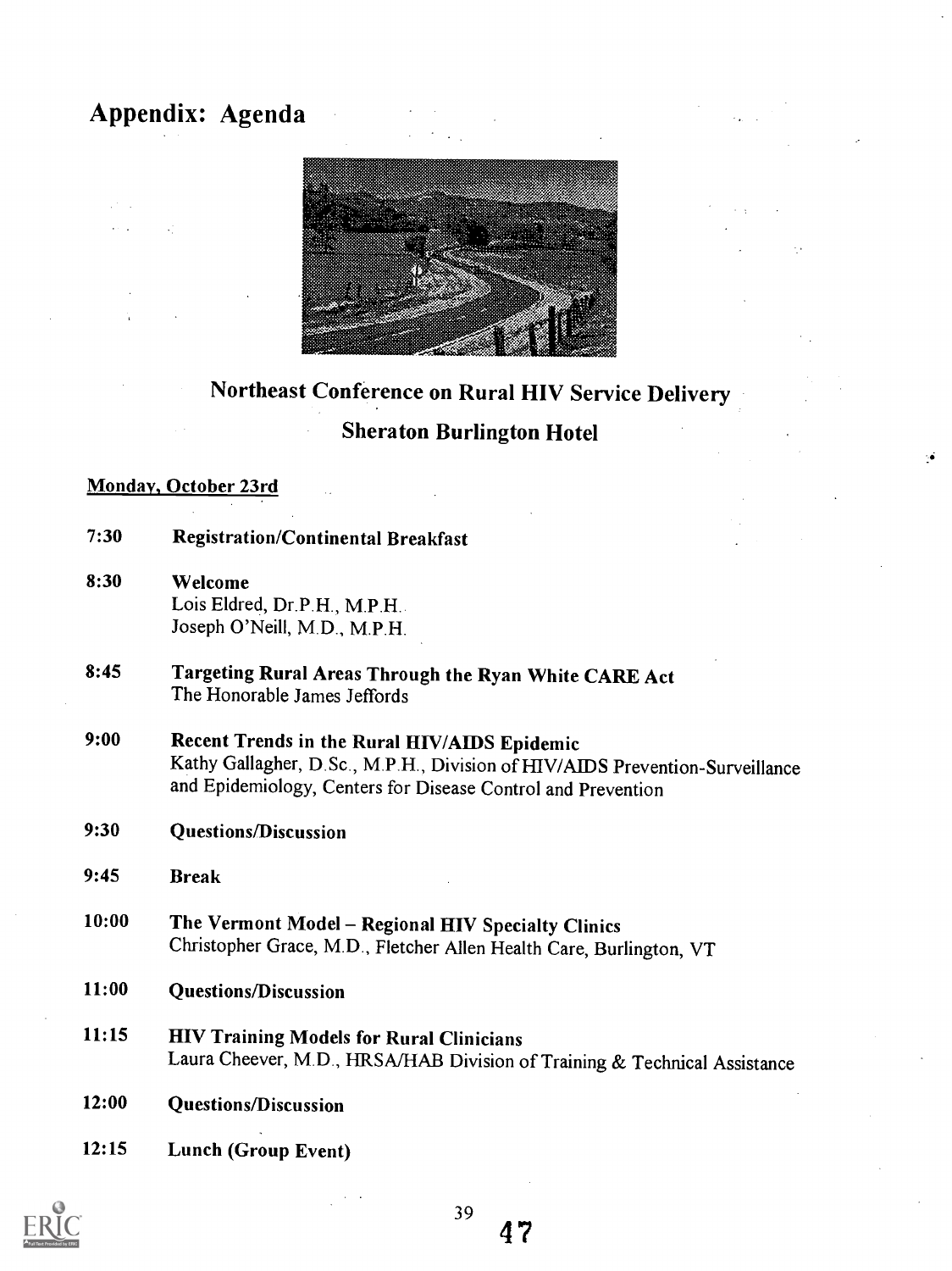| 2:15 | <b>Questions/Discussion</b>                                                                                                                               | $\sim 10^{-10}$ |  |  |  |
|------|-----------------------------------------------------------------------------------------------------------------------------------------------------------|-----------------|--|--|--|
| 2:30 | <b>Break</b>                                                                                                                                              |                 |  |  |  |
| 2:45 | The New Mexico Model - Health Management Alliances<br>Bruce Williams, M.D., University Hospital/Partners in Care, Albuquerque, NM                         |                 |  |  |  |
| 3:45 | <b>Questions/Discussion</b>                                                                                                                               |                 |  |  |  |
| 4:00 | The Fayetteville, North Carolina Model - Integrated Care Management Clinic<br>Bengie Hair, Roper Hospital/CareAlliance, Charleston, SC                    |                 |  |  |  |
| 5:00 | <b>Questions/Discussion</b>                                                                                                                               |                 |  |  |  |
| 5:15 | <b>Free Time</b>                                                                                                                                          |                 |  |  |  |
| 6:30 | <b>Dinner and Guest Speaker</b><br>Terje Anderson, National Association of People with AIDS                                                               |                 |  |  |  |
| 7:30 | <b>Building Rural HIV Service Capacity</b><br>Panelists: Cheever, Grace, Hair, Holloway, and Williams<br>Facilitator: Terje Anderson                      |                 |  |  |  |
|      | <b>Tuesday, October 24th</b>                                                                                                                              |                 |  |  |  |
| 7:30 | <b>Continental Breakfast</b>                                                                                                                              |                 |  |  |  |
| 8:15 | <b>Remarks</b><br>Jan Carney, M.D., M.P.H., Vermont Department of Health                                                                                  |                 |  |  |  |
| 8:30 | Workgroups                                                                                                                                                |                 |  |  |  |
|      | Increasing Access to High Quality HIV Care in Rural Areas<br>٠<br>Facilitators: Christopher Grace, M.D., Bruce Williams, M.D., and<br>Laura Cheever, M.D. |                 |  |  |  |

1:15 The Southeast Georgia Model - Community-Based Wellness Centers J. Ted Holloway, M.D., Southeast Health Unit, Waycross, GA

 $\pm$  3

- Making Health and Support Services Accessible to Marginalized Rural  $\bullet$ Populations with HIV/AIDS Facilitators: Bengie Hair and J. Ted Holloway, M.D.
- 10:30 Break
- 10:45 Reports from Workgroup Discussions

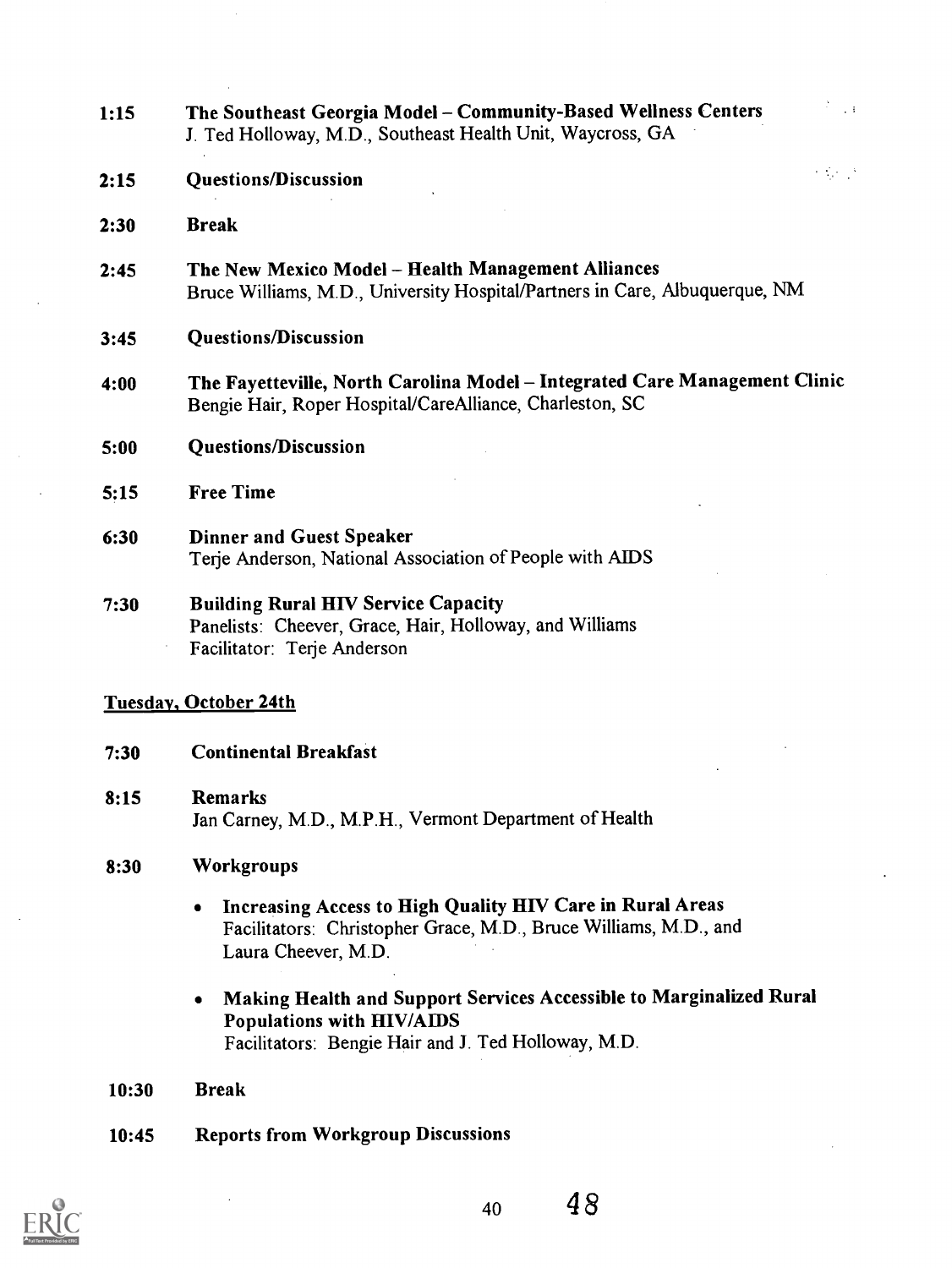11:45 Conference Wrap-Up Christopher Grace, M.D.  $\ddot{\phantom{a}}$ 

### 12:00 Adjourn

 $\hat{\mathcal{A}}$ 

 $\ddot{\phantom{a}}$ 

4 9



J.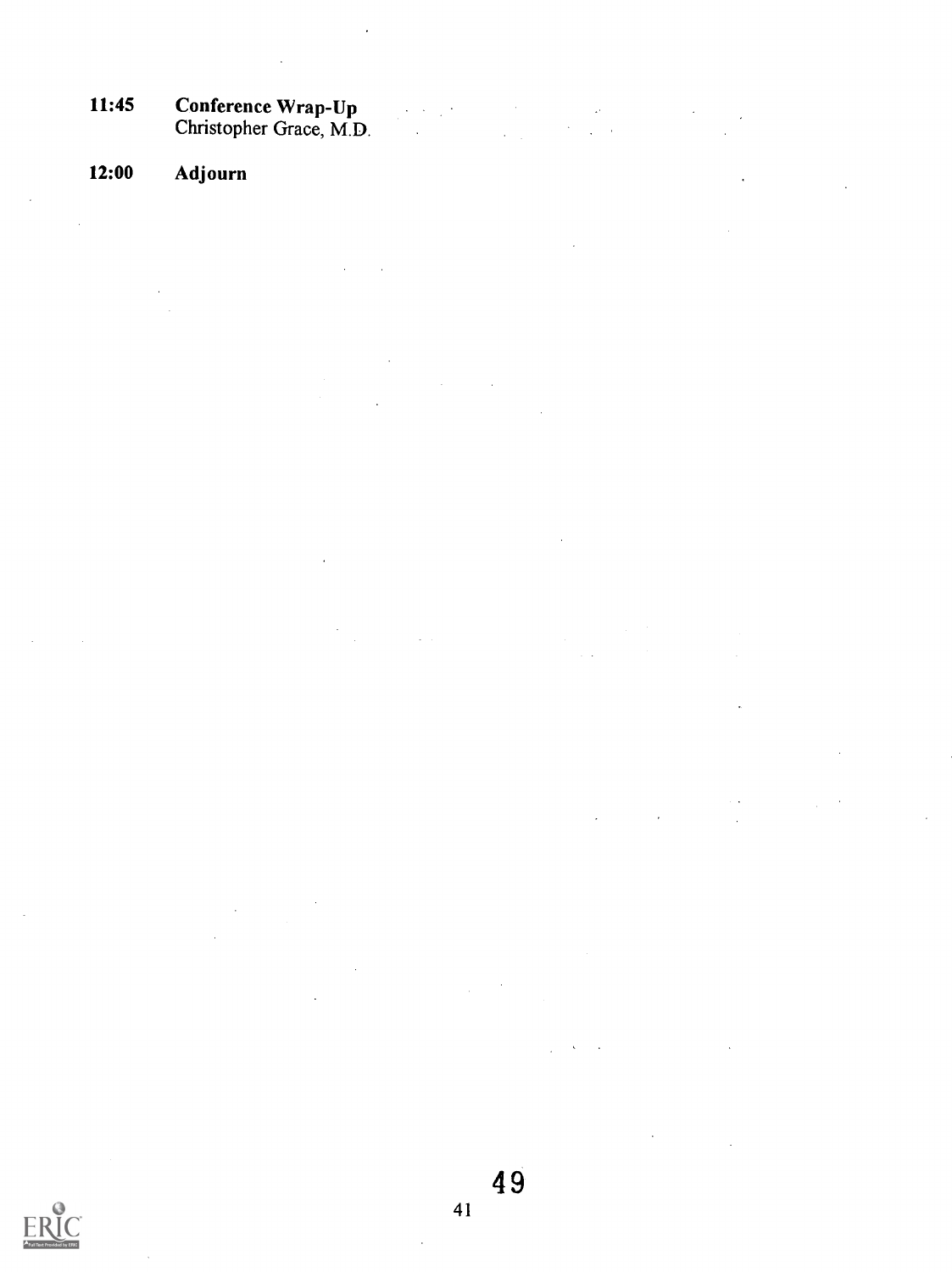

U.S. Department of Health and Human Services Health Resources and Services Administration HIV/AIDS Bureau

http://hab. hrsa.gov

2001



BEST COPY AVAILABLE